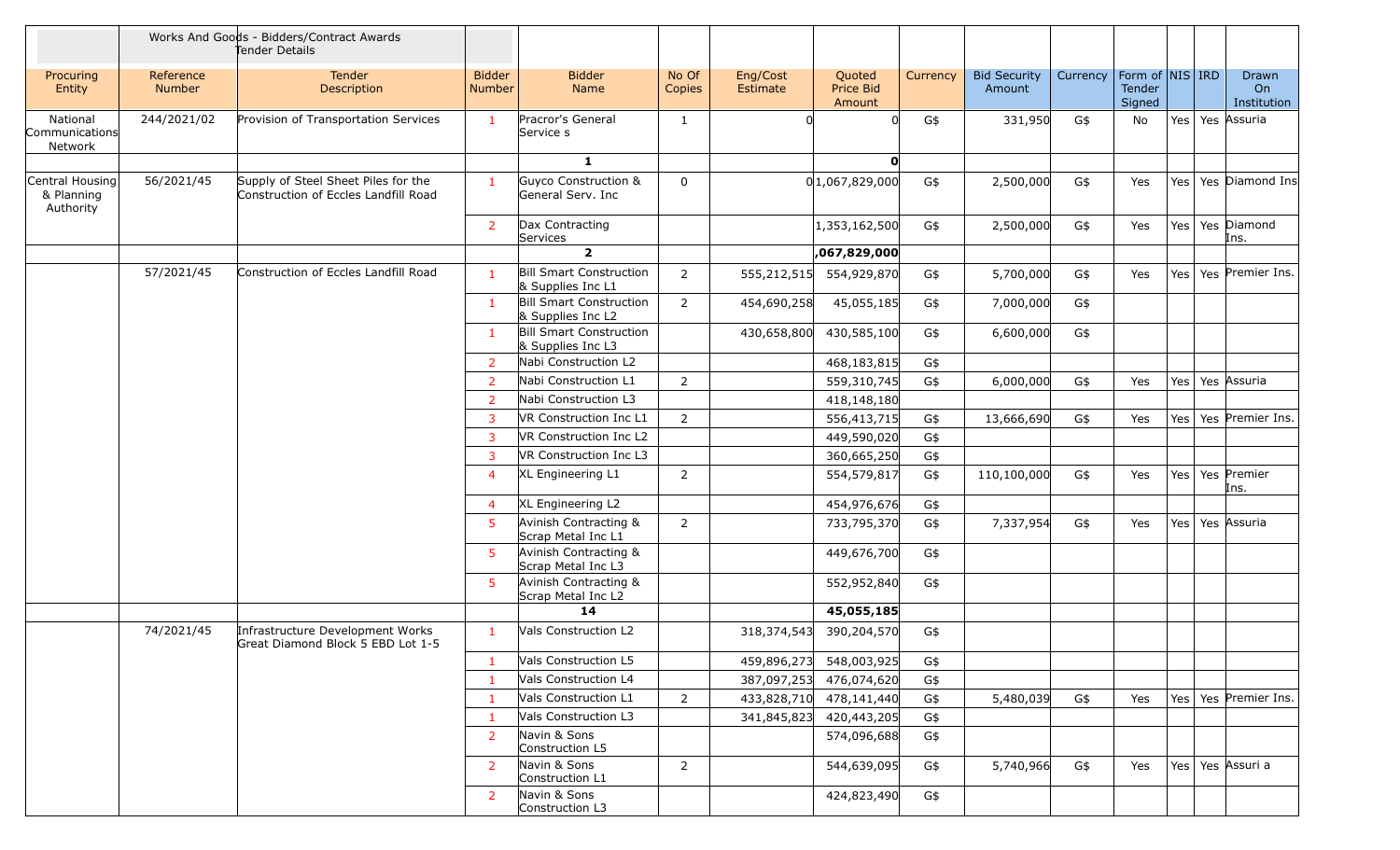|                     |                            | Works And Goods - Bidders/Contract Awards<br>Tender Details |                                |                                                |                 |                      |                               |          |                               |                                |                  |                     |                            |
|---------------------|----------------------------|-------------------------------------------------------------|--------------------------------|------------------------------------------------|-----------------|----------------------|-------------------------------|----------|-------------------------------|--------------------------------|------------------|---------------------|----------------------------|
| Procuring<br>Entity | Reference<br><b>Number</b> | Tender<br>Description                                       | <b>Bidder</b><br><b>Number</b> | <b>Bidder</b><br><b>Name</b>                   | No Of<br>Copies | Eng/Cost<br>Estimate | Quoted<br>Price Bid<br>Amount | Currency | <b>Bid Security</b><br>Amount | Currency   Form of   NIS   IRD | Tender<br>Signed |                     | Drawn<br>On<br>Institution |
|                     | 74/2021/45                 |                                                             | $\overline{2}$                 | Navin & Sons<br>Construction L4                |                 |                      | 485,830,643                   | G\$      |                               |                                |                  |                     |                            |
|                     |                            |                                                             | $\overline{2}$                 | Navin & Sons<br>Construction L2                |                 |                      | 404,600,228                   | G\$      |                               |                                |                  |                     |                            |
|                     |                            |                                                             | 3                              | Suri Paving & Aggragate<br>Company Guy. Inc L3 |                 |                      | 442,322,444                   | G\$      |                               |                                |                  |                     |                            |
|                     |                            |                                                             | 3                              | Suri Paving & Aggragate<br>Company Guy. Inc L1 | $\overline{2}$  |                      | 526,706,103                   | G\$      | 6,000,000                     | G\$                            | Yes              | Yes   Yes   Assuria |                            |
|                     |                            |                                                             | $\overline{3}$                 | Suri Paving & Aggragate<br>Company Guy. Inc L4 |                 |                      | 512,540,480                   | G\$      |                               |                                |                  |                     |                            |
|                     |                            |                                                             | 3                              | Suri Paving & Aggragate<br>Company Guy. Inc L2 |                 |                      | 434,455,613                   | G\$      |                               |                                |                  |                     |                            |
|                     |                            |                                                             | 3                              | Suri Paving & Aggragate<br>Company Guy. Inc L5 |                 |                      | 570,296,900                   | G\$      |                               |                                |                  |                     |                            |
|                     |                            |                                                             | $\overline{4}$                 | Shereaz Bacchus<br>General Contractor L1       | $\overline{2}$  |                      | 449,517,915                   | G\$      | 3,000,000                     | G\$                            | Yes              | Yes   Yes   Nafico  |                            |
|                     |                            |                                                             | $5^{\circ}$                    | Platinum Investments<br>Inc L1                 | $\overline{2}$  |                      | 470,575,980                   | G\$      | 5,214,886                     | G\$                            | Yes              | Yes                 | Yes Premier Ins.           |
|                     |                            |                                                             | $5^{\circ}$                    | Platinum Investments<br>Inc L <sub>5</sub>     |                 |                      | 522,278,190                   | G\$      |                               |                                |                  |                     |                            |
|                     |                            |                                                             | $5^{\circ}$                    | Platinum Investments<br>Inc $L3$               |                 |                      | 417,967,200                   | G\$      |                               |                                |                  |                     |                            |
|                     |                            |                                                             | $5^{\circ}$                    | Platinum Investments<br>Inc L <sub>2</sub>     |                 |                      | 373,887,150                   | G\$      |                               |                                |                  |                     |                            |
|                     |                            |                                                             | $5^{\circ}$                    | Platinum Investments<br>Inc L <sub>4</sub>     |                 |                      | 436,104,690                   | G\$      |                               |                                |                  |                     |                            |
|                     |                            |                                                             | 6                              | Annirud Ramcharitar<br>Const. Firm L1          | $\overline{2}$  |                      | 431,444,370                   | G\$      | 6,855,000                     | G\$                            | Yes              |                     | Yes   Yes   Premier Ins.   |
|                     |                            |                                                             | 6                              | Annirud Ramcharitar<br>Const. Firm L2          |                 |                      | 381,940,807                   | G\$      |                               |                                |                  |                     |                            |
|                     |                            |                                                             | 6                              | Annirud Ramcharitar<br>Const. Firm L5          |                 |                      | 485,672,428                   | G\$      |                               |                                |                  |                     |                            |
|                     |                            |                                                             | 6                              | Annirud Ramcharitar<br>Const. Firm L4          |                 |                      | 429,847,635                   | G\$      |                               |                                |                  |                     |                            |
|                     |                            |                                                             | 6                              | Annirud Ramcharitar<br>Const. Firm L3          |                 |                      | 342,055,297                   | G\$      |                               |                                |                  |                     |                            |
|                     |                            |                                                             | $\overline{7}$                 | Aronco Services Inc L5                         |                 |                      | 548,586,045                   | G\$      |                               |                                |                  |                     |                            |
|                     |                            |                                                             | $\overline{7}$                 | Aronco Services Inc L2                         |                 |                      | 375,375,026                   | G\$      |                               |                                |                  |                     |                            |
|                     |                            |                                                             | $\overline{7}$                 | Aronco Services Inc L1                         | $\overline{2}$  |                      | 521,468,535                   | G\$      | 5,485,860                     | G\$                            | Yes              |                     | Yes   Yes   Premier Ins    |
|                     |                            |                                                             | $\overline{7}$                 | Aronco Services Inc L3                         |                 |                      | 402,652,294                   | G\$      |                               |                                |                  |                     |                            |
|                     |                            |                                                             | $\overline{7}$                 | Aronco Services Inc L4                         |                 |                      | 480,677,794                   | G\$      |                               |                                |                  |                     |                            |
|                     |                            |                                                             | 8                              | S. Lorick Contracting<br>Services L5           |                 |                      | 449,351,763                   | G\$      |                               |                                |                  |                     |                            |
|                     |                            |                                                             | 8                              | S. Lorick Contracting<br>Services L4           |                 |                      | 373,105,572                   | G\$      |                               |                                |                  |                     |                            |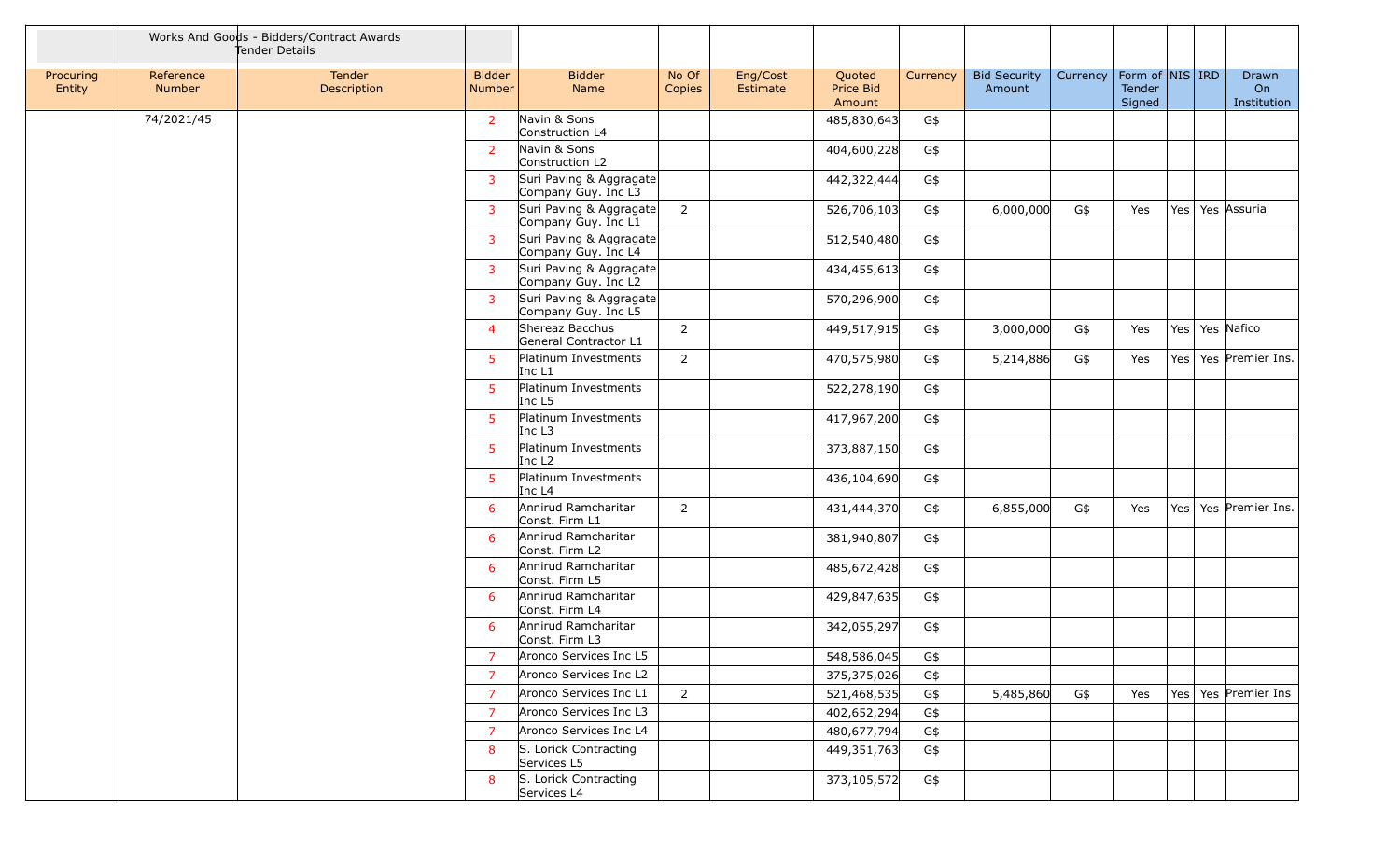|                     |                     | Works And Goods - Bidders/Contract Awards<br>Tender Details |                         |                                        |                 |                      |                               |          |                               |          |                                                     |     |                            |  |
|---------------------|---------------------|-------------------------------------------------------------|-------------------------|----------------------------------------|-----------------|----------------------|-------------------------------|----------|-------------------------------|----------|-----------------------------------------------------|-----|----------------------------|--|
| Procuring<br>Entity | Reference<br>Number | Tender<br>Description                                       | <b>Bidder</b><br>Number | <b>Bidder</b><br>Name                  | No Of<br>Copies | Eng/Cost<br>Estimate | Quoted<br>Price Bid<br>Amount | Currency | <b>Bid Security</b><br>Amount | Currency | Form of $\vert$ NIS $\vert$ IRD<br>Tender<br>Signed |     | Drawn<br>On<br>Institution |  |
|                     | 74/2021/45          |                                                             | 8                       | S. Lorick Contracting<br>Services L2   |                 |                      | 315,675,276                   | G\$      |                               |          |                                                     |     |                            |  |
|                     |                     |                                                             | 8                       | S. Lorick Contracting<br>Services L3   |                 |                      | 336,463,890                   | G\$      |                               |          |                                                     |     |                            |  |
|                     |                     |                                                             | 8                       | S. Lorick Contracting<br>Services L1   | $\overline{2}$  |                      | 437,693,088                   | G\$      | 6,740,370                     | G\$      | Yes                                                 | Yes | Yes Premier Ins.           |  |
|                     |                     |                                                             | 9                       | Guyamerica<br>Construction Inc L3      |                 |                      | 442,328,985                   | G\$      |                               |          |                                                     |     |                            |  |
|                     |                     |                                                             | 9                       | Guyamerica<br>Construction Inc L2      |                 |                      | 418,425,000                   | G\$      |                               |          |                                                     |     |                            |  |
|                     |                     |                                                             | 9                       | Guyamerica<br>Construction Inc L5      |                 |                      | 620,720,856                   | G\$      |                               |          |                                                     |     |                            |  |
|                     |                     |                                                             | 9                       | Guyamerica<br>Construction Inc L1      | $\overline{2}$  |                      | 600,809,160                   | G\$      | 6,758,415                     | G\$      | Yes                                                 | Yes | Yes Nafico                 |  |
|                     |                     |                                                             | 9                       | Guyamerica<br>Construction Inc L4      |                 |                      | 513,452,100                   | G\$      |                               |          |                                                     |     |                            |  |
|                     |                     |                                                             | 10                      | L'Heureuse Const. &<br>Services Inc L3 |                 |                      | 496,355,003                   | G\$      | 5,000,000                     | G\$      |                                                     |     | Premier Ins.               |  |
|                     |                     |                                                             | 10                      | L'Heureuse Const. &<br>Services Inc L2 | 1               |                      | 418,199,198                   | G\$      | 6,600,000                     | G\$      | Yes                                                 |     | Yes   Yes   Premier Ins.   |  |
|                     |                     |                                                             | 11                      | Romell Jagroop Gen.<br>Const. Serv. L3 |                 |                      | 340,455,385                   | G\$      |                               |          |                                                     |     |                            |  |
|                     |                     |                                                             | 11                      | Romell Jagroop Gen.<br>Const. Serv. L1 | $\overline{2}$  |                      | 430,349,010                   | G\$      | 7,210,050                     | G\$      | Yes                                                 |     | Yes   Yes   Assuria        |  |
|                     |                     |                                                             | 11                      | Romell Jagroop Gen.<br>Const. Serv. L2 |                 |                      | 319,604,932                   | G\$      |                               |          |                                                     |     |                            |  |
|                     |                     |                                                             | 11                      | Romell Jagroop Gen.<br>Const. Serv. L4 |                 |                      | 392,797,493                   | G\$      |                               |          |                                                     |     |                            |  |
|                     |                     |                                                             | 11                      | Romell Jagroop Gen.<br>Const. Serv. L5 |                 |                      | 480,669,535                   | G\$      |                               |          |                                                     |     |                            |  |
|                     |                     |                                                             | 12                      | XL Engineering L1                      | 2               |                      | 506,604,630                   | G\$      | 22,289,200                    | G\$      | Yes                                                 | Yes | Yes Premier Ins            |  |
|                     |                     |                                                             | 12                      | XL Engineering L3                      |                 |                      | 401,409,330                   | G\$      |                               |          |                                                     |     |                            |  |
|                     |                     |                                                             | 12                      | XL Engineering L4                      |                 |                      | 435,499,785                   | G\$      |                               |          |                                                     |     |                            |  |
|                     |                     |                                                             | 12                      | XL Engineering L5                      |                 |                      | 516,027,960                   | G\$      |                               |          |                                                     |     |                            |  |
|                     |                     |                                                             | 12                      | XL Engineering L2                      |                 |                      | 375,945,255                   | G\$      |                               |          |                                                     |     |                            |  |
|                     |                     |                                                             | 13                      | Roopan Ranotar<br>Investmets L5        |                 |                      | 629,125,980                   | G\$      |                               |          |                                                     |     |                            |  |
|                     |                     |                                                             | 13                      | Roopan Ranotar<br>Investmets L3        |                 |                      | 449,811,550                   | G\$      |                               |          |                                                     |     |                            |  |
|                     |                     |                                                             | 13                      | Roopan Ranotar<br>Investmets L2        |                 |                      | 444,311,700                   | G\$      |                               |          |                                                     |     |                            |  |
|                     |                     |                                                             | 13                      | Roopan Ranotar<br>Investmets L1        | $\overline{2}$  |                      | 644,490,682                   | G\$      | 6,444,906                     | G\$      | Yes                                                 |     | Yes   Yes   Assuria        |  |
|                     |                     |                                                             | 13                      | Roopan Ranotar<br>Investmets L4        |                 |                      | 552,868,365                   | G\$      |                               |          |                                                     |     |                            |  |
|                     |                     |                                                             | 14                      | Aztec Paves Inc L4                     |                 |                      | 445,389,767                   | G\$      |                               |          |                                                     |     |                            |  |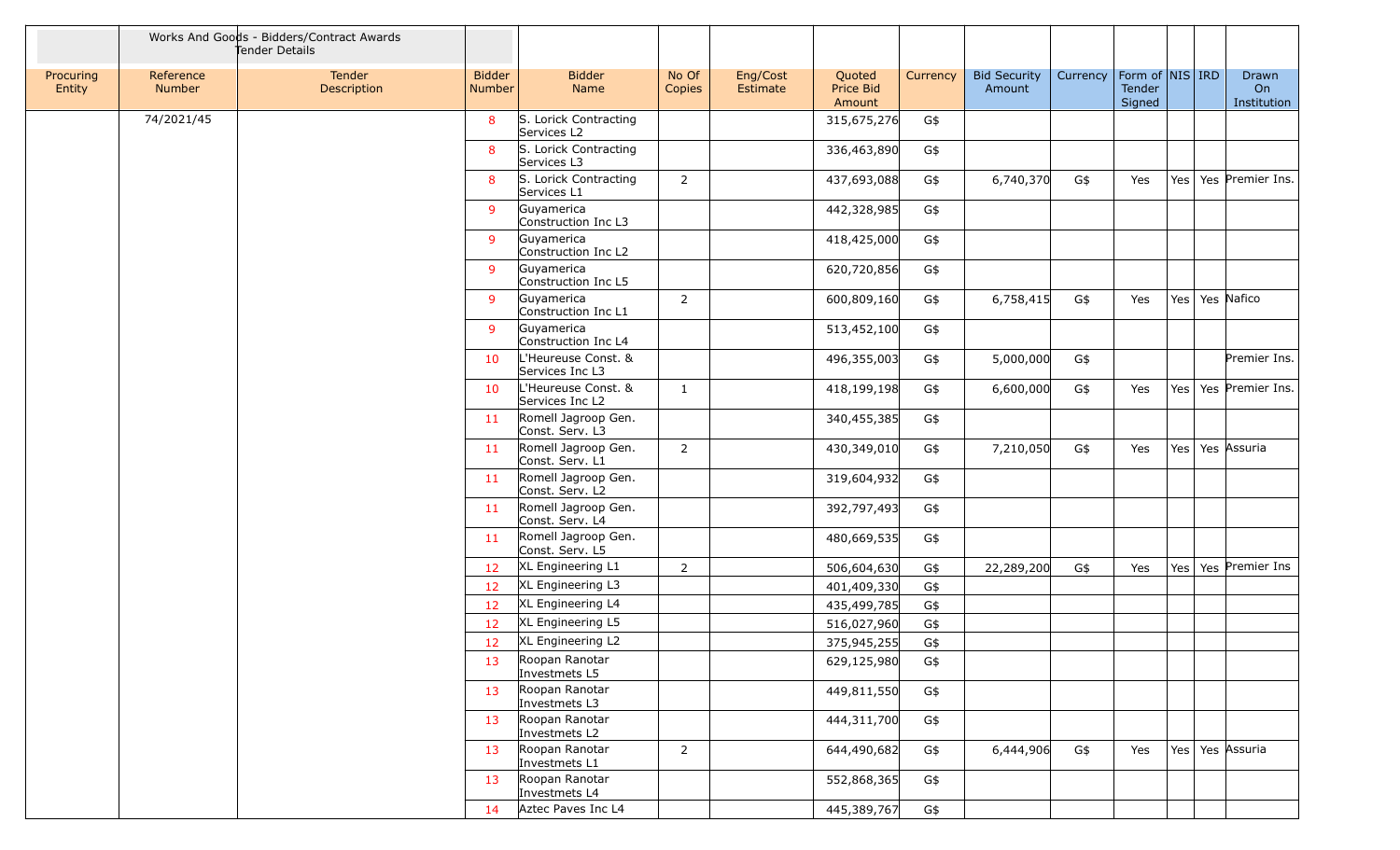|                     |                     | Works And Goods - Bidders/Contract Awards<br>Tender Details |                         |                                          |                 |                      |                               |          |                               |          |                                         |  |                               |
|---------------------|---------------------|-------------------------------------------------------------|-------------------------|------------------------------------------|-----------------|----------------------|-------------------------------|----------|-------------------------------|----------|-----------------------------------------|--|-------------------------------|
| Procuring<br>Entity | Reference<br>Number | Tender<br>Description                                       | <b>Bidder</b><br>Number | <b>Bidder</b><br>Name                    | No Of<br>Copies | Eng/Cost<br>Estimate | Quoted<br>Price Bid<br>Amount | Currency | <b>Bid Security</b><br>Amount | Currency | Form of   NIS   IRD<br>Tender<br>Signed |  | Drawn<br>On<br>Institution    |
|                     | 74/2021/45          |                                                             | 14                      | Aztec Paves Inc L1                       | 2               |                      | 546,893,901                   | G\$      | 22,794,045                    | G\$      | Yes                                     |  | Yes   Yes   Premier<br>(Copy) |
|                     |                     |                                                             | 14                      | Aztec Paves Inc L3                       |                 |                      | 383,930,873                   | G\$      |                               |          |                                         |  |                               |
|                     |                     |                                                             | 14                      | Aztec Paves Inc L5                       |                 |                      | 578,190,030                   | G\$      |                               |          |                                         |  |                               |
|                     |                     |                                                             | 14                      | Aztec Paves Inc L2                       |                 |                      | 324,999,896                   | G\$      |                               |          |                                         |  |                               |
|                     |                     |                                                             | 15                      | K&P Project<br>Management Inc L5         |                 |                      | 19,349,000                    | G\$      |                               |          |                                         |  |                               |
|                     |                     |                                                             | 15                      | K&P Project<br>Management Inc L4         |                 |                      | 370,250,770                   | G\$      |                               |          |                                         |  |                               |
|                     |                     |                                                             | 15                      | K&P Project<br>Management Inc L3         |                 |                      | 349,291,895                   | G\$      |                               |          |                                         |  |                               |
|                     |                     |                                                             | 15                      | K&P Project<br>Management Inc L1         | $\overline{2}$  |                      | 407,090,670                   | G\$      | 6,758,975                     | G\$      | Yes                                     |  | Yes   Yes   Premier Ins.      |
|                     |                     |                                                             | 15                      | K&P Project<br>Management Inc L2         |                 |                      | 315,996,975                   | G\$      |                               |          |                                         |  |                               |
|                     |                     |                                                             | 16                      | STP Investments Inc L5                   |                 |                      | 467,884,830                   | G\$      |                               |          |                                         |  |                               |
|                     |                     |                                                             | 16                      | STP Investments Inc L4                   |                 |                      | 389,566,275                   | G\$      |                               |          |                                         |  |                               |
|                     |                     |                                                             | 16                      | STP Investments Inc L3                   |                 |                      | 340,511,325                   | G\$      |                               |          |                                         |  |                               |
|                     |                     |                                                             | <b>16</b>               | STP Investments Inc L2                   |                 |                      | 319,685,625                   | G\$      |                               |          |                                         |  |                               |
|                     |                     |                                                             | 16                      | STP Investments Inc L1                   | $\overline{2}$  |                      | 432,019,560                   | G\$      | 15,180,000                    | G\$      | Yes                                     |  | Yes   Yes   Premier<br>Ins.   |
|                     |                     |                                                             | 17                      | Khemraj Nauth<br>Contracting Services L3 |                 |                      | 333,224,588                   | G\$      |                               |          |                                         |  |                               |
|                     |                     |                                                             | 17                      | Khemraj Nauth<br>Contracting Services L5 |                 |                      | 456,622,100                   | G\$      |                               |          |                                         |  |                               |
|                     |                     |                                                             | 17                      | Khemraj Nauth<br>Contracting Services L2 |                 |                      | 313,010,355                   | G\$      |                               |          |                                         |  |                               |
|                     |                     |                                                             | 17                      | Khemraj Nauth<br>Contracting Services L4 |                 |                      | 383,242,062                   | G\$      |                               |          |                                         |  |                               |
|                     |                     |                                                             | 17                      | Khemraj Nauth<br>Contracting Services L1 | $\overline{2}$  |                      | 432,200,328                   | G\$      | 6,900,000                     | G\$      | Yes                                     |  | Yes   Yes   Assuria           |
|                     |                     |                                                             | 18                      | Chung's Global Inc L5                    |                 |                      | 540,972,180                   | G\$      |                               |          |                                         |  |                               |
|                     |                     |                                                             | 18                      | Chung's Global Inc L2                    |                 |                      | 398,408,325                   | G\$      |                               |          |                                         |  |                               |
|                     |                     |                                                             | 18                      | Chung's Global Inc L4                    |                 |                      | 464,405,970                   | G\$      |                               |          |                                         |  |                               |
|                     |                     |                                                             | 18                      | Chung's Global Inc L1                    | $\overline{2}$  |                      | 471,680,055                   | G\$      | 5,010,000                     | G\$      | Yes                                     |  | Yes   Yes   Nafico            |
|                     |                     |                                                             | 18                      | Chung's Global Inc L3                    |                 |                      | 425,238,975                   |          |                               |          |                                         |  |                               |
|                     |                     |                                                             | 19                      | Colin Talbot Contracting<br>Services L3  |                 |                      | 331,027,793                   | G\$      |                               |          |                                         |  |                               |
|                     |                     |                                                             | 19                      | Colin Talbot Contracting<br>Services L5  |                 |                      | 451,925,476                   | G\$      |                               |          |                                         |  |                               |
|                     |                     |                                                             | 19                      | Colin Talbot Contracting<br>Services L4  |                 |                      | 361,607,416                   | G\$      |                               |          |                                         |  |                               |
|                     |                     |                                                             | 19                      | Colin Talbot Contracting<br>Services L2  |                 |                      | 295,869,567                   | G\$      |                               |          |                                         |  |                               |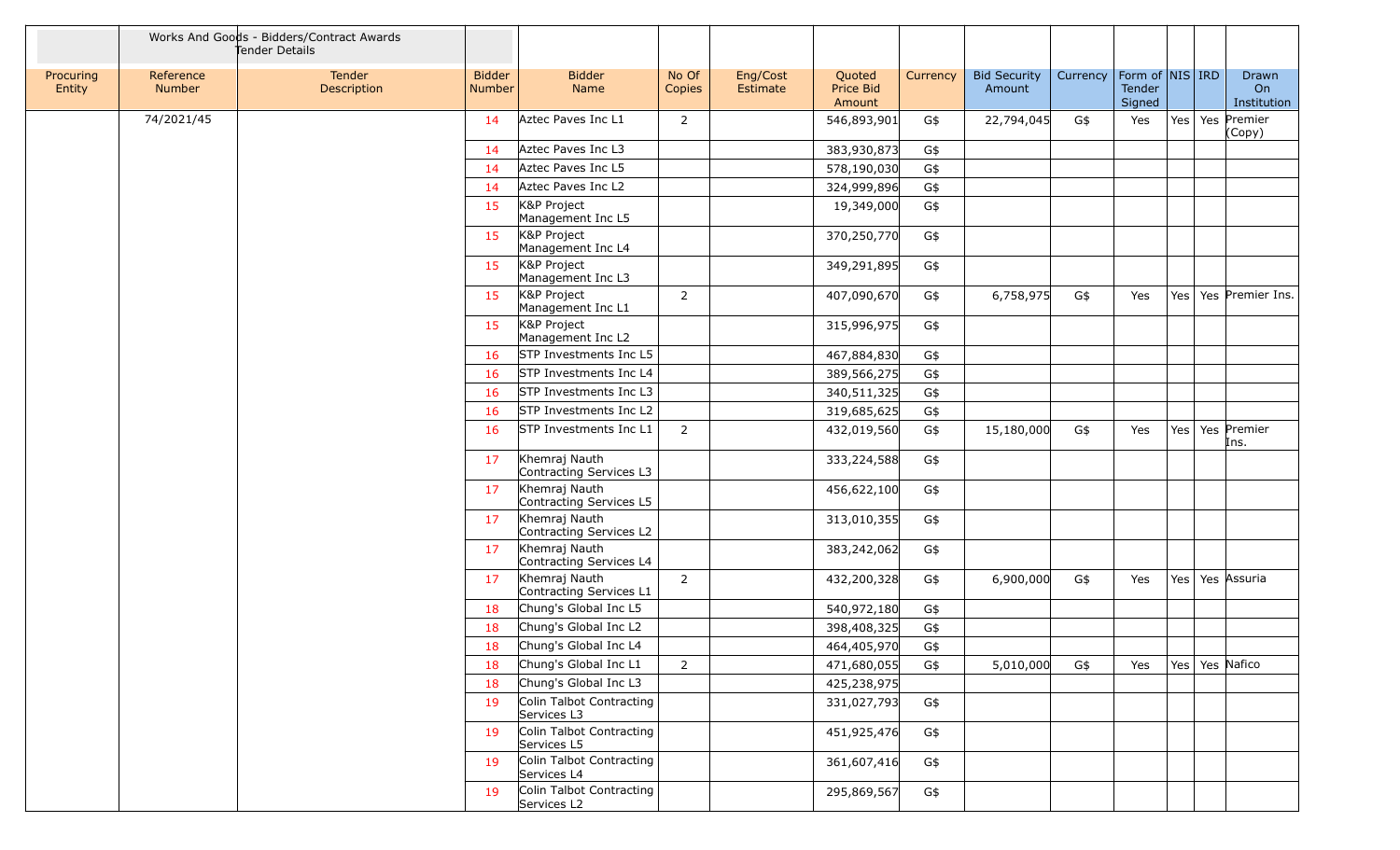|                     |                     | Works And Goods - Bidders/Contract Awards<br>Tender Details |                                |                                                       |                 |                      |                               |          |                               |          |                                     |     |                            |
|---------------------|---------------------|-------------------------------------------------------------|--------------------------------|-------------------------------------------------------|-----------------|----------------------|-------------------------------|----------|-------------------------------|----------|-------------------------------------|-----|----------------------------|
| Procuring<br>Entity | Reference<br>Number | Tender<br><b>Description</b>                                | <b>Bidder</b><br><b>Number</b> | <b>Bidder</b><br>Name                                 | No Of<br>Copies | Eng/Cost<br>Estimate | Quoted<br>Price Bid<br>Amount | Currency | <b>Bid Security</b><br>Amount | Currency | Form of NIS IRD<br>Tender<br>Signed |     | Drawn<br>On<br>Institution |
|                     | 74/2021/45          |                                                             | 19                             | Colin Talbot Contracting<br>Services L1               | 2               |                      | 435,160,478                   | G\$      | 7,350,000                     | G\$      | Yes                                 |     | Yes   Yes   Assuria        |
|                     |                     |                                                             | 20                             | General Procurement &<br>Construction                 | $\overline{2}$  |                      |                               |          | 5,760,136                     | G\$      | No                                  |     | Yes   Yes   Premier        |
|                     |                     |                                                             | 21                             | M&P Investment Inc L5                                 |                 |                      | 458,987,269                   |          | 6,898,444                     | G\$      |                                     |     |                            |
|                     |                     |                                                             | 21                             | M&P Investment Inc L4                                 |                 |                      | 394,886,269                   | G\$      | 5,806,459                     | G\$      |                                     |     |                            |
|                     |                     |                                                             | 21                             | M&P Investment Inc L1                                 | $\overline{2}$  |                      | 430,276,690                   | G\$      | 6,507,431                     | G\$      | Yes                                 |     | Yes   Yes   Premier Ins.   |
|                     |                     |                                                             | 21                             | M&P Investment Inc L2                                 |                 |                      | 311,748,649                   | G\$      | 4,775,618                     | G\$      |                                     |     |                            |
|                     |                     |                                                             | 21                             | M&P Investment Inc L3                                 |                 |                      | 362,411,532                   | G\$      | 5,127,687                     | G\$      |                                     |     |                            |
|                     |                     |                                                             | 22                             | Samaroo's Investment<br>L4                            |                 |                      | 478,704,345                   | G\$      |                               |          |                                     |     |                            |
|                     |                     |                                                             | 22                             | Samaroo's Investment<br>L3                            |                 |                      | 421,403,325                   | G\$      |                               |          |                                     |     |                            |
|                     |                     |                                                             | 22                             | Samaroo's Investment<br>L5                            |                 |                      | 571,168,186                   | G\$      |                               |          |                                     |     |                            |
|                     |                     |                                                             | 22                             | Samaroo's Investment<br>L1                            |                 |                      | 561,569,820                   | G\$      | 9,340,039                     | G\$      | Yes                                 |     | Yes   Yes   Assuria        |
|                     |                     |                                                             | 22                             | Samaroo's Investment<br>L <sub>2</sub>                |                 |                      | 398,886,653                   | G\$      |                               |          |                                     |     |                            |
|                     |                     |                                                             | 23                             | Premium Contracting<br>Services & Supplies Inc<br>L5. |                 |                      | 516,524,610                   | G\$      |                               |          |                                     |     |                            |
|                     |                     |                                                             | 23                             | Premium Contracting<br>Services & Supplies Inc<br>L4  |                 |                      | 435,499,785                   | G\$      |                               |          |                                     |     |                            |
|                     |                     |                                                             | 23                             | Premium Contracting<br>Services & Supplies Inc<br>L3  |                 |                      | 401,409,330                   | G\$      |                               |          |                                     |     |                            |
|                     |                     |                                                             | 23                             | Premium Contracting<br>Services & Supplies Inc<br>L2  |                 |                      | 375,945,255                   | G\$      |                               |          |                                     |     |                            |
|                     |                     |                                                             | 23                             | Premium Contracting<br>Services & Supplies Inc<br>L1  | $\overline{2}$  |                      | 506,604,630                   | G\$      | 22,289,280                    | G\$      | Yes                                 | Yes | Yes Premier Ins.           |
|                     |                     |                                                             | 24                             | GS Guyana Inc L5                                      |                 |                      | 594,892,677                   | G\$      |                               |          |                                     |     |                            |
|                     |                     |                                                             | 24                             | GS Guyana Inc L4                                      | 0               |                      | 487,646,968                   | G\$      |                               |          |                                     |     |                            |
|                     |                     |                                                             | 24                             | GS Guyana Inc L2                                      |                 |                      | 473,564,322                   | G\$      |                               |          |                                     |     |                            |
|                     |                     |                                                             | 24                             | GS Guyana Inc L1                                      | $\overline{2}$  |                      | 498,598,228                   | G\$      | 25,514,005                    | G\$      | Yes                                 |     | Yes   Yes   Premier Ins.   |
|                     |                     |                                                             | 24                             | GS Guyana Inc L3                                      |                 |                      | 496,698,351                   | G\$      |                               |          |                                     |     |                            |
|                     |                     |                                                             | 25                             | H. Nauth & Sons L1                                    | $\overline{2}$  |                      | 419,754,195                   | G\$      | 7,500,000                     | G\$      | Yes                                 |     | Yes   Yes   Nafico         |
|                     |                     |                                                             | 25                             | H. Nauth & Sons L5                                    |                 |                      | 426,353,603                   | G\$      |                               |          |                                     |     |                            |
|                     |                     |                                                             | 25                             | H. Nauth & Sons L4                                    |                 |                      | 341,462,573                   | G\$      |                               |          |                                     |     |                            |
|                     |                     |                                                             | 25                             | H. Nauth & Sons L3                                    |                 |                      | 298,109,595                   | G\$      |                               |          |                                     |     |                            |
|                     |                     |                                                             | 25                             | H. Nauth & Sons L2                                    |                 |                      | 270,297,038                   | G\$      |                               |          |                                     |     |                            |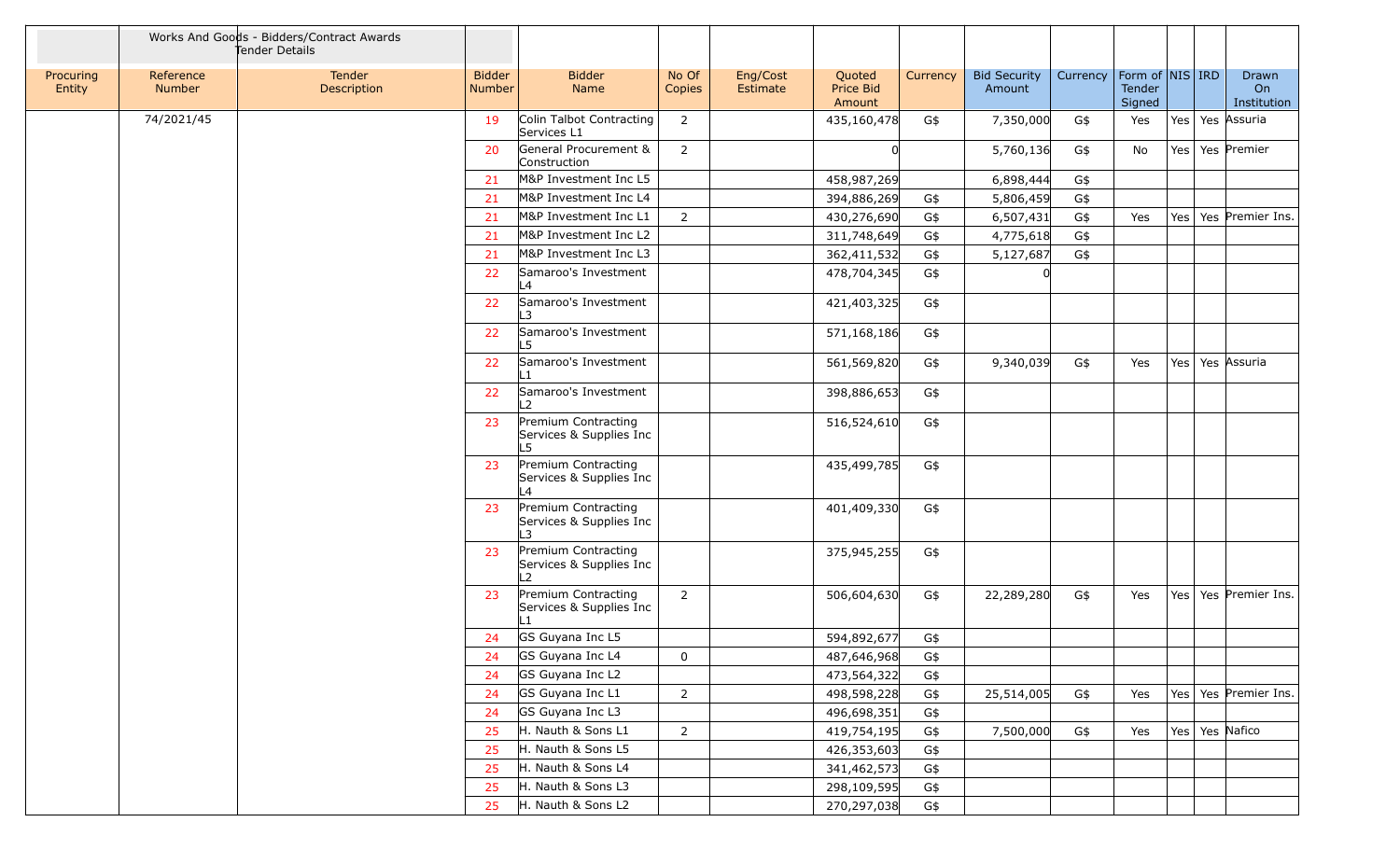|                     |                            | Works And Goods - Bidders/Contract Awards<br>Tender Details       |                                |                                                                |                 |                      |                               |          |                               |          |                                         |     |     |                                                     |
|---------------------|----------------------------|-------------------------------------------------------------------|--------------------------------|----------------------------------------------------------------|-----------------|----------------------|-------------------------------|----------|-------------------------------|----------|-----------------------------------------|-----|-----|-----------------------------------------------------|
| Procuring<br>Entity | Reference<br><b>Number</b> | Tender<br>Description                                             | <b>Bidder</b><br><b>Number</b> | <b>Bidder</b><br>Name                                          | No Of<br>Copies | Eng/Cost<br>Estimate | Quoted<br>Price Bid<br>Amount | Currency | <b>Bid Security</b><br>Amount | Currency | Form of   NIS   IRD<br>Tender<br>Signed |     |     | Drawn<br>On<br>Institution                          |
|                     | 74/2021/45                 |                                                                   | 26                             | Mohamed Fawaz<br>Bacchus Const. & transp<br>Inc L5             |                 |                      | 469,419,116                   | G\$      |                               |          |                                         |     |     |                                                     |
|                     |                            |                                                                   | 26                             | Mohamed Fawaz<br>Bacchus Const. & transp<br>Inc L <sub>4</sub> |                 |                      | 390,953,929                   | G\$      |                               |          |                                         |     |     |                                                     |
|                     |                            |                                                                   | 26                             | Mohamed Fawaz<br>Bacchus Const. & transp<br>Inc L3             |                 |                      | 336,159,338                   | G\$      |                               |          |                                         |     |     |                                                     |
|                     |                            |                                                                   | 26                             | Mohamed Fawaz<br>Bacchus Const. & transp<br>Inc L <sub>2</sub> |                 |                      | 316,107,829                   | G\$      |                               |          |                                         |     |     |                                                     |
|                     |                            |                                                                   | 26                             | Mohamed Fawaz<br>Bacchus Const. & transp<br>Inc $L1$           | $\overline{2}$  |                      | 437,563,613                   | G\$      | 7,500,000                     | G\$      | Yes                                     |     |     | Yes   Yes   Nafico                                  |
|                     |                            |                                                                   | 27                             | AJM Enterprise L4                                              |                 |                      | 474,919,620                   | G\$      |                               |          |                                         |     |     |                                                     |
|                     |                            |                                                                   | 27                             | AJM Enterprise L5                                              |                 |                      | 547,583,925                   | G\$      |                               |          |                                         |     |     |                                                     |
|                     |                            |                                                                   | 27                             | AJM Enterprise L2                                              |                 |                      | 389,679,570                   | G\$      |                               |          |                                         |     |     |                                                     |
|                     |                            |                                                                   | 27                             | AJM Enterprise L3                                              | 0               |                      | 436,238,355                   | G\$      |                               |          |                                         |     |     |                                                     |
|                     |                            |                                                                   | 27                             | AJM Enterprise L1                                              | $\overline{2}$  |                      | 477,406,444                   | G\$      | 5,475,839                     | G\$      | Yes                                     |     |     | Yes   Yes   Nafico                                  |
|                     |                            |                                                                   |                                | 124                                                            |                 |                      | n.                            |          |                               |          |                                         |     |     |                                                     |
|                     | 75/2021/45                 | Infrastructure Development Works-<br>Great Diamond Commerical Hub | 1                              | Avinish Contractinf &<br>Scrap Metal Inc                       | $\overline{2}$  | 161,703,938          | 360,385,253                   | G\$      | 5,405,779                     | G\$      | Yes                                     |     |     | Yes   Yes   Assuria                                 |
|                     |                            |                                                                   | $\overline{2}$                 | KP Thomas & Sons<br>Contracting Inc                            | $\overline{2}$  |                      | 226,962,488                   | G\$      | 3,028,217                     | G\$      | Yes                                     |     |     | Yes   Yes   Assuria                                 |
|                     |                            |                                                                   | 3                              | Platinum Investments<br>Inc                                    | $\overline{2}$  |                      | 273,144,795                   | G\$      | 2,916,481                     | G\$      | Yes                                     | Yes |     | Yes Premier Ins.                                    |
|                     |                            |                                                                   | $\overline{4}$                 | Samaroo's Investment                                           | $\overline{2}$  |                      | 251,804,700                   | G\$      |                               | G\$      | Yes                                     | Yes | Yes |                                                     |
|                     |                            |                                                                   | 5                              | Builders Hardw. & Gen.<br>Const.                               | $\overline{2}$  |                      | 177,569,253                   | G\$      | 1,045,200                     | G\$      | Yes                                     | Yes |     | Yes Assuria                                         |
|                     |                            |                                                                   | 6                              | General Procurement &<br>Construction                          | $\overline{2}$  |                      |                               |          | 3,177,902                     | G\$      | Yes                                     |     |     | Yes   Yes   Premier,<br>Form<br>attender nor<br>c/s |
|                     |                            |                                                                   | $\overline{7}$                 | K&P Project<br>Management Inc                                  | 2               |                      | 160,712,475                   | G\$      | 2,410,687                     | G\$      | Yes                                     |     |     | Yes   Yes   Premier Ins.                            |
|                     |                            |                                                                   | 8                              | Guyamerica<br>Construction                                     | $\overline{2}$  |                      | 228,612,846                   | G\$      | 3,429,193                     | G\$      | Yes                                     |     |     | Yes   Yes   Nafico                                  |
|                     |                            |                                                                   | 9                              | XL Engeineering                                                | $\overline{2}$  |                      | 202,037,766                   | G\$      | 3,031,900                     | G\$      | Yes                                     | Yes |     | Yes Premier Ins.                                    |
|                     |                            |                                                                   | 10                             | Y. Bhoar Construction<br>Services                              | $\overline{2}$  |                      | 253,680,998                   | G\$      | 3,805,215                     | G\$      | Yes                                     | Yes |     | Yes Assuria                                         |
|                     |                            |                                                                   | 11                             | Khemraj Nauth<br>Construction Services                         | $\overline{2}$  |                      | 160,530,720                   | G\$      | 3,000,000                     | G\$      | Yes                                     |     |     | Yes   Yes   Assuria                                 |
|                     |                            |                                                                   | 12                             | Aztec Pavers Inc                                               | $\overline{2}$  |                      | 180,569,763                   | G\$      | 2,708,546                     | G\$      | Yes                                     | Yes |     | Yes Premier Ins.                                    |
|                     |                            |                                                                   | 13                             | Romell Jagroop General<br>Construction Services                | $\overline{2}$  |                      | 163,078,135                   | G\$      | 2,446,180                     | G\$      | Yes                                     | Yes |     | Yes Assuria                                         |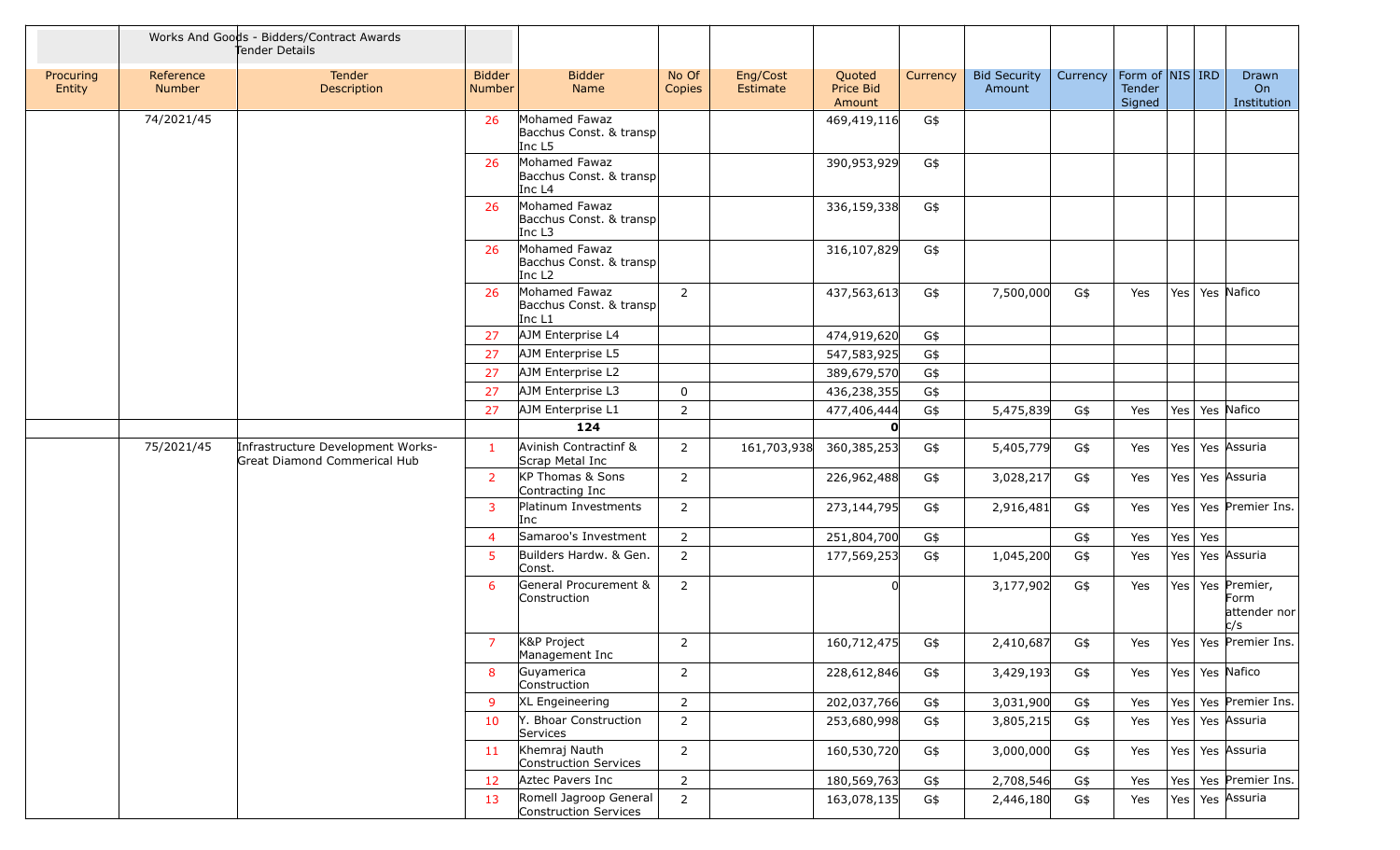|                     |                     | Works And Goods - Bidders/Contract Awards<br>Tender Details           |                                |                                                     |                 |                      |                               |          |                               |          |                                         |     |                            |
|---------------------|---------------------|-----------------------------------------------------------------------|--------------------------------|-----------------------------------------------------|-----------------|----------------------|-------------------------------|----------|-------------------------------|----------|-----------------------------------------|-----|----------------------------|
| Procuring<br>Entity | Reference<br>Number | Tender<br><b>Description</b>                                          | <b>Bidder</b><br><b>Number</b> | <b>Bidder</b><br>Name                               | No Of<br>Copies | Eng/Cost<br>Estimate | Quoted<br>Price Bid<br>Amount | Currency | <b>Bid Security</b><br>Amount | Currency | Form of   NIS   IRD<br>Tender<br>Signed |     | Drawn<br>On<br>Institution |
|                     | 75/2021/45          |                                                                       | 14                             | Shereaz Bacchus<br>General Contractor               | $\overline{2}$  |                      | 158,493,688                   | G\$      | 3,000,000                     | G\$      | Yes                                     |     | Yes   Yes Nafico           |
|                     |                     |                                                                       | 15                             | Premium Contracting<br>Services                     | $\overline{2}$  |                      | 202,037,766                   | G\$      | 3,031,900                     | G\$      | Yes                                     | Yes | Yes Premier Ins.           |
|                     |                     |                                                                       | 16                             | Aronco Services Inc                                 | $\overline{2}$  |                      | 193,294,605                   | G\$      | 2,899,419                     | G\$      | Yes                                     | Yes | Yes Premier Ins            |
|                     |                     |                                                                       | 17                             | R. Kisssoon Contracting<br>Services                 | $\overline{2}$  |                      | 218,966,685                   | G\$      | 3,285,000                     | G\$      | Yes                                     | Yes | Yes GTM                    |
|                     |                     |                                                                       |                                | 17                                                  |                 |                      | O                             |          |                               |          |                                         |     |                            |
|                     | 76/2021/45          | Infrastructure Development Works-<br>Golden Grove Block 9 EBD Lot 1-5 | $\mathbf{1}$                   | H. Nauth & Sons L5                                  |                 | 89,702,800           | 68,040,000                    | G\$      |                               |          |                                         |     |                            |
|                     |                     |                                                                       | $\mathbf{1}$                   | H. Nauth & Sons L3                                  |                 | 328,024,095          | 305,860,745                   | G\$      |                               |          |                                         |     |                            |
|                     |                     |                                                                       | $\mathbf{1}$                   | H. Nauth & Sons L2                                  |                 | 254,694,038          | 237,732,758                   | G\$      |                               |          |                                         |     |                            |
|                     |                     |                                                                       | $\mathbf{1}$                   | H. Nauth & Sons L4                                  |                 | 356,130,023          | 346,875,638                   | G\$      |                               |          |                                         |     |                            |
|                     |                     |                                                                       | $\mathbf{1}$                   | H. Nauth & Sons L1                                  | 2               | 342,451,200          | 352,744,875                   | G\$      | 6,000,000                     | G\$      | Yes                                     |     | Yes   Yes   Nafico         |
|                     |                     |                                                                       | <sup>2</sup>                   | Surrey Paving<br>Aggregate Company<br>Guyana Inc L3 |                 |                      | 434,346,882                   | G\$      |                               |          |                                         |     |                            |
|                     |                     |                                                                       | $\overline{2}$                 | Surrey Paving<br>Aggregate Company<br>Guyana Inc L2 |                 |                      | 333,750,428                   | G\$      |                               |          |                                         |     |                            |
|                     |                     |                                                                       | $\overline{2}$                 | Surrey Paving<br>Aggregate Company<br>Guyana Inc L1 | $\overline{2}$  |                      | 405,689,340                   | G\$      | 5,000,000                     | G\$      | Yes                                     |     | Yes   Yes   Assuria        |
|                     |                     |                                                                       | $\overline{2}$                 | Surrey Paving<br>Aggregate Company<br>Guyana Inc L4 |                 |                      | 445,261,940                   | G\$      |                               |          |                                         |     |                            |
|                     |                     |                                                                       | $\mathbf{3}$                   | Romell Jagroop General<br>Const Serv. L3            |                 |                      | 325,332,975                   | G\$      |                               |          |                                         |     |                            |
|                     |                     |                                                                       | $\overline{3}$                 | Romell Jagroop General<br>Const Serv. L2            |                 |                      | 250,849,776                   | G\$      |                               |          |                                         |     |                            |
|                     |                     |                                                                       | 3                              | Romell Jagroop General<br>Const Serv. L4            |                 |                      | 364,776,226                   | G\$      |                               |          |                                         |     |                            |
|                     |                     |                                                                       | 3                              | Romell Jagroop General<br>Const Serv. L1            | $\overline{2}$  |                      | 340,895,835                   | G\$      | 5,471,650                     | G\$      | Yes                                     |     | Yes   Yes   Assuria        |
|                     |                     |                                                                       | $\overline{4}$                 | Vals Contruction L1                                 | $\overline{2}$  |                      | 395,704,575                   | G\$      | 6,127,079                     | G\$      | Yes                                     |     | Yes   Yes   Premier        |
|                     |                     |                                                                       | 4                              | Vals Contruction L3                                 |                 |                      | 393,583,365                   | G\$      |                               |          |                                         |     |                            |
|                     |                     |                                                                       | $\overline{4}$                 | Vals Contruction L4                                 |                 |                      | 408,471,945                   | G\$      |                               |          |                                         |     |                            |
|                     |                     |                                                                       | 5                              | AJM Enterprise L4                                   |                 |                      | 407,736,945                   | G\$      |                               |          |                                         |     |                            |
|                     |                     |                                                                       | 5                              | AJM Enterprise L3                                   |                 |                      | 392,218,365                   | G\$      |                               |          |                                         |     |                            |
|                     |                     |                                                                       | 5                              | AJM Enterprise L5                                   |                 |                      | 90,320,800                    | G\$      |                               |          |                                         |     |                            |
|                     |                     |                                                                       | 5                              | AJM Enterprise L1                                   | $\overline{2}$  |                      | 394,444,575                   | G\$      | 6,116,054                     | G\$      | Yes                                     |     | Yes   Yes   Nafico         |
|                     |                     |                                                                       | 5                              | AJM Enterprise L2                                   |                 |                      | 301,699,020                   | G\$      |                               |          |                                         |     |                            |
|                     |                     |                                                                       | 6                              | Aronco Services Inc L5                              |                 |                      | 103,142,820                   | G\$      |                               |          |                                         |     |                            |
|                     |                     |                                                                       | 6                              | Aronco Services Inc L4                              |                 |                      | 404,704,965                   | G\$      |                               |          |                                         |     |                            |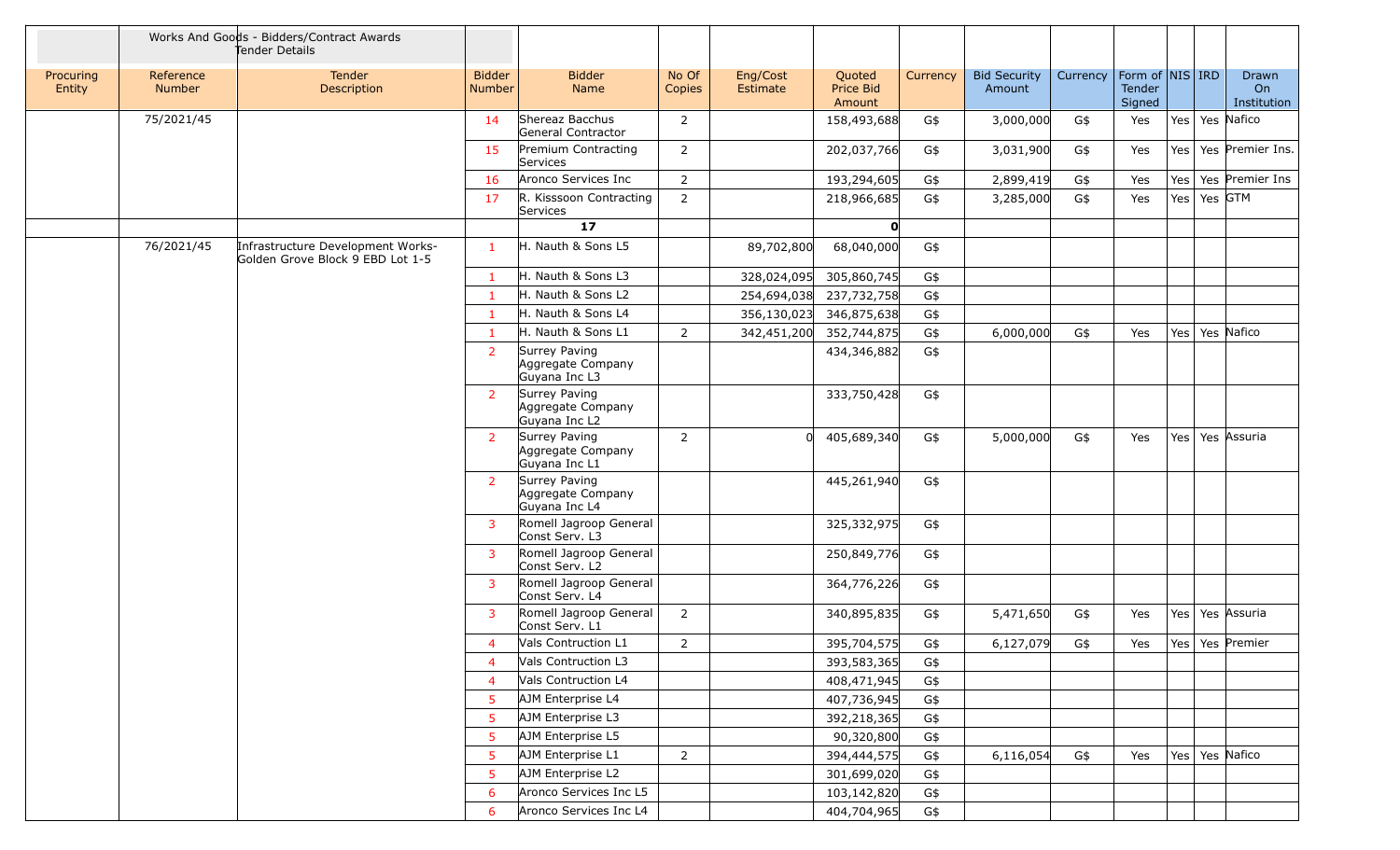|                     |                     | Works And Goods - Bidders/Contract Awards<br>Tender Details |                                |                                                          |                 |                      |                               |          |                               |          |                                     |     |                            |
|---------------------|---------------------|-------------------------------------------------------------|--------------------------------|----------------------------------------------------------|-----------------|----------------------|-------------------------------|----------|-------------------------------|----------|-------------------------------------|-----|----------------------------|
| Procuring<br>Entity | Reference<br>Number | <b>Tender</b><br>Description                                | <b>Bidder</b><br><b>Number</b> | <b>Bidder</b><br>Name                                    | No Of<br>Copies | Eng/Cost<br>Estimate | Quoted<br>Price Bid<br>Amount | Currency | <b>Bid Security</b><br>Amount | Currency | Form of NIS IRD<br>Tender<br>Signed |     | Drawn<br>On<br>Institution |
|                     | 76/2021/45          |                                                             | 6                              | Aronco Services Inc L3                                   |                 |                      | 392,743,628                   | G\$      |                               |          |                                     |     |                            |
|                     |                     |                                                             | 6                              | Aronco Services Inc L2                                   |                 |                      | 305,829,090                   | G\$      |                               |          |                                     |     |                            |
|                     |                     |                                                             | 6                              | Aronco Services Inc L1                                   | $\overline{2}$  |                      | 420,392,831                   | G\$      | 6,305,892                     | G\$      | Yes                                 | Yes | Yes Premier Ins.           |
|                     |                     |                                                             | $\overline{7}$                 | Kallco Guyana Inc L1                                     | $\overline{2}$  |                      | 478,638,549                   | G\$      | 7,129,578                     | G\$      | Yes                                 | Yes | Yes Premier<br>Ins.        |
|                     |                     |                                                             | 8                              | Khemraj Nauth<br>Contracting Services L4                 |                 |                      | 350,382,375                   | G\$      |                               |          |                                     |     |                            |
|                     |                     |                                                             | 8                              | Khemraj Nauth<br>Contracting Services L3                 |                 |                      | 316,285,095                   | G\$      |                               |          |                                     |     |                            |
|                     |                     |                                                             | 8                              | Khemraj Nauth<br>Contracting Services L2                 |                 |                      | 244,356,168                   | G\$      |                               |          |                                     |     |                            |
|                     |                     |                                                             | 8                              | Khemraj Nauth<br>Contracting Services L1                 | $\overline{2}$  |                      | 341,909,820                   | G\$      | 5,400,000                     | G\$      | Yes                                 |     | Yes   Yes   Assuria        |
|                     |                     |                                                             | 9                              | Mohammed Fawaz<br>Bacchus Const. and<br>Transp. Serv. L5 |                 |                      | 101,239,160                   | G\$      |                               |          |                                     |     |                            |
|                     |                     |                                                             | 9                              | Mohammed Fawaz<br>Bacchus Const. and<br>Transp. Serv. L3 |                 |                      | 315,118,955                   | G\$      |                               |          |                                     |     |                            |
|                     |                     |                                                             | $\mathbf{q}$                   | Mohammed Fawaz<br>Bacchus Const. and<br>Transp. Serv. L4 |                 |                      | 346,064,807                   | G\$      |                               |          |                                     |     |                            |
|                     |                     |                                                             | 9                              | Mohammed Fawaz<br>Bacchus Const. and<br>Transp. Serv. L2 |                 |                      | 250,926,638                   | G\$      |                               |          |                                     |     |                            |
|                     |                     |                                                             | -9                             | Mohammed Fawaz<br>Bacchus Const. and<br>Transp. Serv. L1 | $\overline{2}$  |                      | 343,082,513                   | G\$      | 6,750,000                     | G\$      | Yes                                 |     | Yes   Yes   Nafico         |
|                     |                     |                                                             | 10                             | Avinish Contracting &<br>Scrap Metal Inc L5              |                 |                      | 122,569,700                   | G\$      |                               |          |                                     |     |                            |
|                     |                     |                                                             | 10                             | Avinish Contracting &<br>Scrap Metal Inc L4              |                 |                      | 841,475,670                   | G\$      |                               |          |                                     |     |                            |
|                     |                     |                                                             | 10                             | Avinish Contracting &<br>Scrap Metal Inc L3              |                 |                      | 883,095,360                   | G\$      |                               |          |                                     |     |                            |
|                     |                     |                                                             | 10                             | Avinish Contracting &<br>Scrap Metal Inc L1              | $\overline{2}$  |                      | 697,808,213                   | G\$      | 8,830,954                     | G\$      | Yes                                 |     | Yes   Yes   Assuria        |
|                     |                     |                                                             | 10                             | Avinish Contracting &<br>Scrap Metal Inc L2              |                 |                      | 744,795,765                   | G\$      |                               |          |                                     |     |                            |
|                     |                     |                                                             | 11                             | Chung's Global Inc L5                                    |                 |                      | 90,055,460                    | G\$      |                               |          |                                     |     |                            |
|                     |                     |                                                             | 11                             | Chung's Global Inc L3                                    |                 |                      | 432,087,805                   | G\$      |                               |          |                                     |     |                            |
|                     |                     |                                                             | 11                             | Chung's Global Inc L4                                    |                 |                      | 426,890,940                   |          |                               |          |                                     |     |                            |
|                     |                     |                                                             | 11                             | Chung's Global Inc L2                                    |                 |                      | 342,559,980                   | G\$      |                               |          |                                     |     |                            |
|                     |                     |                                                             | 11                             | Chung's Global Inc L1                                    | $\overline{2}$  |                      | 365,931,825                   | G\$      | 5,010,000                     | G\$      | Yes                                 |     | Yes   Yes   Nafico         |
|                     |                     |                                                             | 12                             | Onyx Engineering Inc L5                                  |                 |                      | 72,500,560                    | G\$      |                               |          |                                     |     |                            |
|                     |                     |                                                             | 12                             | Onyx Engineering Inc L4                                  | $\mathbf 0$     |                      | 316, 342, 425                 | G\$      |                               |          |                                     |     |                            |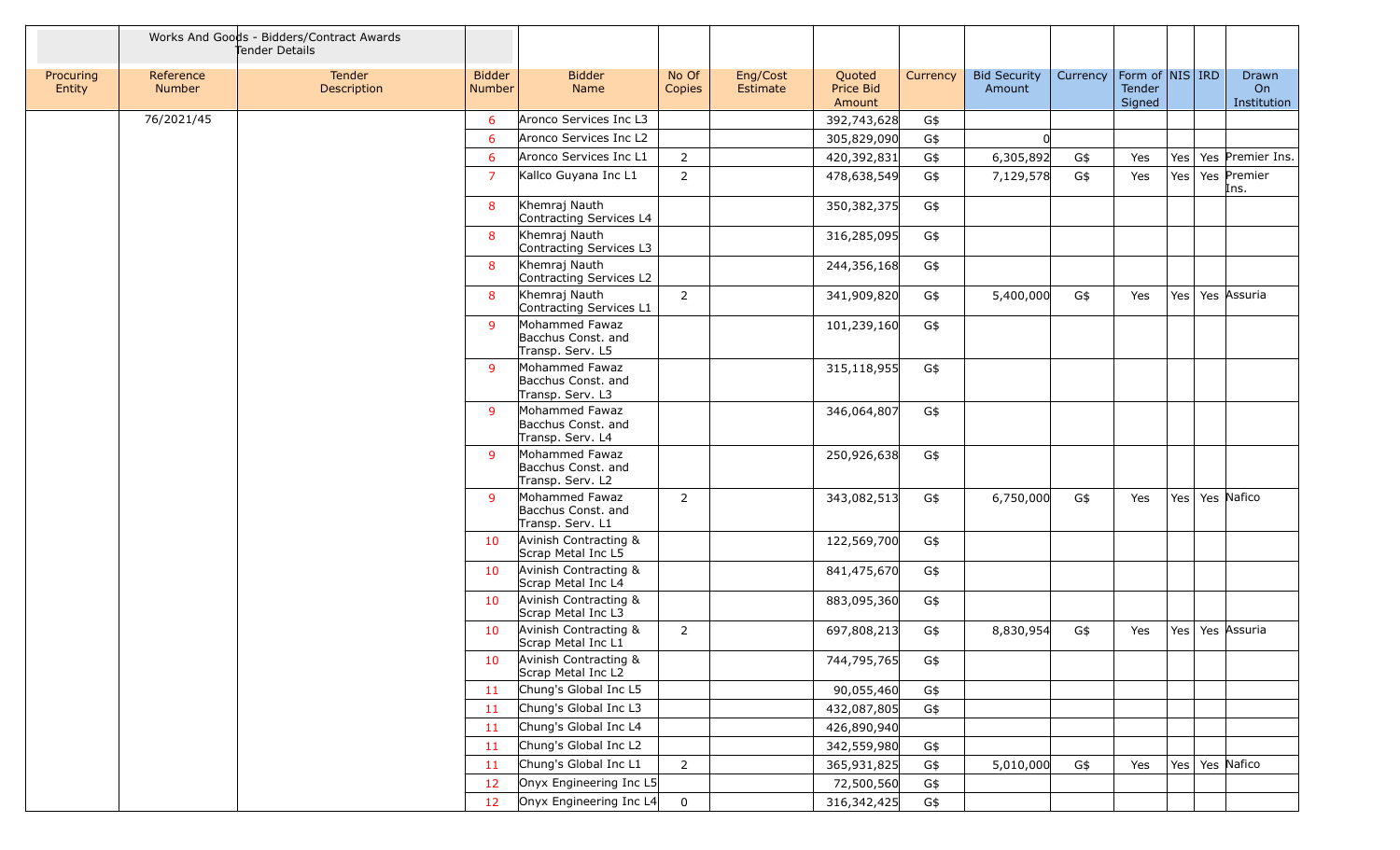|                     |                            | Works And Goods - Bidders/Contract Awards<br>Tender Details                            |                                |                                             |                 |                      |                               |          |                               |          |                                     |         |                                                    |
|---------------------|----------------------------|----------------------------------------------------------------------------------------|--------------------------------|---------------------------------------------|-----------------|----------------------|-------------------------------|----------|-------------------------------|----------|-------------------------------------|---------|----------------------------------------------------|
| Procuring<br>Entity | Reference<br><b>Number</b> | Tender<br><b>Description</b>                                                           | <b>Bidder</b><br><b>Number</b> | <b>Bidder</b><br>Name                       | No Of<br>Copies | Eng/Cost<br>Estimate | Quoted<br>Price Bid<br>Amount | Currency | <b>Bid Security</b><br>Amount | Currency | Form of NIS IRD<br>Tender<br>Signed |         | Drawn<br>On<br>Institution                         |
|                     | 76/2021/45                 |                                                                                        | 12                             | Onyx Engineering Inc L3                     |                 |                      | 340,806,795                   | G\$      |                               |          |                                     |         |                                                    |
|                     |                            |                                                                                        | 12                             | Onyx Engineering Inc L1                     | $\overline{2}$  |                      | 321,259,260                   | G\$      | 13,000,000                    | G\$      | Yes                                 |         | Yes   Yes   Premier Ins.                           |
|                     |                            |                                                                                        | 12                             | Onyx Engineering Inc L2                     |                 |                      | 221,905,950                   | G\$      |                               |          |                                     |         |                                                    |
|                     |                            |                                                                                        | 13                             | Aztec Pavers Inc L5                         |                 |                      | 84,413,560                    | G\$      |                               |          |                                     |         |                                                    |
|                     |                            |                                                                                        | 13                             | Aztec Pavers Inc L4                         |                 |                      | 336,743,894                   | G\$      |                               |          |                                     |         |                                                    |
|                     |                            |                                                                                        | 13                             | Aztec Pavers Inc L1                         | $\overline{2}$  |                      | 243,795,457                   | G\$      | 13,122,384                    | G\$      | Yes                                 | Yes     | Yes Premier Ins.                                   |
|                     |                            |                                                                                        | 13                             | Aztec Pavers Inc L2                         |                 |                      | 296,673,195                   | G\$      |                               |          |                                     |         |                                                    |
|                     |                            |                                                                                        | 13                             | Aztec Pavers Inc L3                         |                 |                      | 350,612,293                   | G\$      |                               |          |                                     |         |                                                    |
|                     |                            |                                                                                        |                                | 56                                          |                 |                      | 68,040,000                    |          |                               |          |                                     |         |                                                    |
|                     | 77/2021/45                 | Infrastructure Development Works-<br>Great Diamond Block 1 (North East) Lot<br>$1 - 7$ | $\mathbf{1}$                   | Mohamed's Excavating<br>Construction Inc L3 |                 |                      | 358,842,223                   | G\$      |                               |          |                                     |         |                                                    |
|                     |                            |                                                                                        | $\mathbf{1}$                   | Mohamed's Excavating<br>Construction Inc L2 | $\overline{2}$  |                      | 352,898,078                   | G\$      | 5,385,000                     | G\$      | Yes                                 |         | Yes   Yes   Assuria                                |
|                     |                            |                                                                                        | $\overline{2}$                 | General Procurement &<br>Const.             | 2               |                      |                               | G\$      | 10,163,034                    | G\$      | No                                  | Yes $ $ | Yes FTP not<br>com. nor<br>signed.,<br>Premier Ins |
|                     |                            |                                                                                        | $\mathbf{3}$                   | Roopan Ramoutar<br>Investment L7            |                 |                      | 781,729,200                   | G\$      |                               |          |                                     |         |                                                    |
|                     |                            |                                                                                        | $\mathbf{3}$                   | Roopan Ramoutar<br>Investment L6            |                 |                      | 1,079,747,797                 | G\$      |                               |          |                                     |         |                                                    |
|                     |                            |                                                                                        | 3                              | Roopan Ramoutar<br>Investment L5            |                 |                      | 887,250,945                   | G\$      |                               |          |                                     |         |                                                    |
|                     |                            |                                                                                        | 3                              | Roopan Ramoutar<br>Investment L4            |                 |                      | 917,590,957                   | G\$      |                               |          |                                     |         |                                                    |
|                     |                            |                                                                                        | 3                              | Roopan Ramoutar<br>Investment L2            |                 |                      | 682,944,780                   | G\$      |                               |          |                                     |         |                                                    |
|                     |                            |                                                                                        | 3                              | Roopan Ramoutar<br>Investment L1            | $\overline{2}$  |                      | 901,115,565                   | G\$      | 10,797,478                    | G\$      | Yes                                 |         | Yes   Yes   Assuria                                |
|                     |                            |                                                                                        | $\mathbf{3}$                   | Roopan Ramoutar<br>Investment L3            |                 |                      | 714,636,247                   | G\$      |                               |          |                                     |         |                                                    |
|                     |                            |                                                                                        | $\overline{4}$                 | S. Jagmohan Const. &<br>Gen. Supplies L7    |                 |                      | 499,142,175                   | G\$      |                               |          |                                     |         |                                                    |
|                     |                            |                                                                                        | $\overline{4}$                 | S. Jagmohan Const. &<br>Gen. Supplies L6    |                 |                      | 932,010,240                   | G\$      |                               |          |                                     |         |                                                    |
|                     |                            |                                                                                        | $\overline{4}$                 | S. Jagmohan Const. &<br>Gen. Supplies L5    |                 |                      | 723,841,545                   | G\$      |                               |          |                                     |         |                                                    |
|                     |                            |                                                                                        | $\overline{4}$                 | S. Jagmohan Const. &<br>Gen. Supplies L4    |                 |                      | 742,448,280                   | G\$      |                               |          |                                     |         |                                                    |
|                     |                            |                                                                                        | $\overline{4}$                 | S. Jagmohan Const. &<br>Gen. Supplies L3    |                 |                      | 582,395,730                   | G\$      |                               |          |                                     |         |                                                    |
|                     |                            |                                                                                        | $\overline{4}$                 | S. Jagmohan Const. &<br>Gen. Supplies L1    | $2^{\circ}$     |                      | 749,197,680                   | G\$      | 9,500,000                     | G\$      | Yes                                 |         | Yes   Yes   Premier Ins                            |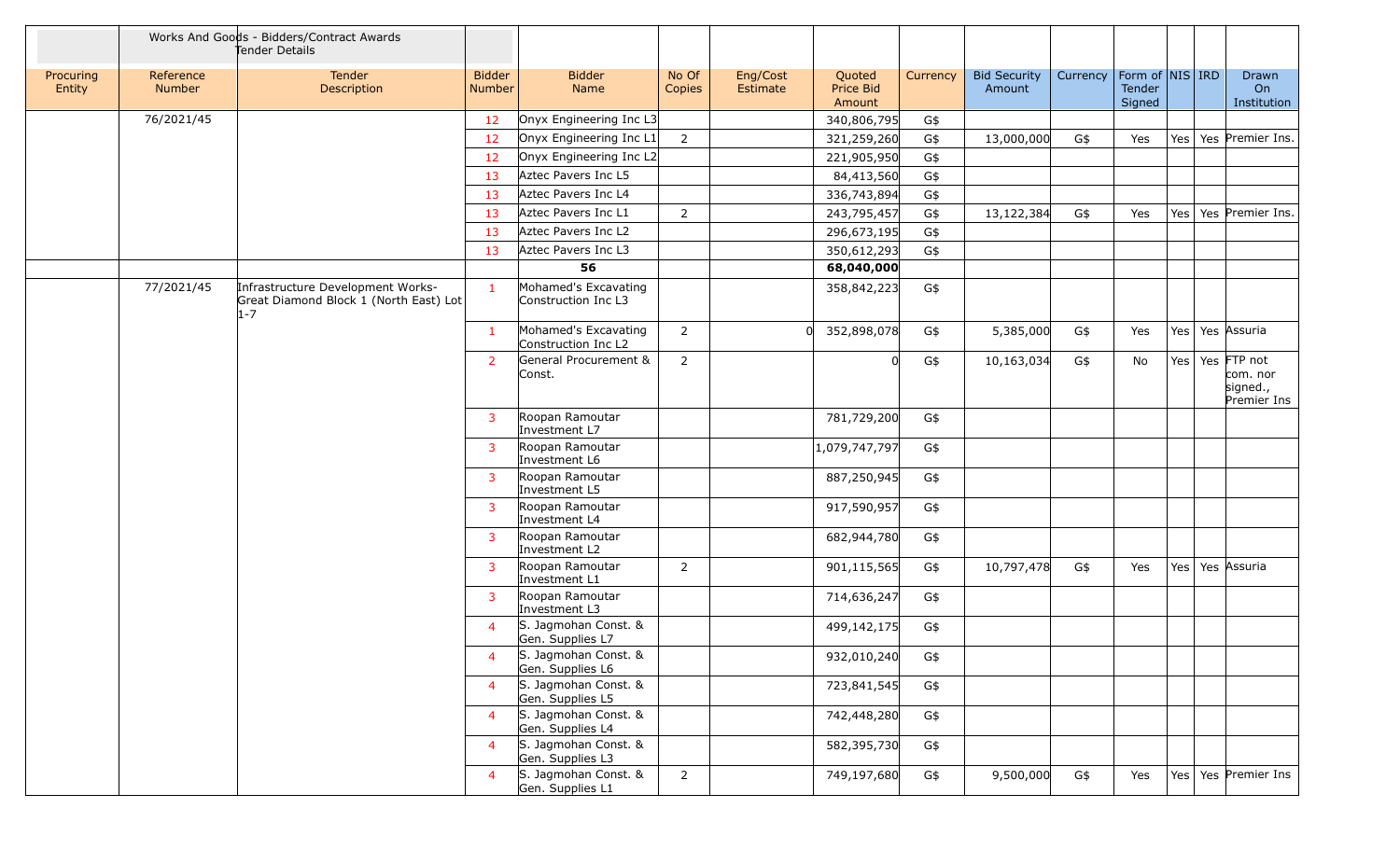|                     |                            | Works And Goods - Bidders/Contract Awards<br>Tender Details |                         |                                                      |                 |                      |                               |          |                               |          |                                         |                    |                            |
|---------------------|----------------------------|-------------------------------------------------------------|-------------------------|------------------------------------------------------|-----------------|----------------------|-------------------------------|----------|-------------------------------|----------|-----------------------------------------|--------------------|----------------------------|
| Procuring<br>Entity | Reference<br><b>Number</b> | Tender<br>Description                                       | <b>Bidder</b><br>Number | <b>Bidder</b><br>Name                                | No Of<br>Copies | Eng/Cost<br>Estimate | Quoted<br>Price Bid<br>Amount | Currency | <b>Bid Security</b><br>Amount | Currency | Form of   NIS   IRD<br>Tender<br>Signed |                    | Drawn<br>On<br>Institution |
|                     | 77/2021/45                 |                                                             | $\overline{4}$          | S. Jagmohan Const. &<br>Gen. Supplies L2             |                 |                      | 591,366,090                   | G\$      |                               |          |                                         |                    |                            |
|                     |                            |                                                             | 5 <sup>5</sup>          | GuyAmerica<br>Construction Inc L7                    |                 |                      | 535,276,350                   | G\$      |                               |          |                                         |                    |                            |
|                     |                            |                                                             | $5^{\circ}$             | GuyAmerica<br>Construction Inc L6                    | $\overline{2}$  |                      | 118,221,104                   | G\$      |                               |          |                                         |                    |                            |
|                     |                            |                                                             | $5^{\circ}$             | GuyAmerica<br>Construction Inc L5                    |                 |                      | 873,944,253                   | G\$      |                               |          |                                         |                    |                            |
|                     |                            |                                                             | $5^{\circ}$             | GuyAmerica<br>Construction Inc L4                    |                 |                      | 858,895,286                   | G\$      |                               |          |                                         |                    |                            |
|                     |                            |                                                             | 5 <sup>5</sup>          | GuyAmerica<br>Construction Inc L3                    |                 |                      | 683,530,638                   | G\$      |                               |          |                                         |                    |                            |
|                     |                            |                                                             | $5^{\circ}$             | GuyAmerica<br>Construction Inc L2                    | $\overline{2}$  |                      | 666,281,028                   | G\$      |                               |          |                                         |                    |                            |
|                     |                            |                                                             | $5^{\circ}$             | GuyAmerica<br>Construction Inc L1                    | $\overline{2}$  |                      | 880,728,051                   | G\$      | 11,182,842                    | G\$      | Yes                                     | Yes   Yes   Nafico |                            |
|                     |                            |                                                             | 6                       | Annirud Ramcharitar<br>Construction Firmm L7         |                 |                      | 499,433,550                   | G\$      |                               |          |                                         |                    |                            |
|                     |                            |                                                             | 6                       | Annirud Ramcharitar<br>Construction Firmm L6         |                 |                      | 897,125,544                   | G\$      |                               |          |                                         |                    |                            |
|                     |                            |                                                             | 6                       | Annirud Ramcharitar<br>Construction Firmm L5         |                 |                      | 659,660,830                   | G\$      |                               |          |                                         |                    |                            |
|                     |                            |                                                             | 6                       | Annirud Ramcharitar<br>Construction Firmm L4         |                 |                      | 658,154,301                   | G\$      |                               |          |                                         |                    |                            |
|                     |                            |                                                             | 6                       | Annirud Ramcharitar<br>Construction Firmm L3         |                 |                      | 522,937,653                   | G\$      |                               |          |                                         |                    |                            |
|                     |                            |                                                             | 6                       | Annirud Ramcharitar<br>Construction Firmm L2         |                 |                      | 565,925,913                   | G\$      |                               |          |                                         |                    |                            |
|                     |                            |                                                             | 6                       | Annirud Ramcharitar<br>Construction Firmm L1         | $\overline{2}$  |                      | 660,723,756                   | G\$      | 8,340,000                     | G\$      | Yes                                     |                    | Yes   Yes   Premier Ins    |
|                     |                            |                                                             | $\overline{7}$          | Premium Contracting<br>Services & Supplies Inc<br>L6 |                 |                      | 869,471,085                   | G\$      |                               |          |                                         |                    |                            |
|                     |                            |                                                             | $\overline{7}$          | Premium Contracting<br>Services & Supplies Inc<br>L5 |                 |                      | 689,184,090                   | G\$      |                               |          |                                         |                    |                            |
|                     |                            |                                                             | $\overline{7}$          | Premium Contracting<br>Services & Supplies Inc<br>L4 |                 |                      | 698,245,433                   | G\$      |                               |          |                                         |                    |                            |
|                     |                            |                                                             | $\overline{7}$          | Premium Contracting<br>Services & Supplies Inc<br>L3 |                 |                      | 546,467,145                   | G\$      |                               |          |                                         |                    |                            |
|                     |                            |                                                             | $\overline{7}$          | Premium Contracting<br>Services & Supplies Inc<br>L2 |                 |                      | 528,820,425                   | G\$      |                               |          |                                         |                    |                            |
|                     |                            |                                                             | $\overline{7}$          | Premium Contracting<br>Services & Supplies Inc       | $\overline{2}$  |                      | 703,585,995                   | G\$      | 41,000,000                    | G\$      | Yes                                     |                    | Yes   Yes   Premier Ins    |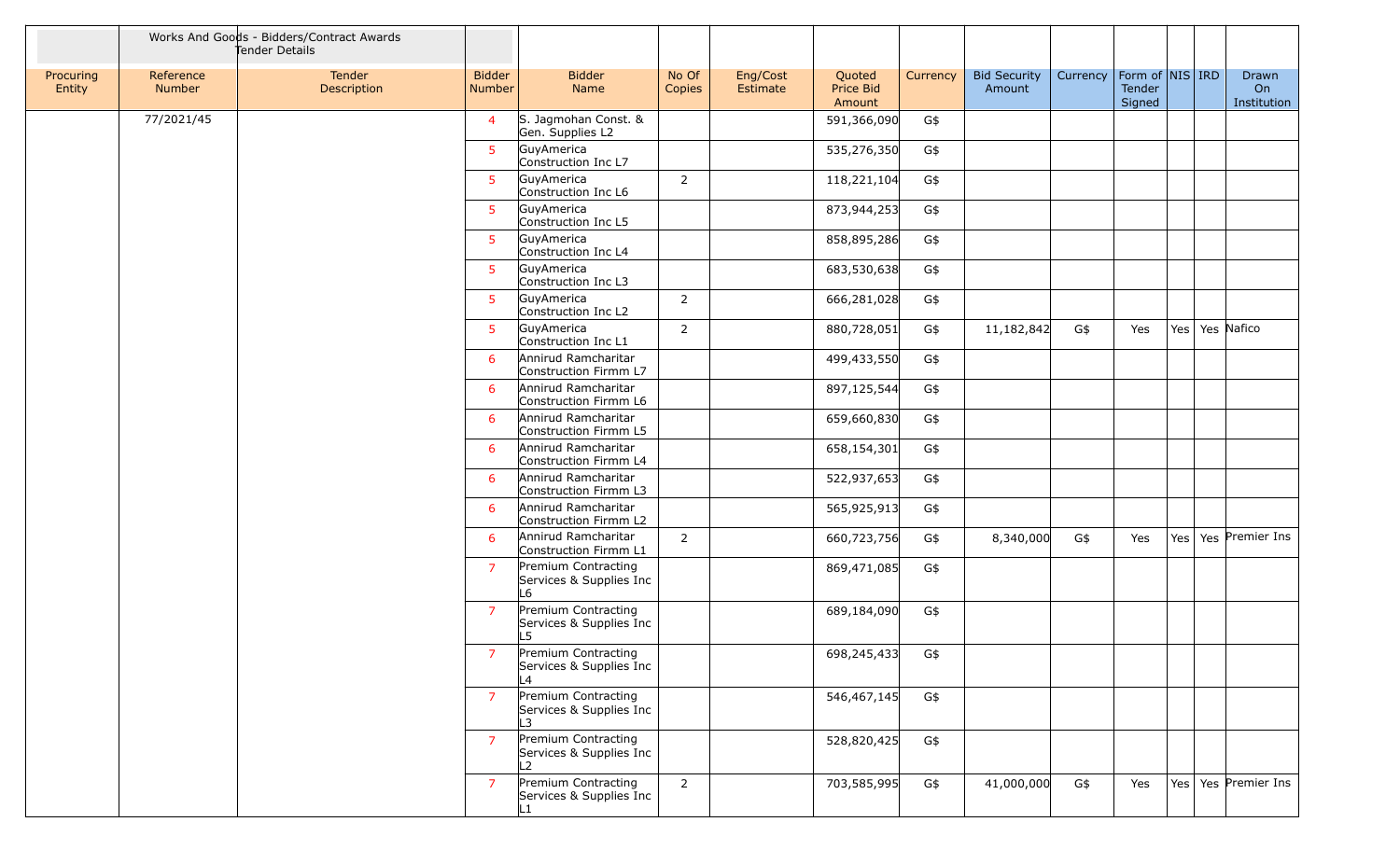|                     |                            | Works And Goods - Bidders/Contract Awards<br>Tender Details |                         |                                         |                 |                      |                               |          |                               |          |                                         |         |                            |
|---------------------|----------------------------|-------------------------------------------------------------|-------------------------|-----------------------------------------|-----------------|----------------------|-------------------------------|----------|-------------------------------|----------|-----------------------------------------|---------|----------------------------|
| Procuring<br>Entity | Reference<br><b>Number</b> | Tender<br>Description                                       | <b>Bidder</b><br>Number | <b>Bidder</b><br>Name                   | No Of<br>Copies | Eng/Cost<br>Estimate | Quoted<br>Price Bid<br>Amount | Currency | <b>Bid Security</b><br>Amount | Currency | Form of   NIS   IRD<br>Tender<br>Signed |         | Drawn<br>On<br>Institution |
|                     | 77/2021/45                 |                                                             | 8                       | XL Engineering L4                       |                 |                      | 698,245,433                   | G\$      |                               |          |                                         |         |                            |
|                     |                            |                                                             | 8                       | XL Engineering L3                       |                 |                      | 546,467,145                   | G\$      |                               |          |                                         |         |                            |
|                     |                            |                                                             | 8                       | XL Engineering L2                       |                 |                      | 528,820,425                   | G\$      |                               |          |                                         |         |                            |
|                     |                            |                                                             | 8                       | XL Engineering L1                       | $\overline{2}$  |                      | 703,585,995                   | G\$      | 41,000,000                    | G\$      | Yes                                     | Yes     | Yes Premier Ins            |
|                     |                            |                                                             | 8                       | XL Engineering L6                       |                 |                      | 869,471,085                   | G\$      |                               |          |                                         |         |                            |
|                     |                            |                                                             | 8                       | XL Engineering L5                       |                 |                      | 689,184,000                   | G\$      |                               |          |                                         |         |                            |
|                     |                            |                                                             | 9                       | Avinash Contracting &<br>Scrap Metal L7 |                 |                      | 1,299,369,740                 | G\$      |                               |          |                                         |         |                            |
|                     |                            |                                                             | 9                       | Avinash Contracting &<br>Scrap Metal L6 |                 |                      | 1,869,592,200                 | G\$      |                               |          |                                         |         |                            |
|                     |                            |                                                             | 9                       | Avinash Contracting &<br>Scrap Metal L5 |                 |                      | 1,587,034,470                 | G\$      |                               |          |                                         |         |                            |
|                     |                            |                                                             | 9                       | Avinash Contracting &<br>Scrap Metal L4 |                 |                      | 1,361,860,710                 | G\$      |                               |          |                                         |         |                            |
|                     |                            |                                                             | 9                       | Avinash Contracting &<br>Scrap Metal L3 |                 |                      | 1,280,316,240                 | G\$      |                               |          |                                         |         |                            |
|                     |                            |                                                             | 9                       | Avinash Contracting &<br>Scrap Metal L2 |                 |                      | 1,220,436,305                 | G\$      |                               |          |                                         |         |                            |
|                     |                            |                                                             | 9                       | Avinash Contracting &<br>Scrap Metal L1 | 2               |                      | 1,538,571,038                 | G\$      | 18,695,922                    | G\$      | Yes                                     | Yes $ $ | No Assuria                 |
|                     |                            |                                                             | 10                      | Aranco Services Inc L7                  |                 |                      | 532,438,200                   | G\$      |                               |          |                                         |         |                            |
|                     |                            |                                                             | 10                      | Aranco Services Inc L6                  |                 |                      | 971,188,628                   | G\$      |                               |          |                                         |         |                            |
|                     |                            |                                                             | 10                      | Aranco Services Inc L5                  |                 |                      | 746,065,898                   | G\$      |                               |          |                                         |         |                            |
|                     |                            |                                                             | 10                      | Aranco Services Inc L4                  |                 |                      | 770,375,367                   | G\$      |                               |          |                                         |         |                            |
|                     |                            |                                                             | 10                      | Aranco Services Inc L3                  |                 |                      | 566,562,124                   | G\$      |                               |          |                                         |         |                            |
|                     |                            |                                                             | 10                      | Aranco Services Inc L12                 |                 |                      | 625,362,518                   | G\$      |                               |          |                                         |         |                            |
|                     |                            |                                                             | 10                      | Aranco Services Inc L1                  | $\overline{2}$  |                      | 776,701,564                   | G\$      | 9,711,886                     | G\$      | Yes                                     |         | Yes   Yes   Premier Ins    |
|                     |                            |                                                             | 11                      | Chung's Global Inc L7                   |                 |                      | 665,736,225                   | G\$      |                               |          |                                         |         |                            |
|                     |                            |                                                             | 11                      | Chung's Global Inc L6                   |                 |                      | 925,769,145                   | G\$      |                               |          |                                         |         |                            |
|                     |                            |                                                             | 11                      | Chung's Global Inc L5                   |                 |                      | 763,194,180                   | G\$      |                               |          |                                         |         |                            |
|                     |                            |                                                             | 11                      | Chung's Global Inc L4                   |                 |                      | 725,154,990                   | G\$      |                               |          |                                         |         |                            |
|                     |                            |                                                             | 11                      | Chung's Global Inc L3                   |                 |                      | 602,144,130                   | G\$      |                               |          |                                         |         |                            |
|                     |                            |                                                             | 11                      | Chung's Global Inc L2                   |                 |                      | 672,398,055                   | G\$      |                               |          |                                         |         |                            |
|                     |                            |                                                             | 11                      | Chung's Global Inc L1                   | 2               |                      | 728,603,190                   | G\$      | 5,010,000                     | G\$      | Yes                                     |         | Yes   Yes   Nafico         |
|                     |                            |                                                             | 12                      | Samaroo Investment L7                   |                 |                      | 480,002,250                   | G\$      |                               |          |                                         |         |                            |
|                     |                            |                                                             | 12                      | Samaroo Investment L6                   |                 |                      | 934,003,875                   | G\$      |                               |          |                                         |         |                            |
|                     |                            |                                                             | 12                      | Samaroo Investment L5                   |                 |                      | 761,380,095                   | G\$      |                               |          |                                         |         |                            |
|                     |                            |                                                             | 12                      | Samaroo Investment L4                   |                 |                      | 848,786,085                   | G\$      |                               |          |                                         |         |                            |
|                     |                            |                                                             | 12                      | Samaroo Investment L3                   |                 |                      | 641,266,605                   | G\$      |                               |          |                                         |         |                            |
|                     |                            |                                                             | 12                      | Samaroo Investment L2                   |                 |                      | 661,228,365                   | G\$      |                               |          |                                         |         |                            |
|                     |                            |                                                             | 12                      | Samaroo Investment L1                   | $\overline{2}$  |                      | 881,301,330                   | G\$      | 9,340,039                     | G\$      | Yes                                     |         | Yes   Yes   Assuria        |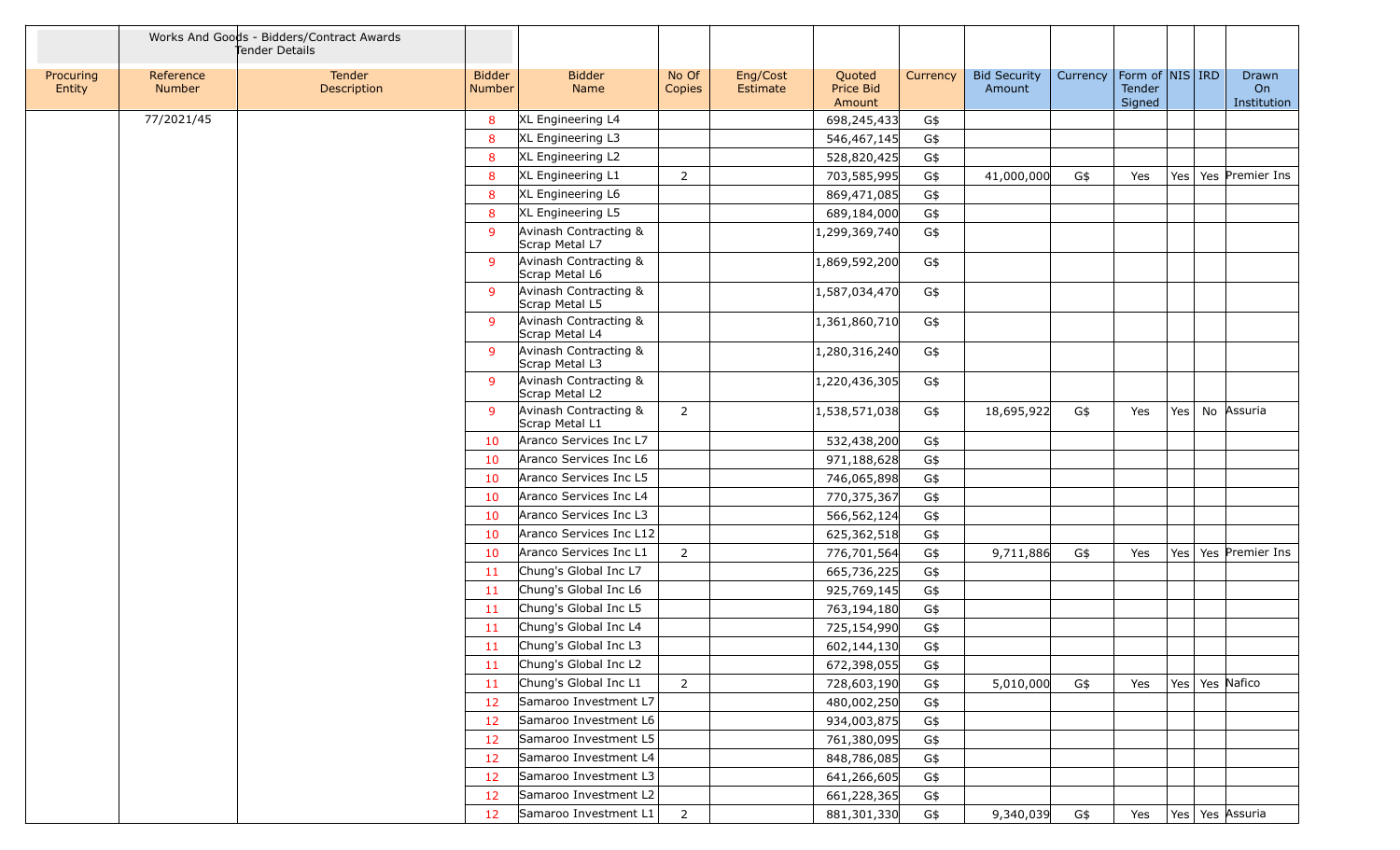|                     |                     | Works And Goods - Bidders/Contract Awards<br>Tender Details |                                |                                                                                      |                 |                      |                               |          |                               |          |                                         |     |                            |
|---------------------|---------------------|-------------------------------------------------------------|--------------------------------|--------------------------------------------------------------------------------------|-----------------|----------------------|-------------------------------|----------|-------------------------------|----------|-----------------------------------------|-----|----------------------------|
| Procuring<br>Entity | Reference<br>Number | Tender<br>Description                                       | <b>Bidder</b><br><b>Number</b> | <b>Bidder</b><br>Name                                                                | No Of<br>Copies | Eng/Cost<br>Estimate | Quoted<br>Price Bid<br>Amount | Currency | <b>Bid Security</b><br>Amount | Currency | Form of $ NIS $ IRD<br>Tender<br>Signed |     | Drawn<br>On<br>Institution |
|                     | 77/2021/45          |                                                             | 13                             | Colin Talbot Contracting<br>Service L7                                               |                 |                      | 573,903,328                   | G\$      |                               |          |                                         |     |                            |
|                     |                     |                                                             | 13                             | Colin Talbot Contracting<br>Service L6                                               |                 |                      | 795,111,109                   | G\$      |                               |          |                                         |     |                            |
|                     |                     |                                                             | 13                             | Colin Talbot Contracting<br>Service L5                                               |                 |                      | 615,703,646                   | G\$      |                               |          |                                         |     |                            |
|                     |                     |                                                             | 13                             | Colin Talbot Contracting<br>Service L4                                               |                 |                      | 630,151,820                   | G\$      |                               |          |                                         |     |                            |
|                     |                     |                                                             | 13                             | Colin Talbot Contracting<br>Service L3                                               |                 |                      | 487,749,833                   | G\$      |                               |          |                                         |     |                            |
|                     |                     |                                                             | 13                             | Colin Talbot Contracting<br>Service L2                                               |                 |                      | 469,291,310                   | G\$      |                               |          |                                         |     |                            |
|                     |                     |                                                             | 13                             | Colin Talbot Contracting<br>Service L1                                               | $\overline{2}$  |                      | 628,338,979                   | G\$      | 8,300,000                     | G\$      | Yes                                     | Yes | Yes Assuria                |
|                     |                     |                                                             | 14                             | M&P Investmentg Inc L7                                                               |                 |                      | 510,842,850                   | G\$      | 7,491,606                     | G\$      |                                         |     |                            |
|                     |                     |                                                             | 14                             | M&P Investmentg Inc L6                                                               |                 |                      | 841,480,269                   | G\$      | 8,343,313                     | G\$      |                                         |     |                            |
|                     |                     |                                                             | 14                             | M&P Investmentg Inc L5                                                               |                 |                      | 673,592,168                   | G\$      | 6,650,519                     | G\$      |                                         |     |                            |
|                     |                     |                                                             | 14                             | M&P Investmentg Inc L4                                                               |                 |                      | 741,883,433                   | G\$      | 6,662,002                     | G\$      |                                         |     |                            |
|                     |                     |                                                             | 14                             | M&P Investmentg Inc L3                                                               |                 |                      | 573,941,034                   | G\$      | 5,252,504                     | G\$      |                                         |     |                            |
|                     |                     |                                                             | 14                             | M&P Investmentg Inc L2                                                               |                 |                      | 546,650,360                   | G\$      | 5,262,212                     | G\$      |                                         |     |                            |
|                     |                     |                                                             | 14                             | M&P Investmentg Inc<br>L1                                                            | $\overline{2}$  |                      | 702,264,965                   | G\$      | 6,644,487                     | G\$      | Yes                                     | Yes | Yes Premier Ins            |
|                     |                     |                                                             | 15                             | Kallco Guyana Inc L6                                                                 |                 |                      | 987,373,156                   | G\$      |                               |          |                                         |     |                            |
|                     |                     |                                                             | 15                             | Kallco Guyana Inc L4                                                                 | $\overline{2}$  |                      | 868,254,009                   | G\$      | 9,873,832                     | G\$      | Yes                                     | Yes | Yes Premier Ins            |
|                     |                     |                                                             | 16                             | H. Nauth & Sons L7                                                                   |                 |                      | 442,515,150                   | G\$      |                               |          |                                         |     |                            |
|                     |                     |                                                             | 16                             | H. Nauth & Sons L6                                                                   |                 |                      | 740,007,660                   | G\$      |                               |          |                                         |     |                            |
|                     |                     |                                                             | 16                             | H. Nauth & Sons L5                                                                   |                 |                      | 578,267,603                   | G\$      |                               |          |                                         |     |                            |
|                     |                     |                                                             | 16                             | H. Nauth & Sons L4                                                                   |                 |                      | 593,357,205                   | G\$      |                               |          |                                         |     |                            |
|                     |                     |                                                             | 16                             | H. Nauth & Sons L3                                                                   |                 |                      | 464,244,375                   | G\$      |                               |          |                                         |     |                            |
|                     |                     |                                                             | 16                             | H. Nauth & Sons L1                                                                   | $\overline{2}$  |                      | 594,132,368                   | G\$      | 6,000,000                     | G\$      | Yes                                     |     | Yes   Yes   Nafico         |
|                     |                     |                                                             | 16                             | H. Nauth & Sons L2                                                                   |                 |                      | 372,700,965                   | G\$      |                               |          |                                         |     |                            |
|                     |                     |                                                             | 17                             | N&S General<br>Engineering &                                                         |                 |                      | 498,334,200                   | G\$      |                               |          |                                         |     |                            |
|                     |                     |                                                             | 17                             | Contracting Services L 7<br>N&S General<br>Engineering &<br>Contracting Services L 6 |                 |                      | 862,264,230                   | G\$      |                               |          |                                         |     |                            |
|                     |                     |                                                             | 17                             | N&S General<br>Engineering &<br>Contracting Services L 5                             |                 |                      | 662,862,427                   | G\$      |                               |          |                                         |     |                            |
|                     |                     |                                                             | 17                             | N&S General<br>Engineering &<br>Contracting Services L 4                             |                 |                      | 664,200,285                   | G\$      |                               |          |                                         |     |                            |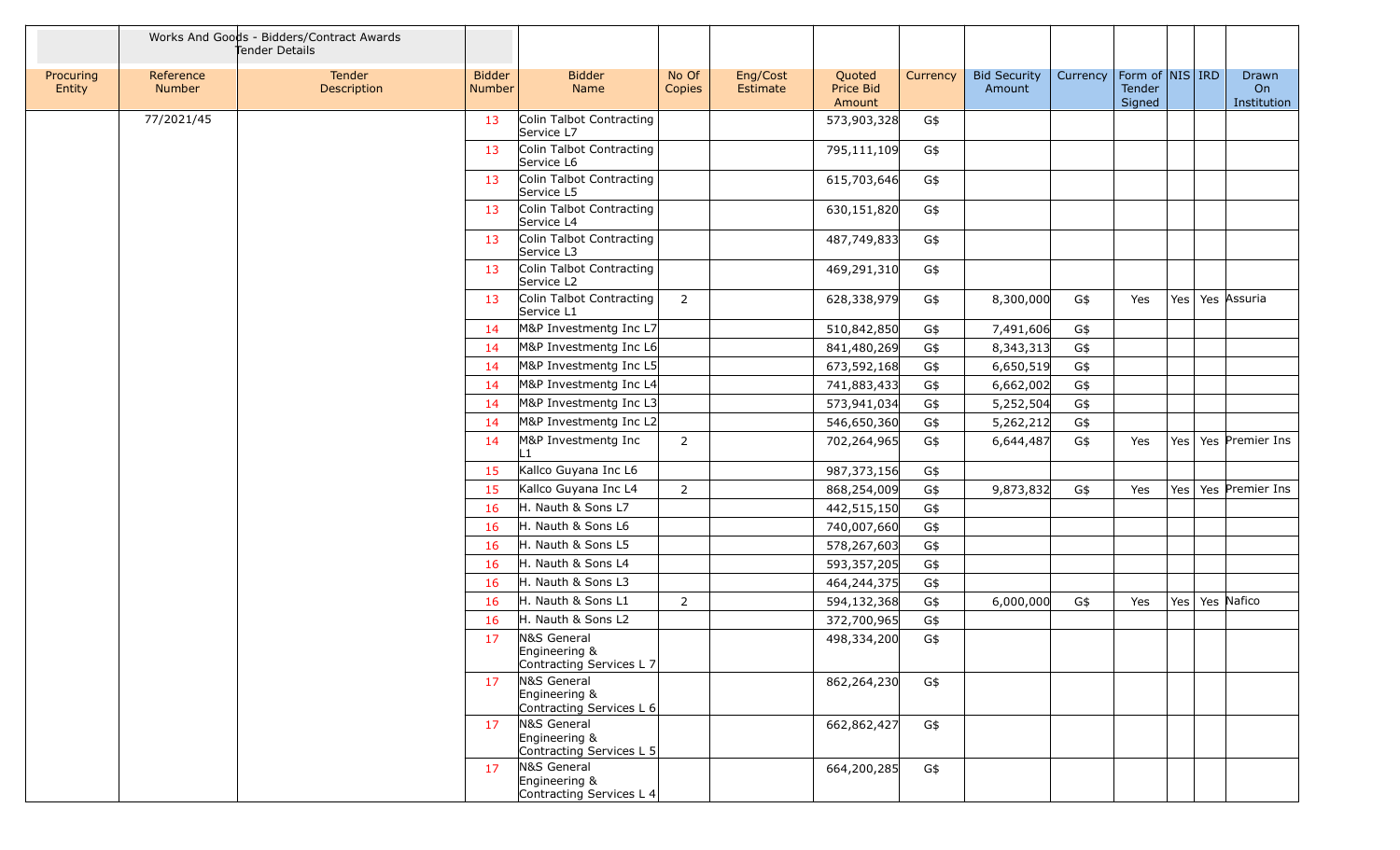|                     |                            | Works And Goods - Bidders/Contract Awards<br>Tender Details |                                |                                                          |                 |                      |                               |          |                               |          |                                         |     |     |                            |
|---------------------|----------------------------|-------------------------------------------------------------|--------------------------------|----------------------------------------------------------|-----------------|----------------------|-------------------------------|----------|-------------------------------|----------|-----------------------------------------|-----|-----|----------------------------|
| Procuring<br>Entity | Reference<br><b>Number</b> | Tender<br>Description                                       | <b>Bidder</b><br><b>Number</b> | <b>Bidder</b><br><b>Name</b>                             | No Of<br>Copies | Eng/Cost<br>Estimate | Quoted<br>Price Bid<br>Amount | Currency | <b>Bid Security</b><br>Amount | Currency | Form of   NIS   IRD<br>Tender<br>Signed |     |     | Drawn<br>On<br>Institution |
|                     | 77/2021/45                 |                                                             | 17                             | N&S General<br>Engineering &<br>Contracting Services L 3 |                 |                      | 523,319,895                   | G\$      |                               |          |                                         |     |     |                            |
|                     |                            |                                                             | 17                             | N&S General<br>Engineering &<br>Contracting Services L 2 |                 |                      | 523,683,300                   | G\$      |                               |          |                                         |     |     |                            |
|                     |                            |                                                             | 17                             | N&S General<br>Engineering &<br>Contracting Services L 1 | $\overline{2}$  |                      | 661,513,077                   | G\$      | 8,322,642                     | G\$      | Yes                                     | Yes |     | Yes Caricom                |
|                     |                            |                                                             | 18                             | K&P Project Managment<br>Company L7                      |                 |                      | 570,525,900                   | G\$      |                               |          |                                         |     |     |                            |
|                     |                            |                                                             | 18                             | K&P Project Managment<br>Company L6                      |                 |                      | 755,905,290                   | G\$      |                               |          |                                         |     |     |                            |
|                     |                            |                                                             | 18                             | K&P Project Managment<br>Company L5                      |                 |                      | 662,769,355                   | G\$      |                               |          |                                         |     |     |                            |
|                     |                            |                                                             | 18                             | K&P Project Managment<br>Company L4                      |                 |                      | 608,063,505                   | G\$      |                               |          |                                         |     |     |                            |
|                     |                            |                                                             | 18                             | K&P Project Managment<br>Company L3                      |                 | ΩI                   | 488,200,860                   | G\$      |                               |          |                                         |     |     |                            |
|                     |                            |                                                             | 18                             | K&P Project Managment<br>Company L2                      |                 |                      | 433,540,170                   | G\$      |                               |          |                                         |     |     |                            |
|                     |                            |                                                             | 18                             | K&P Project Managment<br>Company L1                      | 2               |                      | 665,310,720                   | G\$      | 7,559,052                     | G\$      | Yes                                     | Yes | Yes |                            |
|                     |                            |                                                             | 19                             | Khemraj Nauth<br>Contracting Services L6                 |                 |                      | 817, 153, 775                 | G\$      |                               |          |                                         |     |     |                            |
|                     |                            |                                                             | 19                             | Khemraj Nauth<br>Contracting Services L5                 |                 |                      | 646,331,175                   | G\$      |                               |          |                                         |     |     |                            |
|                     |                            |                                                             | 19                             | Khemraj Nauth<br>Contracting Services L4                 |                 |                      | 655,909,832                   | G\$      |                               |          |                                         |     |     |                            |
|                     |                            |                                                             | 19                             | Khemraj Nauth<br>Contracting Services L3                 |                 |                      | 516,679,727                   | G\$      |                               |          |                                         |     |     |                            |
|                     |                            |                                                             | 19                             | Khemraj Nauth<br>Contracting Services L2                 |                 |                      | 508,013,300                   | G\$      |                               |          |                                         |     |     |                            |
|                     |                            |                                                             | 19                             | Khemraj Nauth<br>Contracting Services L1                 |                 |                      | 652,112,412                   | G\$      | 8,200,000                     | G\$      | Yes                                     | Yes |     | Yes Assuria                |
|                     |                            |                                                             | 20                             | STP Investsment Inc L7                                   |                 |                      | 499,693,950                   | G\$      |                               |          |                                         |     |     |                            |
|                     |                            |                                                             | 20                             | STP Investsment Inc L6                                   |                 |                      | 831,025,125                   | G\$      |                               |          |                                         |     |     |                            |
|                     |                            |                                                             | 20                             | STP Investsment Inc L5                                   |                 |                      | 650,650,980                   | G\$      |                               |          |                                         |     |     |                            |
|                     |                            |                                                             | 20                             | STP Investsment Inc L4                                   |                 |                      | 654,523,590                   | G\$      |                               |          |                                         |     |     |                            |
|                     |                            |                                                             | 20                             | STP Investsment Inc L3                                   |                 |                      | 654,523,590                   | G\$      |                               |          |                                         |     |     |                            |
|                     |                            |                                                             | 20                             | STP Investsment Inc L2                                   |                 |                      | 521,971,590                   | G\$      |                               |          |                                         |     |     |                            |
|                     |                            |                                                             | 20                             | STP Investsment Inc L1                                   | $\overline{2}$  |                      | 658,841,190                   | G\$      | 43,370,000                    | G\$      | Yes                                     | Yes |     | Yes Premier Ins            |
|                     |                            |                                                             | 21                             | MF Bacchus Const. &<br>Transporting Services<br>L7       |                 |                      | 472,998,750                   | G\$      |                               |          |                                         |     |     |                            |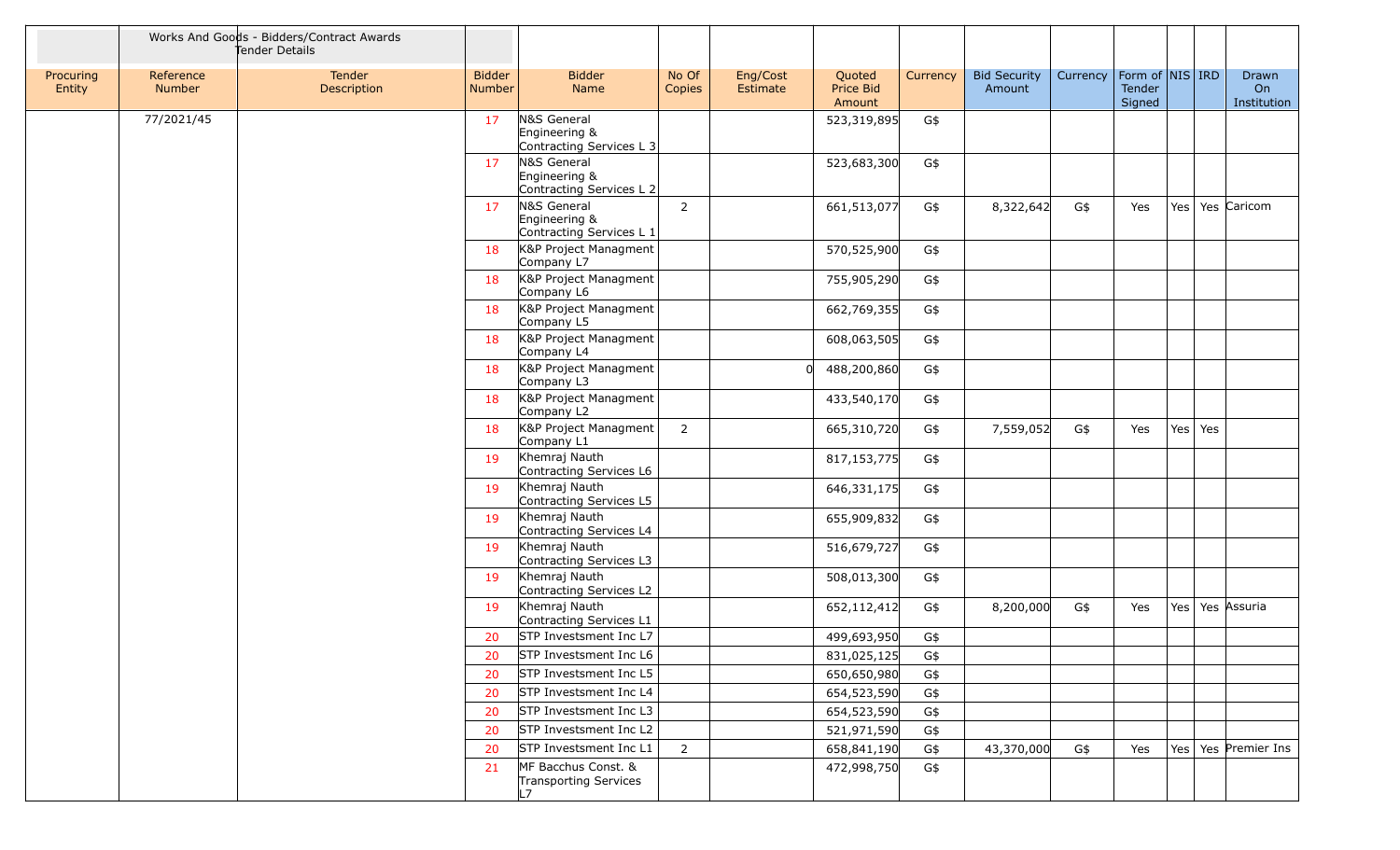|                     |                            | Works And Goods - Bidders/Contract Awards<br>Tender Details |                         |                                                                       |                 |                      |                               |          |                               |          |                                       |     |                            |
|---------------------|----------------------------|-------------------------------------------------------------|-------------------------|-----------------------------------------------------------------------|-----------------|----------------------|-------------------------------|----------|-------------------------------|----------|---------------------------------------|-----|----------------------------|
| Procuring<br>Entity | Reference<br><b>Number</b> | Tender<br>Description                                       | <b>Bidder</b><br>Number | <b>Bidder</b><br>Name                                                 | No Of<br>Copies | Eng/Cost<br>Estimate | Quoted<br>Price Bid<br>Amount | Currency | <b>Bid Security</b><br>Amount | Currency | Form of $NIS$ IRD<br>Tender<br>Signed |     | Drawn<br>On<br>Institution |
|                     | 77/2021/45                 |                                                             | 21                      | MF Bacchus Const. &<br>Transporting Services<br>.6                    |                 |                      | 800,251,200                   | G\$      |                               |          |                                       |     |                            |
|                     |                            |                                                             | 21                      | MF Bacchus Const. &<br>Transporting Services<br>.5                    |                 |                      | 624,729,137                   | G\$      |                               |          |                                       |     |                            |
|                     |                            |                                                             | 21                      | MF Bacchus Const. &<br>Transporting Services<br>4 <sub>4</sub>        |                 |                      | 637,197,058                   | G\$      |                               |          |                                       |     |                            |
|                     |                            |                                                             | 21                      | MF Bacchus Const. &<br>Transporting Services<br>L3                    |                 |                      | 502,876,689                   | G\$      |                               |          |                                       |     |                            |
|                     |                            |                                                             | 21                      | MF Bacchus Const. &<br><b>Transporting Services</b><br>$\overline{2}$ |                 |                      | 493,128,038                   | G\$      |                               |          |                                       |     |                            |
|                     |                            |                                                             | 21                      | MF Bacchus Const. &<br>Transporting Services<br>$\mathbf{1}$          | $\overline{2}$  |                      | 649,082,096                   | G\$      | 7,500,000                     | G\$      | Yes                                   |     | Yes   Yes   Nafico         |
|                     |                            |                                                             | 22                      | AJM Enterprise L7                                                     |                 |                      | 474,204,350                   | G\$      |                               |          |                                       |     |                            |
|                     |                            |                                                             | 22                      | AJM Enterprise L6                                                     |                 |                      | 1,017,884,070                 | G\$      |                               |          |                                       |     |                            |
|                     |                            |                                                             | 22                      | AJM Enterprise L5                                                     |                 |                      | 811,062,840                   | G\$      |                               |          |                                       |     |                            |
|                     |                            |                                                             | 22                      | AJM Enterprise L4                                                     |                 |                      | 795,373,425                   | G\$      |                               |          |                                       |     |                            |
|                     |                            |                                                             | 22                      | AJM Enterprise L3                                                     |                 |                      | 640,783,395                   | G\$      |                               |          |                                       |     |                            |
|                     |                            |                                                             | 22                      | AJM Enterprise L2                                                     |                 |                      | 612,414,600                   | G\$      |                               |          |                                       |     |                            |
|                     |                            |                                                             | 22                      | AJM Enterprise L1                                                     | $\overline{2}$  |                      | 792,630,615                   | G\$      | 10,178,840                    | G\$      | Yes                                   | Yes | Yes Nafico                 |
|                     |                            |                                                             | 23                      | Aztec Paves Inc L7                                                    |                 |                      | 630,175,770                   | G\$      |                               |          |                                       |     |                            |
|                     |                            |                                                             | 23                      | Aztec Paves Inc L6                                                    |                 |                      | 1,025,606,166                 | G\$      |                               |          |                                       |     |                            |
|                     |                            |                                                             | 23                      | Aztec Paves Inc L5                                                    |                 |                      | 688,078,104                   | G\$      |                               |          |                                       |     |                            |
|                     |                            |                                                             | 23                      | Aztec Paves Inc L4                                                    |                 |                      | 847,379,747                   | G\$      |                               |          |                                       |     |                            |
|                     |                            |                                                             | 23                      | Aztec Paves Inc L3                                                    |                 |                      | 591,197,198                   | G\$      |                               |          |                                       |     |                            |
|                     |                            |                                                             | 23                      | Aztec Paves Inc L2                                                    |                 |                      | 564,198,516                   | G\$      |                               |          |                                       |     |                            |
|                     |                            |                                                             | 23                      | Aztec Paves Inc L1                                                    | $\overline{2}$  |                      | 828,120,059                   | G\$      | 51,747,556                    | G\$      | Yes                                   | Yes | Yes Premier Ins            |
|                     |                            |                                                             | 24                      | Romell Jagroop Gn.<br>Const. Services L6                              |                 |                      | 831,621,412                   | G\$      |                               |          |                                       |     |                            |
|                     |                            |                                                             | 24                      | Romell Jagroop Gn.<br>Const. Services L5                              |                 |                      | 663,143,491                   | G\$      |                               |          |                                       |     |                            |
|                     |                            |                                                             | 24<br>24                | Romell Jagroop Gn.<br>Const. Services L4<br>Romell Jagroop Gn.        |                 |                      | 655,349,478                   | G\$      |                               |          |                                       |     |                            |
|                     |                            |                                                             |                         | Const. Services L3                                                    |                 |                      | 524,463,144                   | G\$      |                               |          |                                       |     |                            |
|                     |                            |                                                             | 24                      | Romell Jagroop Gn.<br>Const. Services L2                              |                 |                      | 494,432,589                   | G\$      |                               |          |                                       |     |                            |
|                     |                            |                                                             | 24                      | Romell Jagroop Gn.<br>Const. Services L1                              | $\overline{2}$  |                      | 688,852,090                   | G\$      | 8,316,210                     | G\$      | Yes                                   |     | Yes   Yes   Assuria        |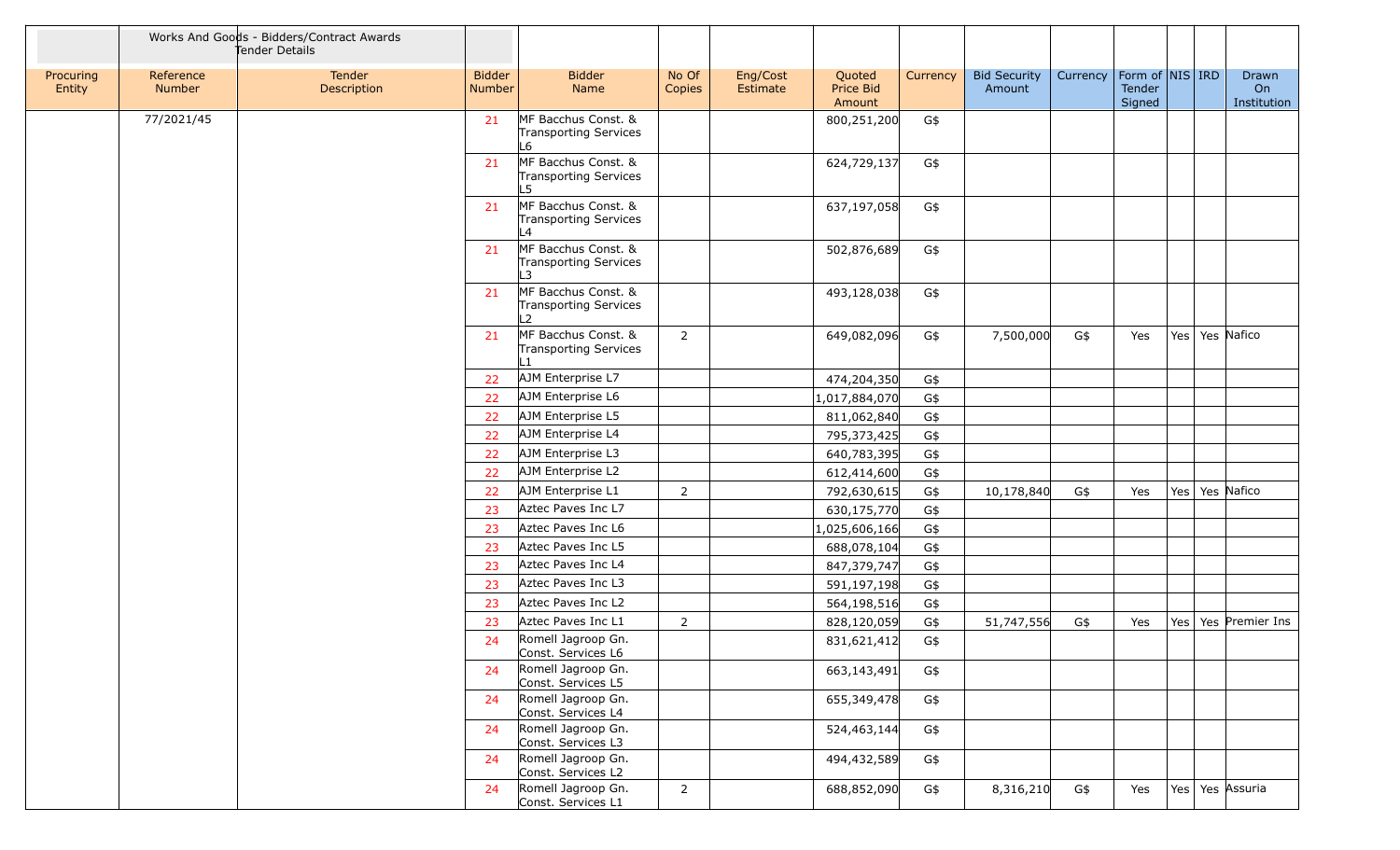|                     |                     | Works And Goods - Bidders/Contract Awards<br>Tender Details                          |                                |                                                               |                 |                      |                               |          |                               |          |                                         |     |                            |
|---------------------|---------------------|--------------------------------------------------------------------------------------|--------------------------------|---------------------------------------------------------------|-----------------|----------------------|-------------------------------|----------|-------------------------------|----------|-----------------------------------------|-----|----------------------------|
| Procuring<br>Entity | Reference<br>Number | Tender<br>Description                                                                | <b>Bidder</b><br><b>Number</b> | <b>Bidder</b><br>Name                                         | No Of<br>Copies | Eng/Cost<br>Estimate | Quoted<br>Price Bid<br>Amount | Currency | <b>Bid Security</b><br>Amount | Currency | Form of   NIS   IRD<br>Tender<br>Signed |     | Drawn<br>On<br>Institution |
|                     | 77/2021/45          |                                                                                      | 25                             | Vals Construction L7                                          |                 | 499,440,375          | 870,604,350                   | G\$      |                               |          |                                         |     |                            |
|                     |                     |                                                                                      | 25                             | Vals Construction L6                                          |                 |                      | 834,331,260 1,018,304,070     | G\$      |                               |          |                                         |     |                            |
|                     |                     |                                                                                      | 25                             | Vals Construction L5                                          |                 |                      | 665,051,888 811,562,840       | G\$      |                               |          |                                         |     |                            |
|                     |                     |                                                                                      | 25                             | Vals Construction L4                                          |                 | 666,200,168          | 796,003,425                   | G\$      |                               |          |                                         |     |                            |
|                     |                     |                                                                                      | 25                             | Vals Construction L3                                          |                 | 525,250,425          | 641,308,395                   | G\$      |                               |          |                                         |     |                            |
|                     |                     |                                                                                      | 25                             | Vals Construction L2                                          |                 |                      | 526,221,150 612,939,600       | G\$      |                               |          |                                         |     |                            |
|                     |                     |                                                                                      | 25                             | Vals Construction L1                                          | $\overline{2}$  | 664,448,715          | 793,155,615                   | G\$      | 10,183,041                    | G\$      | Yes                                     | Yes | Yes Premier Ins            |
|                     |                     |                                                                                      | 26                             | Surrey Pabing &<br>Aggregratve Co. Guy<br>Inc. L6             |                 |                      | 1,070,510,175                 | G\$      |                               |          |                                         |     |                            |
|                     |                     |                                                                                      | 26                             | Surrey Pabing &<br>Aggregratve Co. Guy<br>Inc. L5             | $\mathbf 0$     |                      | 788,697,877                   | G\$      |                               |          |                                         |     |                            |
|                     |                     |                                                                                      | 26                             | Surrey Pabing &<br>Aggregratve Co. Guy<br>Inc. L4             |                 |                      | 793,194,822                   | G\$      |                               |          |                                         |     |                            |
|                     |                     |                                                                                      | 26                             | Surrey Pabing &<br>Aggregratve Co. Guy<br>Inc. L3             |                 |                      | 645,893,157                   | G\$      |                               |          |                                         |     |                            |
|                     |                     |                                                                                      | 26                             | Surrey Pabing &<br>Aggregratve Co. Guy<br>Inc. L <sub>2</sub> |                 |                      | 730,843,743                   | G\$      |                               |          |                                         |     |                            |
|                     |                     |                                                                                      | 26                             | Surrey Pabing &<br>Aggregratve Co. Guy<br>Inc. L1             | 2               |                      | 838,766,480                   | G\$      | 11,000,000                    | G\$      | Yes                                     |     | Yes   Yes   Assuria        |
|                     |                     |                                                                                      |                                | 161                                                           |                 |                      | O                             |          |                               |          |                                         |     |                            |
|                     | 78/2021/45          | Infrastructure Development Works-<br>Little & Great Diamond AHS Ph2, EBD-<br>Lot 1-6 | $\mathbf{1}$                   | S. Lorrick Contrcating<br>Service L5                          |                 |                      | 369,408,428                   | G\$      |                               |          |                                         |     |                            |
|                     |                     |                                                                                      | $\mathbf{1}$                   | S. Lorrick Contrcating<br>Service L4                          |                 |                      | 251,672,180                   | G\$      |                               |          |                                         |     |                            |
|                     |                     |                                                                                      |                                | S. Lorrick Contrcating<br>Service L3                          |                 |                      | 217,322,679                   | G\$      |                               |          |                                         |     |                            |
|                     |                     |                                                                                      | 1                              | S. Lorrick Contrcating<br>Service L <sub>2</sub>              |                 |                      | 261,581,880                   | G\$      |                               |          |                                         |     |                            |
|                     |                     |                                                                                      | $\mathbf{1}$                   | S. Lorrick Contrcating<br>Service L1                          | $\overline{2}$  |                      | 243,366,165                   | G\$      | 5,841,126                     | G\$      | Yes                                     |     | Yes   Yes   Premier Ins    |
|                     |                     |                                                                                      | $\overline{2}$                 | K&P Project<br>Management Inc L6                              |                 |                      | 52,627,050                    | G\$      |                               |          |                                         |     |                            |
|                     |                     |                                                                                      | 2 <sup>1</sup>                 | K&P Project<br>Management Inc L5                              |                 |                      | 400,321,845                   | G\$      |                               |          |                                         |     |                            |
|                     |                     |                                                                                      | $\overline{2}$                 | K&P Project<br>Management Inc L4                              |                 |                      | 254,856,840                   | G\$      |                               |          |                                         |     |                            |
|                     |                     |                                                                                      | $\overline{2}$                 | K&P Project<br>Management Inc L3                              |                 |                      | 224,456,925                   | G\$      | $\Omega$                      |          |                                         |     |                            |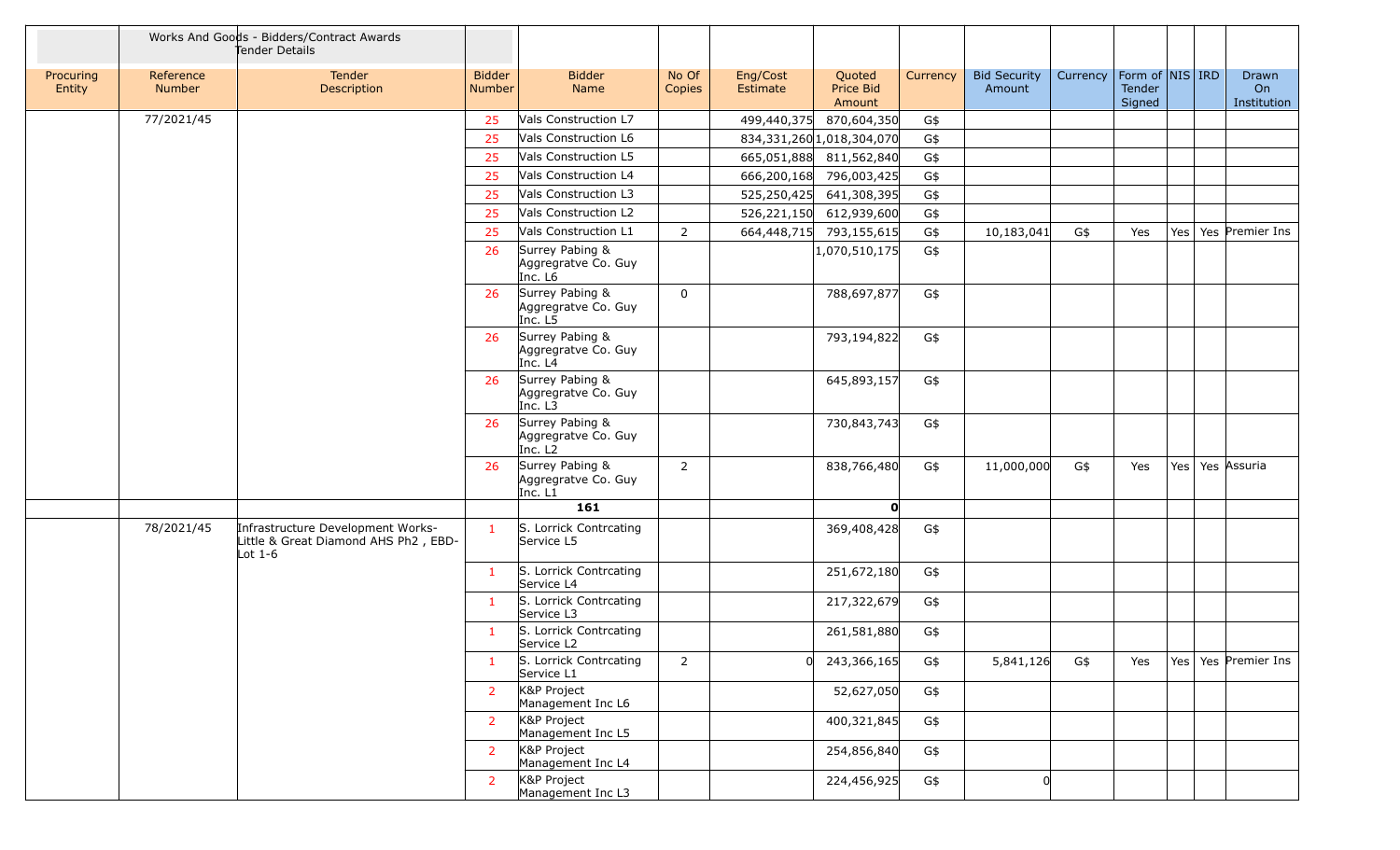|                     |                     | Works And Goods - Bidders/Contract Awards<br>Tender Details |                                |                                                         |                 |                      |                               |          |                               |          |                                     |  |                            |
|---------------------|---------------------|-------------------------------------------------------------|--------------------------------|---------------------------------------------------------|-----------------|----------------------|-------------------------------|----------|-------------------------------|----------|-------------------------------------|--|----------------------------|
| Procuring<br>Entity | Reference<br>Number | Tender<br>Description                                       | <b>Bidder</b><br><b>Number</b> | <b>Bidder</b><br>Name                                   | No Of<br>Copies | Eng/Cost<br>Estimate | Quoted<br>Price Bid<br>Amount | Currency | <b>Bid Security</b><br>Amount | Currency | Form of NIS IRD<br>Tender<br>Signed |  | Drawn<br>On<br>Institution |
|                     | 78/2021/45          |                                                             | $\overline{2}$                 | K&P Project<br>Management Inc L2                        |                 |                      | 269,945,165                   | G\$      |                               |          |                                     |  |                            |
|                     |                     |                                                             | $\overline{2}$                 | K&P Project<br>Management Inc L1                        | $\overline{2}$  |                      | 242,195,415                   | G\$      | 5,990,652                     | G\$      | Yes                                 |  | Yes   Yes   Premier Ins    |
|                     |                     |                                                             | 3                              | Golden Arrows<br>Developers Inc L6                      |                 |                      | 74,371,469                    | G\$      |                               |          |                                     |  |                            |
|                     |                     |                                                             | 3                              | Golden Arrows<br>Developers Inc L5                      |                 |                      | 359,142,886                   | G\$      |                               |          |                                     |  |                            |
|                     |                     |                                                             | 3                              | Golden Arrows<br>Developers Inc L4                      |                 |                      | 250,967,115                   | G\$      |                               |          |                                     |  |                            |
|                     |                     |                                                             | 3                              | Golden Arrows<br>Developers Inc L3                      |                 |                      | 216,849,727                   | G\$      |                               |          |                                     |  |                            |
|                     |                     |                                                             | 3                              | Golden Arrows<br>Developers Inc L2                      |                 |                      | 255,831,555                   | G\$      |                               |          |                                     |  |                            |
|                     |                     |                                                             | $\overline{3}$                 | Golden Arrows<br>Developers Inc L1                      | $\overline{2}$  |                      | 239,889,667                   | G\$      | 3,975,000                     | G\$      | Yes                                 |  | Yes   Yes   Assuria        |
|                     |                     |                                                             | $\overline{4}$                 | N&G General<br>Engineering &<br>Contracting Services L6 |                 |                      | 73,830,680                    | G\$      |                               |          |                                     |  |                            |
|                     |                     |                                                             | $\overline{4}$                 | N&G General<br>Engineering &<br>Contracting Services L5 |                 |                      | 358,960,770                   | G\$      |                               |          |                                     |  |                            |
|                     |                     |                                                             | $\overline{4}$                 | N&G General<br>Engineering &<br>Contracting Services L4 |                 |                      | 256,885,582                   | G\$      |                               |          |                                     |  |                            |
|                     |                     |                                                             | $\overline{4}$                 | N&G General<br>Engineering &<br>Contracting Services L3 |                 |                      | 218,369,025                   | G\$      |                               |          |                                     |  |                            |
|                     |                     |                                                             | $\overline{4}$                 | N&G General<br>Engineering &<br>Contracting Services L2 |                 |                      | 261,995,664                   | G\$      |                               |          |                                     |  |                            |
|                     |                     |                                                             | $\overline{4}$                 | N&G General<br>Engineering &<br>Contracting Services L1 | 2               |                      | 240,951,018                   | G\$      | 5,384,416                     | G\$      | Yes                                 |  | Yes   Yes   Caricom        |
|                     |                     |                                                             | 5.                             | Romell JAagroop<br>General Const. Ser. L8               | 0               |                      | 354,227,675                   | G\$      |                               |          |                                     |  |                            |
|                     |                     |                                                             |                                | 5 Romell JAagroop<br>General Const. Ser. L4             |                 |                      | 248,465,522                   | G\$      |                               |          |                                     |  |                            |
|                     |                     |                                                             | 5                              | Romell JAagroop<br>General Const. Ser. L3               |                 |                      | 214,595,598                   | G\$      |                               |          |                                     |  |                            |
|                     |                     |                                                             | -5                             | Romell JAagroop<br>General Const. Ser. L2               |                 |                      | 262,848,275                   | G\$      |                               |          |                                     |  |                            |
|                     |                     |                                                             | -5                             | Romell JAagroop<br>General Const. Ser. L1               | $\overline{2}$  |                      | 237,808,021                   | G\$      | 5,313,420                     | G\$      | Yes                                 |  | Yes   Yes   Assuria        |
|                     |                     |                                                             | 6                              | XL Engineering L5                                       |                 |                      | 412,358,310                   | G\$      |                               |          |                                     |  |                            |
|                     |                     |                                                             | 6                              | XL Engineering L4                                       |                 |                      | 279,944,595                   | G\$      |                               |          |                                     |  |                            |
|                     |                     |                                                             | 6                              | XL Engineering L3                                       |                 |                      | 247,789,185                   | G\$      |                               |          |                                     |  |                            |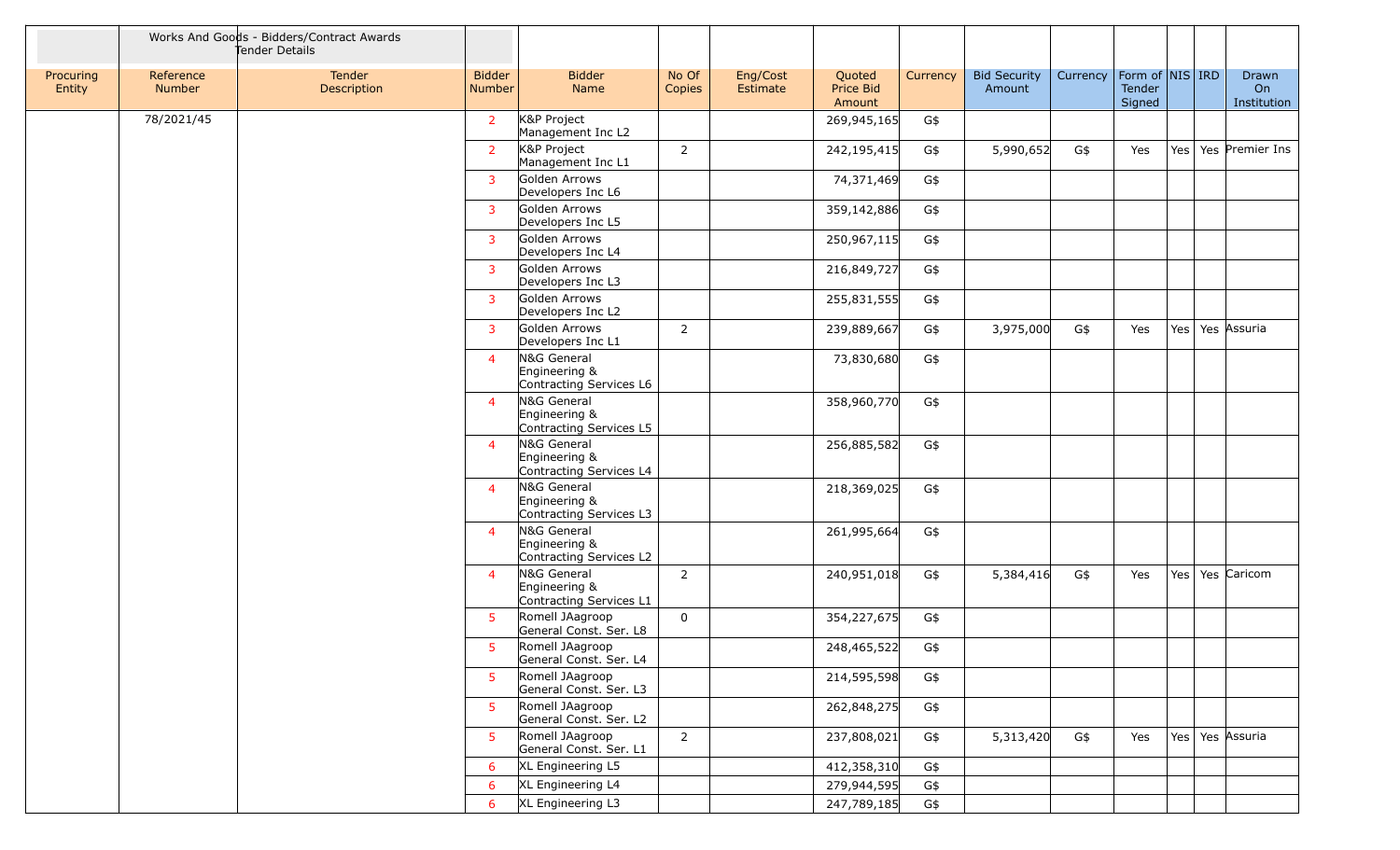|                     |                     | Works And Goods - Bidders/Contract Awards<br>Tender Details |                                |                                               |                 |                      |                               |          |                               |          |                                     |  |                            |
|---------------------|---------------------|-------------------------------------------------------------|--------------------------------|-----------------------------------------------|-----------------|----------------------|-------------------------------|----------|-------------------------------|----------|-------------------------------------|--|----------------------------|
| Procuring<br>Entity | Reference<br>Number | Tender<br>Description                                       | <b>Bidder</b><br><b>Number</b> | <b>Bidder</b><br>Name                         | No Of<br>Copies | Eng/Cost<br>Estimate | Quoted<br>Price Bid<br>Amount | Currency | <b>Bid Security</b><br>Amount | Currency | Form of NIS IRD<br>Tender<br>Signed |  | Drawn<br>On<br>Institution |
|                     | 78/2021/45          |                                                             | 6                              | XL Engineering L2                             |                 |                      | 293,156,640                   | G\$      |                               |          |                                     |  |                            |
|                     |                     |                                                             | 6                              | XL Engineering L1                             | $\overline{2}$  |                      | 267,128,715                   | G\$      | 15,000,000                    | G\$      | Yes                                 |  | Yes   Yes   Premier Ins    |
|                     |                     |                                                             | $\overline{7}$                 | MF Bacchus Const. &<br>Transportatiob Ser. L6 |                 |                      | 84,793,280                    | G\$      |                               |          |                                     |  |                            |
|                     |                     |                                                             | $\overline{7}$                 | MF Bacchus Const. &<br>Transportatiob Ser. L5 |                 |                      | 357,145,163                   | G\$      |                               |          |                                     |  |                            |
|                     |                     |                                                             | $\overline{7}$                 | MF Bacchus Const. &<br>Transportatiob Ser. L4 |                 |                      | 245,225,329                   | G\$      |                               |          |                                     |  |                            |
|                     |                     |                                                             | $\overline{7}$                 | MF Bacchus Const. &<br>Transportatiob Ser. L3 |                 |                      | 220,720,028                   | G\$      |                               |          |                                     |  |                            |
|                     |                     |                                                             | $\overline{7}$                 | MF Bacchus Const. &<br>Transportatiob Ser. L2 |                 |                      | 256,444,797                   | G\$      |                               |          |                                     |  |                            |
|                     |                     |                                                             | $\overline{7}$                 | MF Bacchus Const. &<br>Transportatiob Ser. L1 | $\overline{2}$  |                      | 237,242,964                   | G\$      | 7,500,000                     | G\$      | Yes                                 |  | Yes   Yes   Nafico         |
|                     |                     |                                                             | 8                              | STP Investment Inc L6                         |                 |                      | 72,306,300                    | G\$      |                               |          |                                     |  |                            |
|                     |                     |                                                             | 8                              | STP Investment Inc L5                         |                 |                      | 383,254,620                   | G\$      |                               |          |                                     |  |                            |
|                     |                     |                                                             | 8                              | STP Investment Inc L4                         |                 |                      | 245,701,785                   | G\$      |                               |          |                                     |  |                            |
|                     |                     |                                                             | 8                              | STP Investment Inc L3                         |                 |                      | 214,188,975                   | G\$      |                               |          |                                     |  |                            |
|                     |                     |                                                             | 8                              | STP Investment Inc L2                         |                 |                      | 261,462,810                   | G\$      |                               |          |                                     |  |                            |
|                     |                     |                                                             | 8                              | STP Investment Inc L1                         | $\overline{2}$  |                      | 250,354,860                   | G\$      | 14,280,000                    | G\$      | Yes                                 |  | Yes   Yes   Premier Ins    |
|                     |                     |                                                             | 9                              | Khemraj Nauth<br>Contracting Services L5      |                 |                      | 358,672,115                   | G\$      |                               |          |                                     |  |                            |
|                     |                     |                                                             | 9                              | Khemraj Nauth<br>Contracting Services L4      |                 |                      | 242,984,889                   | G\$      |                               |          |                                     |  |                            |
|                     |                     |                                                             | 9                              | Khemraj Nauth<br>Contracting Services L3      |                 |                      | 214,676,448                   | G\$      |                               |          |                                     |  |                            |
|                     |                     |                                                             | 9                              | Khemraj Nauth<br>Contracting Services L2      |                 |                      | 257,920,415                   | G\$      |                               |          |                                     |  |                            |
|                     |                     |                                                             | 9                              | Khemraj Nauth<br>Contracting Services L1      | 2               |                      | 336,723,865                   | G\$      | 5,400,000                     | G\$      | Yes                                 |  | Yes   Yes   Assuria        |
|                     |                     |                                                             | 10                             | H. Nauth & Sons L6                            |                 |                      | 65,741,130                    | G\$      |                               |          |                                     |  |                            |
|                     |                     |                                                             | 10                             | H. Nauth & Sons L5                            |                 |                      | 354,288,428                   | G\$      |                               |          |                                     |  |                            |
|                     |                     |                                                             | 10                             | H. Nauth & Sons L4                            |                 |                      | 243,357,609                   | G\$      |                               |          |                                     |  |                            |
|                     |                     |                                                             | 10                             | H. Nauth & Sons L3                            |                 |                      | 214,669,875                   | G\$      |                               |          |                                     |  |                            |
|                     |                     |                                                             | 10                             | H. Nauth & Sons L2                            |                 |                      | 271,256,318                   | G\$      |                               |          |                                     |  |                            |
|                     |                     |                                                             | 10                             | H. Nauth & Sons L1                            | 2               |                      | 235,564,823                   | G\$      | 6,000,000                     | G\$      | Yes                                 |  | Yes   Yes   Nafico         |
|                     |                     |                                                             | 11                             | Platinum Investments<br>Inc L <sub>6</sub>    |                 |                      | 45,078,660                    | G\$      |                               |          |                                     |  |                            |
|                     |                     |                                                             | 11                             | Platinum Investments<br>Inc L5                |                 |                      | 390,238,905                   | G\$      |                               |          |                                     |  |                            |
|                     |                     |                                                             | 11                             | Platinum Investments<br>Inc $L4$              |                 |                      | 213,949,575                   | G\$      |                               |          |                                     |  |                            |
|                     |                     |                                                             | 11                             | Platinum Investments<br>Inc $L3$              |                 |                      | 246,677,550                   | G\$      |                               |          |                                     |  |                            |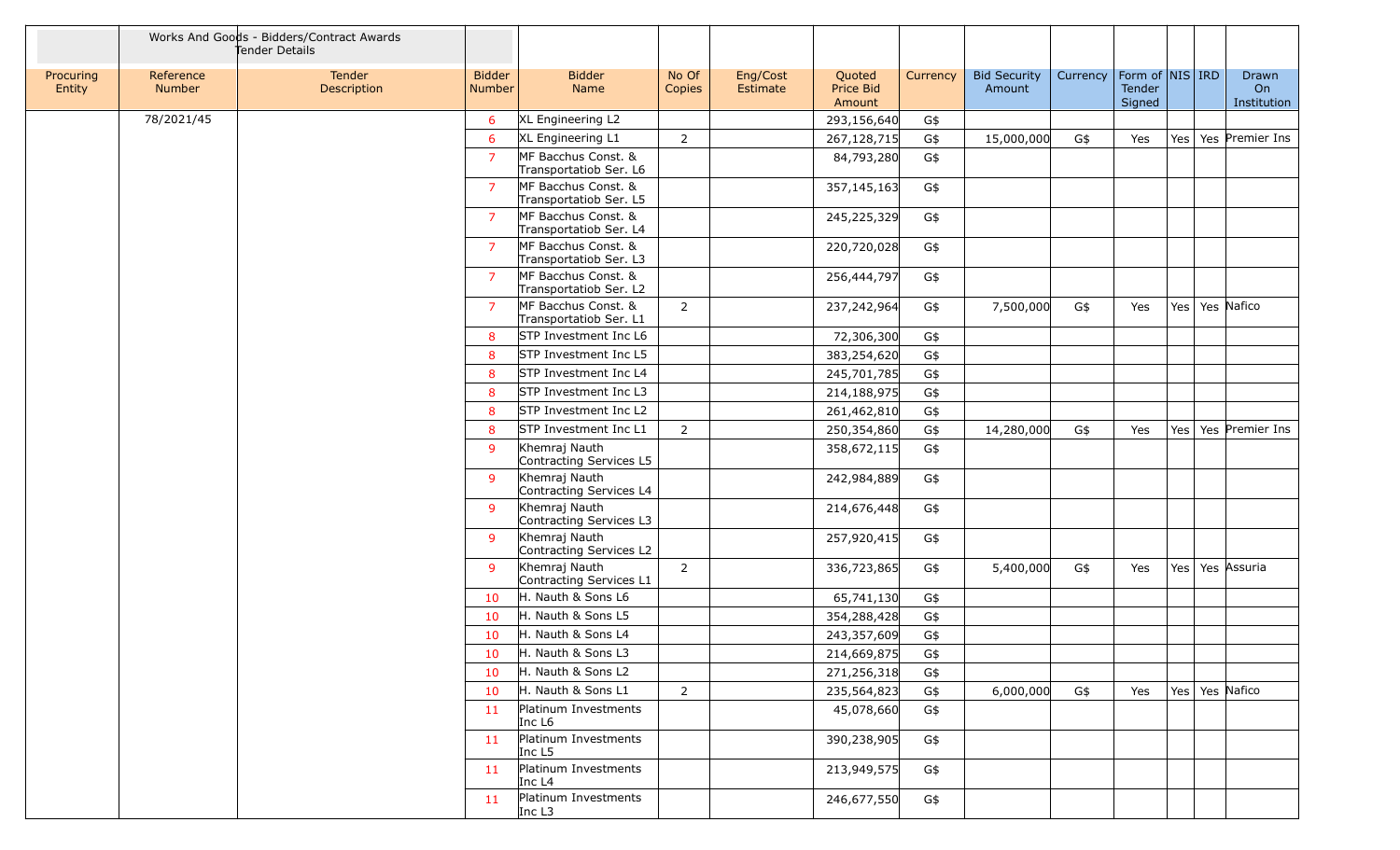|                     |                     | Works And Goods - Bidders/Contract Awards<br>Tender Details |                                |                                                       |                 |                      |                               |          |                               |          |                                       |     |                            |
|---------------------|---------------------|-------------------------------------------------------------|--------------------------------|-------------------------------------------------------|-----------------|----------------------|-------------------------------|----------|-------------------------------|----------|---------------------------------------|-----|----------------------------|
| Procuring<br>Entity | Reference<br>Number | Tender<br>Description                                       | <b>Bidder</b><br><b>Number</b> | <b>Bidder</b><br>Name                                 | No Of<br>Copies | Eng/Cost<br>Estimate | Quoted<br>Price Bid<br>Amount | Currency | <b>Bid Security</b><br>Amount | Currency | Form of $NIS$ IRD<br>Tender<br>Signed |     | Drawn<br>On<br>Institution |
|                     | 78/2021/45          |                                                             | 11                             | Platinum Investments<br>Inc L <sub>2</sub>            |                 |                      | 313,700,100                   | G\$      |                               |          |                                       |     |                            |
|                     |                     |                                                             | 11                             | Platinum Investments<br>Inc L1                        | $\overline{2}$  |                      | 278,422,725                   | G\$      | 65,545,553                    | G\$      | Yes                                   |     | Yes   Yes   Premier Ins    |
|                     |                     |                                                             | 12                             | Surrey Paving &<br>Aggregate Co. Guy. Inc.<br>L5      |                 |                      | 621,859,676                   | G\$      |                               |          |                                       |     |                            |
|                     |                     |                                                             | 12                             | Surrey Paving &<br>Aggregate Co. Guy. Inc.<br>L4      |                 |                      | 344,147,003                   | G\$      |                               |          |                                       |     |                            |
|                     |                     |                                                             | 12                             | Surrey Paving &<br>Aggregate Co. Guy. Inc.<br>L3      |                 |                      | 269,828,139                   | G\$      |                               |          |                                       |     |                            |
|                     |                     |                                                             | 12                             | Surrey Paving &<br>Aggregate Co. Guy. Inc.<br>12      |                 |                      | 354,469,028                   | G\$      |                               |          |                                       |     |                            |
|                     |                     |                                                             | 12                             | Surrey Paving &<br>Aggregate Co. Guy. Inc.            | $\overline{2}$  |                      | 326,599,529                   | G\$      | 6,500,000                     | G\$      | Yes                                   |     | Yes   Yes   Assuria        |
|                     |                     |                                                             | 13                             | GuyAmerica Const. L6                                  |                 |                      | 579,462,845                   | G\$      |                               |          |                                       |     |                            |
|                     |                     |                                                             | 13                             | GuyAmerica Const. L5                                  |                 |                      | 515,111,379                   | G\$      |                               |          |                                       |     |                            |
|                     |                     |                                                             | 13                             | GuyAmerica Const. L4                                  |                 |                      | 343,625,793                   | G\$      |                               |          |                                       |     |                            |
|                     |                     |                                                             | 13                             | GuyAmerica Const. L3                                  |                 |                      | 305,446,281                   | G\$      |                               |          |                                       |     |                            |
|                     |                     |                                                             | 13                             | GuyAmerica Const. L2                                  |                 |                      | 364,339,479                   | G\$      |                               |          |                                       |     |                            |
|                     |                     |                                                             | 13                             | GuyAmerica Const. L1                                  | $\overline{2}$  |                      | 334,680,108                   | G\$      | 5,465,093                     | G\$      | Yes                                   | Yes | Yes Nafico                 |
|                     |                     |                                                             | 14                             | Premium Contracting<br>Services & Suppliers Inc<br>L5 |                 |                      | 412,358,310                   | G\$      |                               |          |                                       |     |                            |
|                     |                     |                                                             | 14                             | Premium Contracting<br>Services & Suppliers Inc<br>L4 |                 |                      | 279,944,595                   | G\$      |                               |          |                                       |     |                            |
|                     |                     |                                                             | 14                             | Premium Contracting<br>Services & Suppliers Inc<br>۱3 |                 |                      | 247,789,185                   | G\$      |                               |          |                                       |     |                            |
|                     |                     |                                                             | 14                             | Premium Contracting<br>Services & Suppliers Inc<br>L2 |                 |                      | 293,156,640                   | G\$      |                               |          |                                       |     |                            |
|                     |                     |                                                             | 14                             | Premium Contracting<br>Services & Suppliers Inc<br>L1 | $\overline{2}$  |                      | 267,125,715                   | G\$      | 15,000,000                    | G\$      | Yes                                   |     | Yes   Yes   Premier Ins    |
|                     |                     |                                                             | 15                             | Chung's Global Inc L6                                 |                 |                      | 71,340,830                    | G\$      |                               |          |                                       |     |                            |
|                     |                     |                                                             | 15                             | Chung's Global Inc L5                                 |                 |                      | 457,035,978                   | G\$      |                               |          |                                       |     |                            |
|                     |                     |                                                             | 15                             | Chung's Global Inc L4                                 |                 |                      | 314,253,240                   | G\$      |                               |          |                                       |     |                            |
|                     |                     |                                                             | 15                             | Chung's Global Inc L3                                 |                 |                      | 261,671,970                   | G\$      |                               |          |                                       |     |                            |
|                     |                     |                                                             | 15                             | Chung's Global Inc L2                                 |                 |                      | 323,183,448                   | G\$      |                               |          |                                       |     |                            |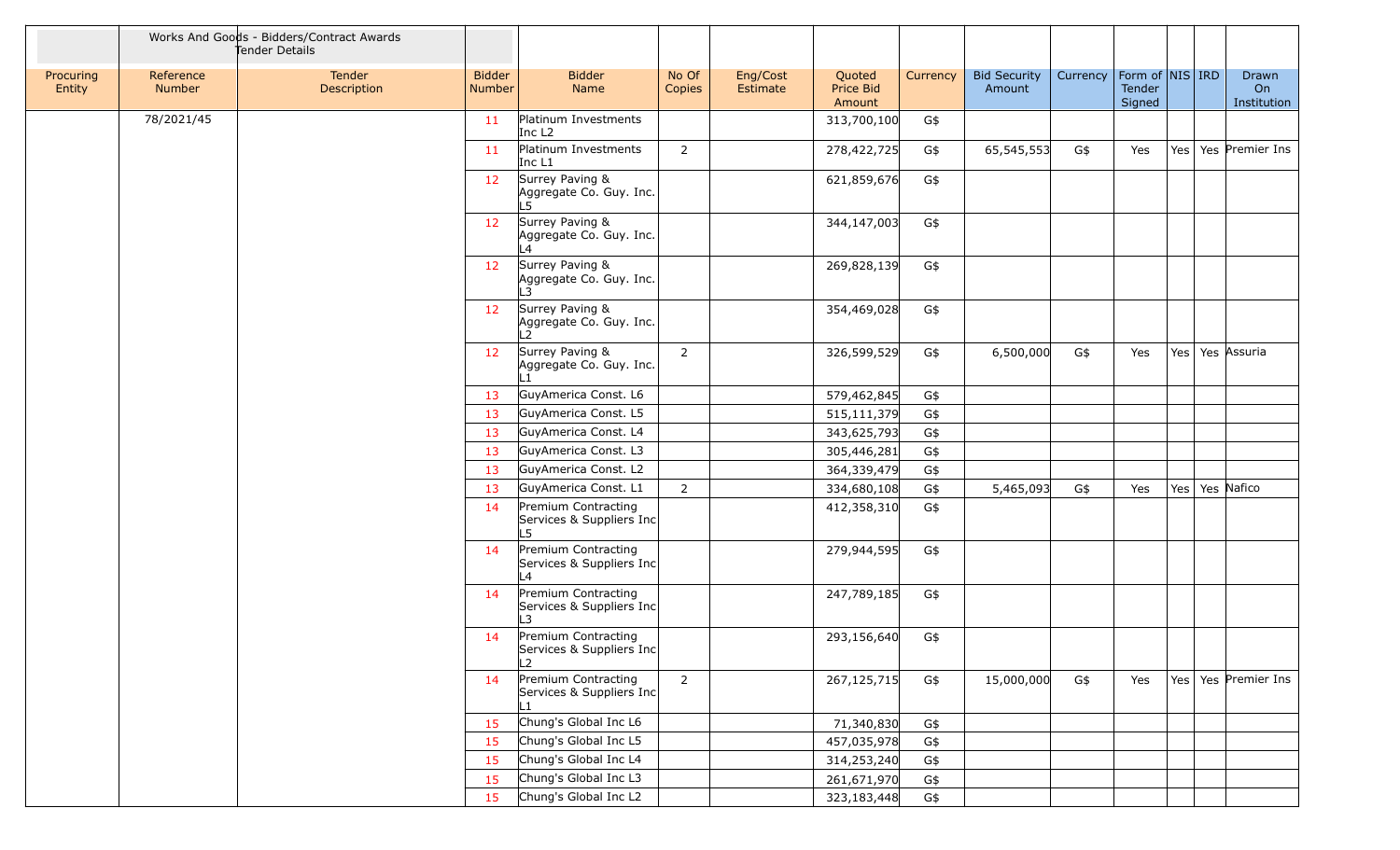|                     |                     | Works And Goods - Bidders/Contract Awards<br>Tender Details |                                |                                                           |                 |                      |                               |          |                               |          |                                     |     |                            |
|---------------------|---------------------|-------------------------------------------------------------|--------------------------------|-----------------------------------------------------------|-----------------|----------------------|-------------------------------|----------|-------------------------------|----------|-------------------------------------|-----|----------------------------|
| Procuring<br>Entity | Reference<br>Number | Tender<br>Description                                       | <b>Bidder</b><br><b>Number</b> | <b>Bidder</b><br>Name                                     | No Of<br>Copies | Eng/Cost<br>Estimate | Quoted<br>Price Bid<br>Amount | Currency | <b>Bid Security</b><br>Amount | Currency | Form of NIS IRD<br>Tender<br>Signed |     | Drawn<br>On<br>Institution |
|                     | 78/2021/45          |                                                             | 15                             | Chung's Global Inc L1                                     |                 |                      | 294,974,421                   | G\$      | 5,010,000                     | G\$      | Yes                                 | Yes | Yes Nafico                 |
|                     |                     |                                                             | 16                             | Mohamed Excavating<br>Construction Inc L3                 |                 |                      | 206,916,045                   | G\$      |                               |          |                                     |     |                            |
|                     |                     |                                                             | 16                             | Mohamed Excavating<br>Construction Inc L2                 |                 |                      | 256,031,318                   | G\$      |                               |          |                                     |     |                            |
|                     |                     |                                                             | 16                             | Mohamed Excavating<br>Construction Inc L1                 | $\overline{2}$  |                      | 231,514,815                   | G\$      | 3,855,000                     | G\$      | Yes                                 | Yes | Yes Assuria                |
|                     |                     |                                                             | 17                             | Kallco Guyana Inc L5                                      |                 |                      | 740,189,227                   | G\$      |                               |          |                                     |     |                            |
|                     |                     |                                                             | 17                             | Kallco Guyana Inc L2                                      | $\overline{2}$  |                      | 348,770,583                   | G\$      | 7,401,892                     | G\$      | Yes                                 | Yes | Yes Premier Ins            |
|                     |                     |                                                             | 18                             | Aranco Services Inc L6                                    |                 |                      | 888,024,335                   | G\$      |                               |          |                                     |     |                            |
|                     |                     |                                                             | 18                             | Aranco Services Inc L5                                    |                 |                      | 463,371,484                   | G\$      |                               |          |                                     |     |                            |
|                     |                     |                                                             | 18                             | Aranco Services Inc L4                                    |                 |                      | 298,868,299                   | G\$      |                               |          |                                     |     |                            |
|                     |                     |                                                             | 18                             | Aranco Services Inc L3                                    |                 |                      | 252,976,316                   | G\$      |                               |          |                                     |     |                            |
|                     |                     |                                                             | 18                             | Aranco Services Inc L2                                    |                 |                      | 304,821,851                   | G\$      |                               |          |                                     |     |                            |
|                     |                     |                                                             | 18                             | Aranco Services Inc L1                                    | $\overline{2}$  |                      | 349,476,225                   | G\$      | 6,950,572                     | G\$      | Yes                                 | Yes | Yes Premier Ins            |
|                     |                     |                                                             | 19                             | Annirud Ramcharitar<br>Construction Firm L6               |                 |                      | 70,796,460                    | G\$      |                               |          |                                     |     |                            |
|                     |                     |                                                             | 19                             | Annirud Ramcharitar<br>Construction Firm L5               |                 |                      | 511,875,462                   | G\$      |                               |          |                                     |     |                            |
|                     |                     |                                                             | 19                             | Annirud Ramcharitar<br>Construction Firm L4               |                 |                      | 266,820,466                   | G\$      |                               |          |                                     |     |                            |
|                     |                     |                                                             | 19                             | Annirud Ramcharitar<br>Construction Firm L3               |                 |                      | 214,919,187                   | G\$      |                               |          |                                     |     |                            |
|                     |                     |                                                             | 19                             | Annirud Ramcharitar<br>Construction Firm L2               |                 |                      | 261,737,080                   | G\$      |                               |          |                                     |     |                            |
|                     |                     |                                                             | 19                             | Annirud Ramcharitar<br>Construction Firm L1               | $\overline{2}$  |                      | 238,459,630                   | G\$      | 5,400,000                     | G\$      | Yes                                 | Yes | Yes Premier Ins            |
|                     |                     |                                                             | 20                             | <b>SSS Professional</b><br>Engineering Services Inc<br>L6 |                 | 360,443,318          | 46,753,692                    | G\$      |                               |          |                                     |     |                            |
|                     |                     |                                                             | 20                             | SSS Professional<br>Engineering Services Inc<br>L5        |                 |                      | 360,443,318 359,474,945       | G\$      |                               |          |                                     |     |                            |
|                     |                     |                                                             | 20                             | SSS Professional<br>Engineering Services Inc<br>L4        |                 |                      | 252,718,883 233,731,685       | G\$      |                               |          |                                     |     |                            |
|                     |                     |                                                             | 20                             | SSS Professional<br>Engineering Services Inc              |                 | 220,306,485          | 206,123,699                   | G\$      |                               |          |                                     |     |                            |
|                     |                     |                                                             | 20                             | SSS Professional<br>Engineering Services Inc<br>L2        |                 |                      | 263,586,540 249,644,000       | G\$      |                               |          |                                     |     |                            |
|                     |                     |                                                             | 20                             | SSS Professional<br>Engineering Services Inc              | $\overline{2}$  | 242,289,338          | 225,754,300                   | G\$      | 5,625,000                     | G\$      | Yes                                 |     | Yes   Yes   Assuria        |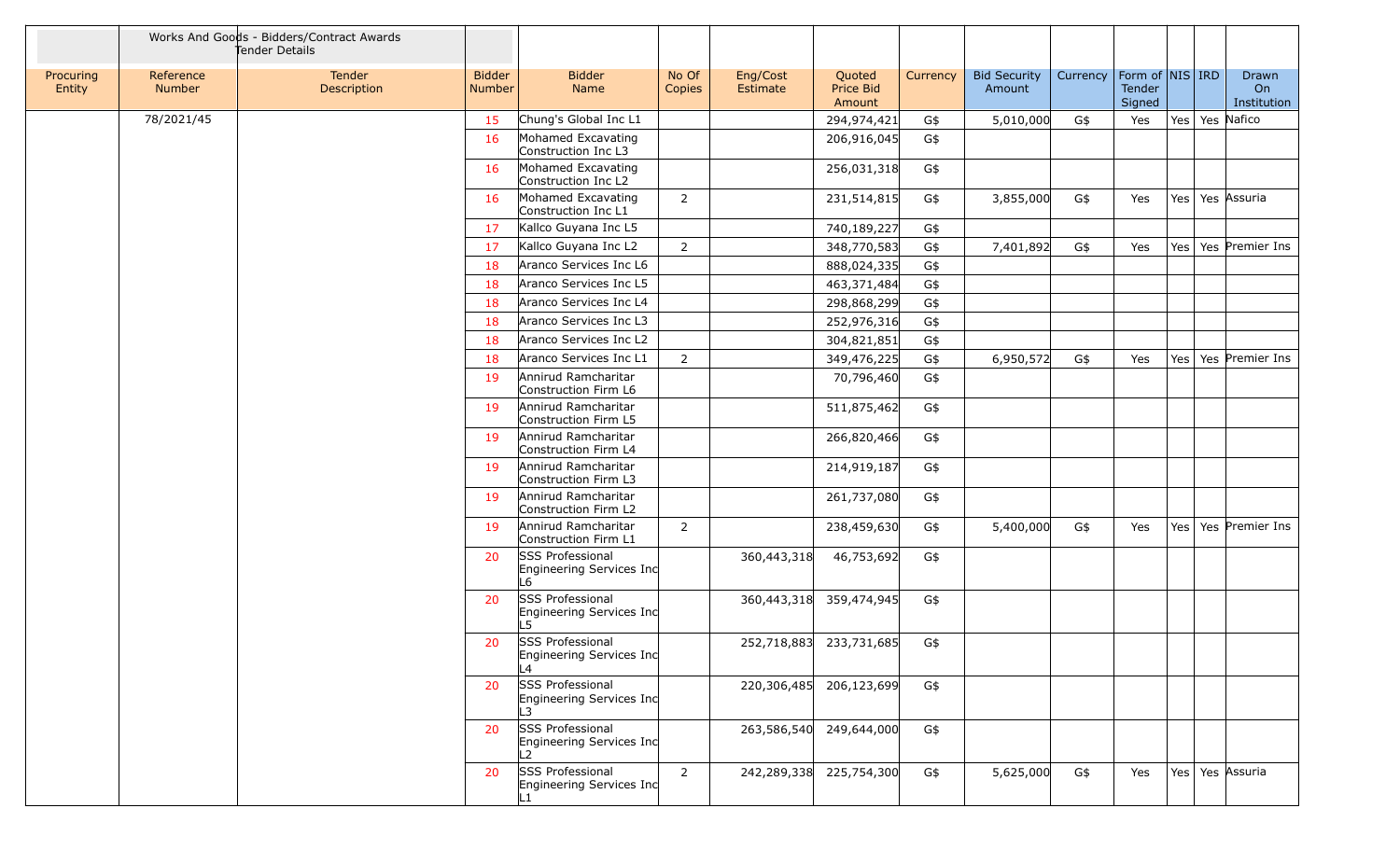|                     |                     | Works And Goods - Bidders/Contract Awards<br>Tender Details                               |                                |                                                          |                 |                      |                               |          |                               |          |                                     |     |                            |
|---------------------|---------------------|-------------------------------------------------------------------------------------------|--------------------------------|----------------------------------------------------------|-----------------|----------------------|-------------------------------|----------|-------------------------------|----------|-------------------------------------|-----|----------------------------|
| Procuring<br>Entity | Reference<br>Number | Tender<br>Description                                                                     | <b>Bidder</b><br><b>Number</b> | <b>Bidder</b><br>Name                                    | No Of<br>Copies | Eng/Cost<br>Estimate | Quoted<br>Price Bid<br>Amount | Currency | <b>Bid Security</b><br>Amount | Currency | Form of NIS IRD<br>Tender<br>Signed |     | Drawn<br>On<br>Institution |
|                     | 78/2021/45          |                                                                                           | 21                             | S. Jagmohan<br>Construction & General<br>Supplies Inc L6 | $\overline{2}$  |                      | 8,166,580                     | G\$      | 2,000,000                     | G\$      | Yes                                 |     | Yes   Yes   Premier Ins    |
|                     |                     |                                                                                           |                                | 108                                                      |                 |                      | 8,166,580                     |          |                               |          |                                     |     |                            |
|                     | 79/2021/45          | Infrastructure Development Works-<br>Golden Grove Block 15 & 17 Kaneville<br>East Lot 1-5 | $\mathbf{1}$                   | JS Guyana Inc L5                                         |                 |                      | 98,308,804                    | G\$      |                               |          |                                     |     |                            |
|                     |                     |                                                                                           | $\mathbf{1}$                   | JS Guyana Inc L4                                         |                 |                      | 635,200,007                   | G\$      |                               |          |                                     |     |                            |
|                     |                     |                                                                                           | 1                              | JS Guyana Inc L3                                         |                 |                      | 506,037,858                   | G\$      |                               |          |                                     |     |                            |
|                     |                     |                                                                                           | $\mathbf{1}$                   | JS Guyana Inc L2                                         |                 |                      | 535,037,728                   | G\$      |                               |          |                                     |     |                            |
|                     |                     |                                                                                           |                                | JS Guyana Inc L1                                         | $\overline{2}$  |                      | 622,578,730                   | G\$      | 23,941,631                    | G\$      | Yes                                 | Yes | Yes Premier Ins            |
|                     |                     |                                                                                           | $\overline{2}$                 | S. Lorrie Contrcating<br>Services L4                     |                 |                      | 498,945,845                   | G\$      |                               |          |                                     |     |                            |
|                     |                     |                                                                                           | $\overline{2}$                 | S. Lorrie Contrcating<br>Services L3                     |                 |                      | 387,839,991                   | G\$      |                               |          |                                     |     |                            |
|                     |                     |                                                                                           | 2                              | S. Lorrie Contrcating<br>Services L2                     |                 |                      | 359,515,569                   | G\$      |                               |          |                                     |     |                            |
|                     |                     |                                                                                           | 2                              | S. Lorrie Contrcating<br>Services L1                     | $\overline{2}$  |                      | 472,603,646                   | G\$      | 7,184,188                     | G\$      | Yes                                 |     | Yes   Yes   Premier Ins    |
|                     |                     |                                                                                           | 3                              | MF Bacchus Const. &<br>Trans. Services L5                |                 |                      | 86,419,520                    | G\$      |                               |          |                                     |     |                            |
|                     |                     |                                                                                           | 3                              | MF Bacchus Const. &<br>Trans. Services L4                |                 |                      | 476,813,148                   | G\$      |                               |          |                                     |     |                            |
|                     |                     |                                                                                           | 3                              | MF Bacchus Const. &<br>Trans. Services L3                |                 |                      | 388,709,097                   | G\$      |                               |          |                                     |     |                            |
|                     |                     |                                                                                           | 3                              | MF Bacchus Const. &<br>Trans. Services L2                |                 |                      | 354,037,950                   | G\$      |                               |          |                                     |     |                            |
|                     |                     |                                                                                           | 3                              | MF Bacchus Const. &<br>Trans. Services L1                | $\overline{2}$  |                      | 469,782,765                   | G\$      | 6,750,000                     | G\$      | Yes                                 |     | Yes   Yes   Nafico         |
|                     |                     |                                                                                           | $\overline{4}$                 | Chung's Global Inc L5                                    |                 | 158,150,300          | 87,332,190                    | G\$      |                               |          |                                     |     |                            |
|                     |                     |                                                                                           | $\overline{4}$                 | Chung's Global Inc L4                                    |                 | 485,139,328          | 553,566,930                   | G\$      |                               |          |                                     |     |                            |
|                     |                     |                                                                                           | 4                              | Chung's Global Inc L3                                    |                 |                      | 396,139,328 464,489,720       | G\$      |                               |          |                                     |     |                            |
|                     |                     |                                                                                           | $\overline{4}$                 | Chung's Global Inc L2                                    |                 |                      | 364,013,948 441,519,750       | G\$      |                               |          |                                     |     |                            |
|                     |                     |                                                                                           | $\overline{4}$                 | Chung's Global Inc L1                                    | 2               |                      | 480,626,265 582,494,850       | G\$      | 5,010,000                     | G\$      | Yes                                 |     | Yes   Yes Nafico           |
|                     |                     |                                                                                           | 5                              | AJM Enterprise L5                                        |                 |                      | 69,909,950                    | G\$      |                               |          |                                     |     |                            |
|                     |                     |                                                                                           | 5                              | AJM Enterprise L4                                        |                 |                      | 521,224,830                   | G\$      |                               |          |                                     |     |                            |
|                     |                     |                                                                                           | 5                              | AJM Enterprise L3                                        |                 |                      | 429,990,015                   | G\$      |                               |          |                                     |     |                            |
|                     |                     |                                                                                           | 5                              | AJM Enterprise L2                                        |                 |                      | 415,087,995                   | G\$      |                               |          |                                     |     |                            |
|                     |                     |                                                                                           | 5                              | AJM Enterprise L1                                        | $\overline{2}$  |                      | 586,236,210                   | G\$      | 5,862,362                     | G\$      | Yes                                 |     | Yes   Yes   Nafico         |
|                     |                     |                                                                                           | 6                              | Khemraj Nauth<br>Contracting Ser L4                      |                 |                      | 479,045,301                   | G\$      |                               |          |                                     |     |                            |
|                     |                     |                                                                                           | 6                              | Khemraj Nauth<br>Contracting Ser L3                      |                 |                      | 389,191,320                   | G\$      |                               |          |                                     |     |                            |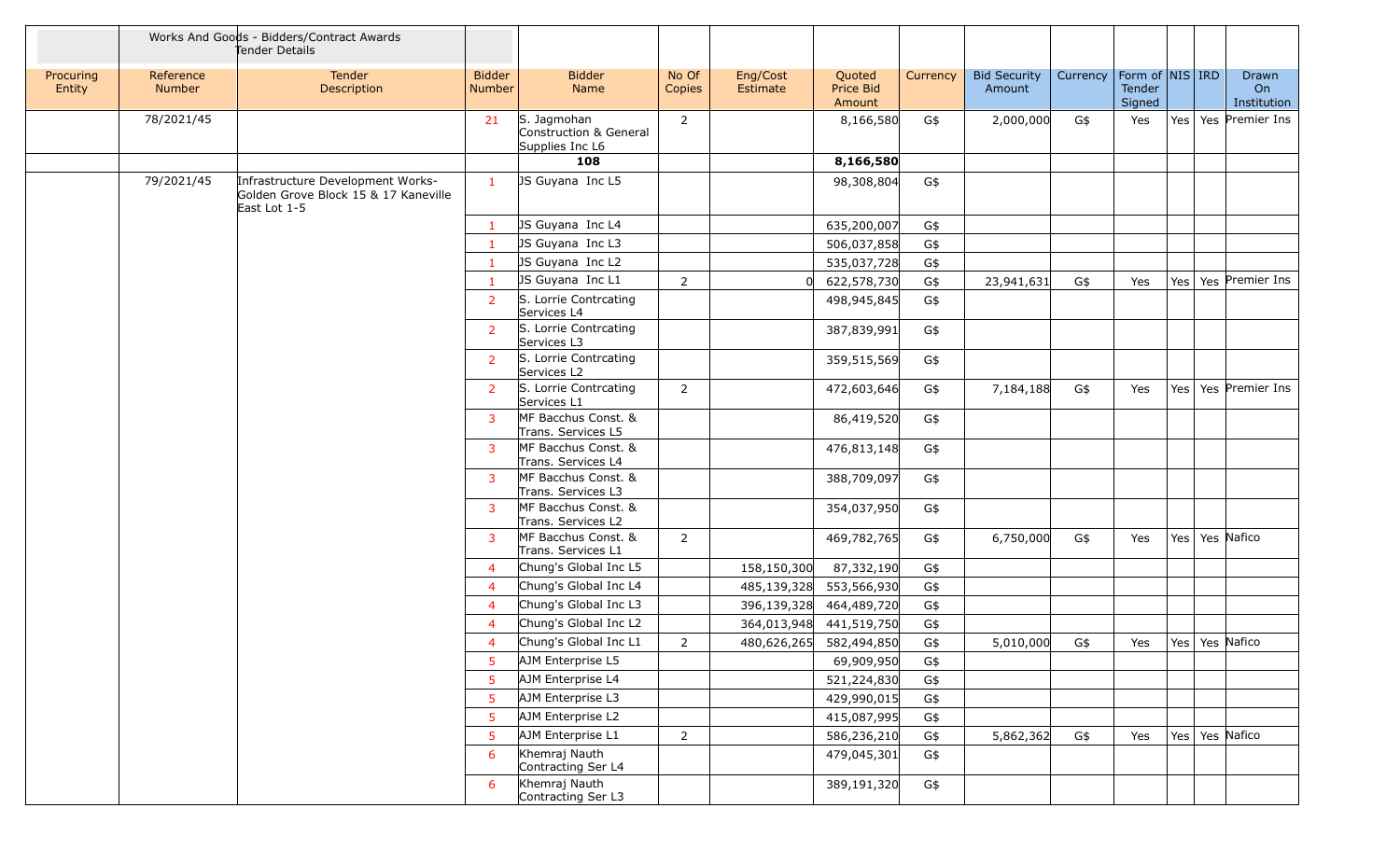|                     |                            | Works And Goods - Bidders/Contract Awards<br>Tender Details                               |                         |                                                                |                 |                      |                               |          |                               |          |                                     |     |                            |
|---------------------|----------------------------|-------------------------------------------------------------------------------------------|-------------------------|----------------------------------------------------------------|-----------------|----------------------|-------------------------------|----------|-------------------------------|----------|-------------------------------------|-----|----------------------------|
| Procuring<br>Entity | Reference<br><b>Number</b> | Tender<br>Description                                                                     | <b>Bidder</b><br>Number | <b>Bidder</b><br>Name                                          | No Of<br>Copies | Eng/Cost<br>Estimate | Quoted<br>Price Bid<br>Amount | Currency | <b>Bid Security</b><br>Amount | Currency | Form of NIS IRD<br>Tender<br>Signed |     | Drawn<br>On<br>Institution |
|                     | 79/2021/45                 |                                                                                           | 6                       | Khemraj Nauth<br>Contracting Ser L2                            |                 |                      | 359,645,234                   | G\$      |                               |          |                                     |     |                            |
|                     |                            |                                                                                           | 6                       | Khemraj Nauth<br>Contracting Ser L1                            | 2               |                      | 477,213,818                   | G\$      | 7,200,000                     | G\$      | Yes                                 |     | Yes   Yes   Assuria        |
|                     |                            |                                                                                           | $\overline{7}$          | Surrey Paving &<br>Aggreagrate Co. Guy.<br>Inc. L4             |                 |                      | 616,225,152                   | G\$      |                               |          |                                     |     |                            |
|                     |                            |                                                                                           | $\overline{7}$          | Surrey Paving &<br>Aggreagrate Co. Guy.<br>Inc. L3             |                 |                      | 494,836,556                   | G\$      |                               |          |                                     |     |                            |
|                     |                            |                                                                                           | $\overline{7}$          | Surrey Paving &<br>Aggreagrate Co. Guy.<br>Inc. L <sub>2</sub> |                 |                      | 460,089,074                   | G\$      |                               |          |                                     |     |                            |
|                     |                            |                                                                                           | 7                       | Surrey Paving &<br>Aggreagrate Co. Guy.<br>Inc. L1             | 2               |                      | 512,570,363                   | G\$      | 6,500,000                     | G\$      | Yes                                 |     | Yes   Yes   Assuria        |
|                     |                            |                                                                                           | 8                       | Vals Construction L4                                           |                 |                      | 521,749,830                   | G\$      |                               |          |                                     |     |                            |
|                     |                            |                                                                                           | 8                       | Vals Construction L3                                           |                 |                      | 430,515,015                   | G\$      |                               |          |                                     |     |                            |
|                     |                            |                                                                                           | 8                       | Vals Construction L2                                           |                 |                      | 416,347,995                   | G\$      |                               |          |                                     |     |                            |
|                     |                            |                                                                                           | 8                       | Vals Construction L1                                           | $\overline{2}$  |                      | 587,076,210                   | G\$      | 5,870,762                     | G\$      | Yes                                 |     | Yes   Yes   Premier Ins    |
|                     |                            |                                                                                           | 9                       | Y. Bhola Const. Services<br>L4                                 |                 |                      | 859,238,888                   | G\$      |                               |          |                                     |     |                            |
|                     |                            |                                                                                           | 9                       | Y. Bhola Const. Services<br>3                                  |                 |                      | 664,994,558                   | G\$      |                               |          |                                     |     |                            |
|                     |                            |                                                                                           | 9                       | Y. Bhola Const. Services<br>- 2                                |                 |                      | 563,272,500                   | G\$      |                               |          |                                     |     |                            |
|                     |                            |                                                                                           | 9                       | Y. Bhola Const. Services                                       | $\overline{2}$  |                      | 786,391,515                   | G\$      | 8,592,389                     | G\$      | Yes                                 |     | Yes   Yes   Assuria        |
|                     |                            |                                                                                           | 10                      | XL Engineering L1                                              | $\overline{2}$  |                      | 501,286,590                   | G\$      | 20,000,000                    | G\$      | Yes                                 | Yes | Yes Premier Ins.           |
|                     |                            |                                                                                           | 10                      | XL Engineering L2                                              |                 |                      | 365,900,535                   | G\$      |                               |          |                                     |     |                            |
|                     |                            |                                                                                           | 10                      | XL Engineering L4                                              |                 |                      | 407,684,445                   | G\$      |                               |          |                                     |     |                            |
|                     |                            |                                                                                           |                         | 43                                                             |                 |                      | 69,909,950                    |          |                               |          |                                     |     |                            |
|                     | 80/2021/45                 | Infrastructure Development Works-<br>Golden Grove Block 18 Kaneville West<br>EBD Lot 1-10 | $\mathbf{1}$            | Surrey Paving &<br>Aggregrates Co. Guy.<br>Inc $L9$            |                 |                      | 427,766,766                   | G\$      |                               |          |                                     |     |                            |
|                     |                            |                                                                                           | $\mathbf{1}$            | Surrey Paving &<br>Aggregrates Co. Guy.<br>Inc L8              |                 |                      | 437,249,022                   | G\$      |                               |          |                                     |     |                            |
|                     |                            |                                                                                           | $\mathbf{1}$            | Surrey Paving &<br>Aggregrates Co. Guy.<br>Inc L7              |                 |                      | 494,857,556                   | G\$      |                               |          |                                     |     |                            |
|                     |                            |                                                                                           | $\mathbf{1}$            | Surrey Paving &<br>Aggregrates Co. Guy.<br>Inc L <sub>6</sub>  |                 |                      | 432,788,612                   | G\$      |                               |          |                                     |     |                            |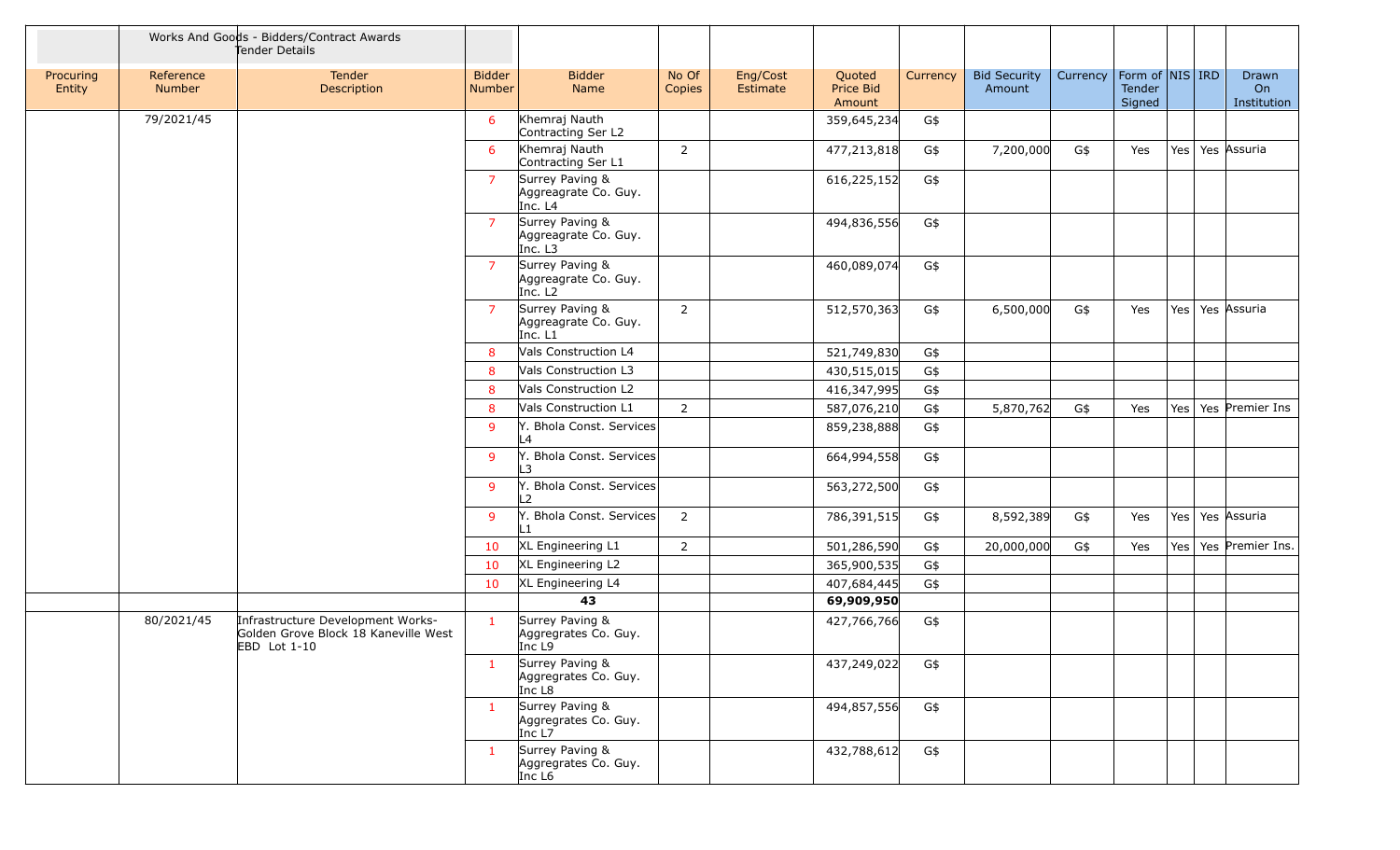|                     |                            | Works And Goods - Bidders/Contract Awards<br>Tender Details |                                |                                                               |                 |                      |                               |          |                               |          |                  |                     |                            |
|---------------------|----------------------------|-------------------------------------------------------------|--------------------------------|---------------------------------------------------------------|-----------------|----------------------|-------------------------------|----------|-------------------------------|----------|------------------|---------------------|----------------------------|
| Procuring<br>Entity | Reference<br><b>Number</b> | Tender<br>Description                                       | <b>Bidder</b><br><b>Number</b> | <b>Bidder</b><br>Name                                         | No Of<br>Copies | Eng/Cost<br>Estimate | Quoted<br>Price Bid<br>Amount | Currency | <b>Bid Security</b><br>Amount | Currency | Tender<br>Signed | Form of   NIS   IRD | Drawn<br>On<br>Institution |
|                     | 80/2021/45                 |                                                             | $\mathbf{1}$                   | Surrey Paving &<br>Aggregrates Co. Guy.<br>Inc L5             |                 |                      | 468,298,625                   | G\$      |                               |          |                  |                     |                            |
|                     |                            |                                                             | $\mathbf{1}$                   | Surrey Paving &<br>Aggregrates Co. Guy.<br>Inc L <sub>4</sub> |                 |                      | 476,143,028                   | G\$      |                               |          |                  |                     |                            |
|                     |                            |                                                             | $\mathbf{1}$                   | Surrey Paving &<br>Aggregrates Co. Guy.<br>$Inc$ L3           |                 |                      | 388,867,889                   | G\$      |                               |          |                  |                     |                            |
|                     |                            |                                                             | $\mathbf{1}$                   | Surrey Paving &<br>Aggregrates Co. Guy.<br>Inc L <sub>2</sub> |                 |                      | 392,567,049                   | G\$      |                               |          |                  |                     |                            |
|                     |                            |                                                             | $\mathbf{1}$                   | Surrey Paving &<br>Aggregrates Co. Guy.<br>Inc L1             | $\overline{2}$  |                      | 382,141,263                   | G\$      | 6,500,000                     | G\$      | Yes              | Yes   Yes   Assuria |                            |
|                     |                            |                                                             | 2                              | Chung's Global Inc L10                                        |                 |                      | 71,727,700                    | G\$      |                               |          |                  |                     |                            |
|                     |                            |                                                             | $\overline{2}$                 | Chung's Global Inc L9                                         |                 |                      | 371,589,435                   | G\$      |                               |          |                  |                     |                            |
|                     |                            |                                                             | $\overline{2}$                 | Chung's Global Inc L8                                         |                 |                      | 376,028,940                   | G\$      |                               |          |                  |                     |                            |
|                     |                            |                                                             | $\overline{2}$                 | Chung's Global Inc L7                                         |                 |                      | 439,293,750                   | G\$      |                               |          |                  |                     |                            |
|                     |                            |                                                             | $\overline{2}$                 | Chung's Global Inc L6                                         |                 |                      | 387,272,445                   | G\$      |                               |          |                  |                     |                            |
|                     |                            |                                                             | $\overline{2}$                 | Chung's Global Inc L5                                         |                 |                      | 454,380,045                   | G\$      |                               |          |                  |                     |                            |
|                     |                            |                                                             | $\overline{2}$                 | Chung's Global Inc L4                                         |                 |                      | 415,923,270                   | G\$      |                               |          |                  |                     |                            |
|                     |                            |                                                             | 2                              | Chung's Global Inc L3                                         |                 |                      | 344,144,850                   | G\$      |                               |          |                  |                     |                            |
|                     |                            |                                                             | 2                              | Chung's Global Inc L2                                         |                 |                      | 388,705,695                   | G\$      |                               |          |                  |                     |                            |
|                     |                            |                                                             | 2                              | Chung's Global Inc L1                                         | $\overline{2}$  |                      | 388,902,360                   | G\$      | 5,010,000                     | G\$      | Yes              | Yes   Yes   Nafico  |                            |
|                     |                            |                                                             | 3                              | SSS Professional Eng.<br>Services L9                          |                 |                      | 321,769,476                   | G\$      |                               |          |                  |                     |                            |
|                     |                            |                                                             | 3                              | SSS Professional Eng.<br>Services L8                          |                 |                      | 262,054,496                   | G\$      |                               |          |                  |                     |                            |
|                     |                            |                                                             | 3                              | SSS Professional Eng.<br>Services L7                          |                 |                      | 295,560,500                   | G\$      |                               |          |                  |                     |                            |
|                     |                            |                                                             | 3                              | SSS Professional Eng.<br>Services L6                          |                 |                      | 367,899,473                   | G\$      |                               |          |                  |                     |                            |
|                     |                            |                                                             | 3                              | SSS Professional Eng.<br>Services L5                          |                 |                      | 356,890,727                   | G\$      |                               |          |                  |                     |                            |
|                     |                            |                                                             | 3                              | SSS Professional Eng.<br>Services L4                          |                 |                      | 301,589,526                   | G\$      |                               |          |                  |                     |                            |
|                     |                            |                                                             | 3                              | SSS Professional Eng.<br>Services L3                          |                 |                      | 308,060,529                   | G\$      |                               |          |                  |                     |                            |
|                     |                            |                                                             | 3                              | SSS Professional Eng.<br>Services L2                          |                 |                      | 331,070,597                   | G\$      |                               |          |                  |                     |                            |
|                     |                            |                                                             | 3                              | SSS Professional Eng.<br>Services L10                         |                 |                      | 118,288,852                   | G\$      |                               |          |                  |                     |                            |
|                     |                            |                                                             | 3                              | SSS Professional Eng.<br>Services L1                          | $\overline{2}$  |                      | 341,257,508                   | G\$      | 6,000,000                     | G\$      | Yes              | Yes   Yes   Assuria |                            |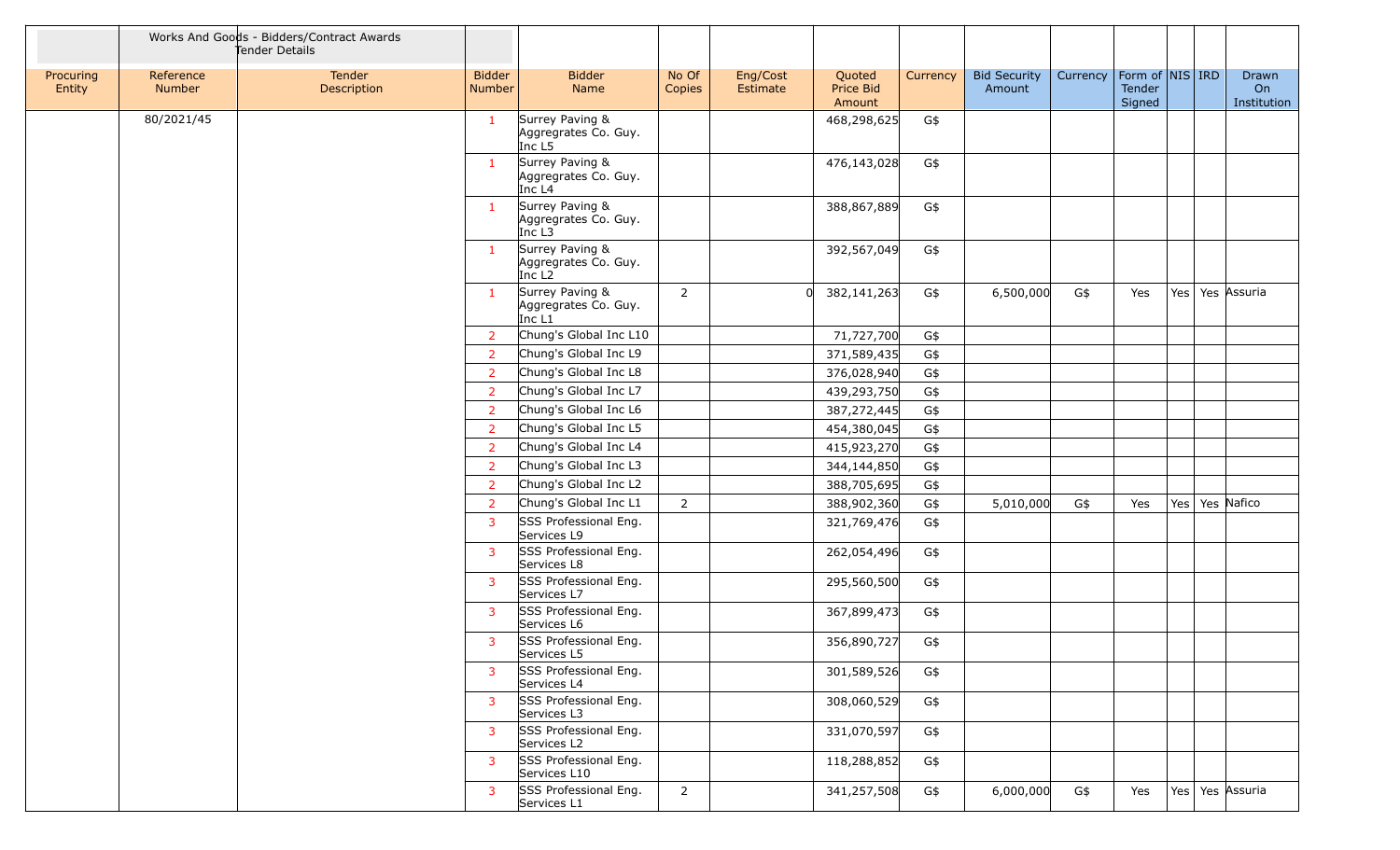|                     |                            | Works And Goods - Bidders/Contract Awards<br>Tender Details |                         |                                          |                 |                      |                               |          |                               |          |                                       |     |                            |
|---------------------|----------------------------|-------------------------------------------------------------|-------------------------|------------------------------------------|-----------------|----------------------|-------------------------------|----------|-------------------------------|----------|---------------------------------------|-----|----------------------------|
| Procuring<br>Entity | Reference<br><b>Number</b> | Tender<br>Description                                       | <b>Bidder</b><br>Number | <b>Bidder</b><br>Name                    | No Of<br>Copies | Eng/Cost<br>Estimate | Quoted<br>Price Bid<br>Amount | Currency | <b>Bid Security</b><br>Amount | Currency | Form of $NIS$ IRD<br>Tender<br>Signed |     | Drawn<br>On<br>Institution |
|                     | 80/2021/45                 |                                                             | $\overline{4}$          | Khemraj Nauth<br>Contrcating Services L9 |                 |                      | 326,885,780                   | G\$      |                               |          |                                       |     |                            |
|                     |                            |                                                             | $\overline{4}$          | Khemraj Nauth<br>Contrcating Services L8 |                 |                      | 275,577,572                   | G\$      |                               |          |                                       |     |                            |
|                     |                            |                                                             | $\overline{4}$          | Khemraj Nauth<br>Contrcating Services L7 |                 |                      | 322,060,242                   | G\$      |                               |          |                                       |     |                            |
|                     |                            |                                                             | $\overline{4}$          | Khemraj Nauth<br>Contrcating Services L6 |                 |                      | 360,905,906                   | G\$      |                               |          |                                       |     |                            |
|                     |                            |                                                             | $\overline{4}$          | Khemraj Nauth<br>Contrcating Services L5 |                 |                      | 360,011,054                   | G\$      |                               |          |                                       |     |                            |
|                     |                            |                                                             | $\overline{4}$          | Khemraj Nauth<br>Contrcating Services L4 |                 |                      | 321,493,652                   | G\$      |                               |          |                                       |     |                            |
|                     |                            |                                                             | $\overline{4}$          | Khemraj Nauth<br>Contrcating Services L3 |                 |                      | 306,465,779                   | G\$      |                               |          |                                       |     |                            |
|                     |                            |                                                             | $\overline{4}$          | Khemraj Nauth<br>Contrcating Services L2 |                 |                      | 335,209,991                   | G\$      |                               |          |                                       |     |                            |
|                     |                            |                                                             | $\overline{4}$          | Khemraj Nauth<br>Contrcating Services L1 | $\overline{2}$  |                      | 347,061,939                   | G\$      | 6,000,000                     | G\$      | Yes                                   | Yes | Yes Assuria                |
|                     |                            |                                                             | $5^{\circ}$             | JS Guyana Inc L9                         |                 |                      | 390,991,620                   | G\$      |                               |          |                                       |     |                            |
|                     |                            |                                                             | $5^{\circ}$             | JS Guyana Inc L8                         |                 |                      | 360,749,157                   | G\$      |                               |          |                                       |     |                            |
|                     |                            |                                                             | $5\phantom{.0}$         | JS Guyana Inc L7                         |                 |                      | 573,762,836                   | G\$      |                               |          |                                       |     |                            |
|                     |                            |                                                             | $5\phantom{.0}$         | JS Guyana Inc L6                         |                 |                      | 479,657,476                   | G\$      |                               |          |                                       |     |                            |
|                     |                            |                                                             | $5\phantom{.0}$         | JS Guyana Inc L5                         |                 |                      | 450,721,123                   | G\$      |                               |          |                                       |     |                            |
|                     |                            |                                                             | $5^{\circ}$             | JS Guyana Inc L4                         |                 |                      | 518,316,839                   | G\$      |                               |          |                                       |     |                            |
|                     |                            |                                                             | $5\phantom{.0}$         | JS Guyana Inc L3                         |                 |                      | 437,363,170                   | G\$      |                               |          |                                       |     |                            |
|                     |                            |                                                             | 5 <sup>5</sup>          | JS Guyana Inc L2                         |                 |                      | 479,832,448                   | G\$      |                               |          |                                       |     |                            |
|                     |                            |                                                             | $5\phantom{.0}$         | JS Guyana Inc L1                         | $\overline{2}$  |                      | 451,855,618                   | G\$      | 42,378,263                    | G\$      | Yes                                   | Yes | Yes Premier Ins            |
|                     |                            |                                                             | 6                       | J&R Gen. Const. Ser,<br>Inc L9           |                 |                      | 435,703,425                   | G\$      |                               |          |                                       |     |                            |
|                     |                            |                                                             | 6                       | J&R Gen. Const. Ser,<br>Inc L8           |                 |                      | 378,700,665                   | G\$      |                               |          |                                       |     |                            |
|                     |                            |                                                             | 6                       | J&R Gen. Const. Ser,<br>Inc L7           |                 |                      | 418,901,910                   | G\$      |                               |          |                                       |     |                            |
|                     |                            |                                                             | 6                       | J&R Gen. Const. Ser,<br>Inc L6           |                 |                      | 463,542,030                   | G\$      |                               |          |                                       |     |                            |
|                     |                            |                                                             | 6                       | J&R Gen. Const. Ser,<br>Inc L5           | $\overline{2}$  |                      | 472,555,440                   | G\$      | 7,088,332                     | G\$      | Yes                                   |     | Yes   Yes   Premier Ins    |
|                     |                            |                                                             | $\overline{7}$          | AJ M Enterprise L9                       |                 |                      | 427,468,335                   | G\$      |                               |          |                                       |     |                            |
|                     |                            |                                                             | $\overline{7}$          | AJ M Enterprise L8                       |                 |                      | 375,637,605                   | G\$      |                               |          |                                       |     |                            |
|                     |                            |                                                             | $\overline{7}$          | AJ M Enterprise L7                       |                 |                      | 430,063,620                   | G\$      |                               |          |                                       |     |                            |
|                     |                            |                                                             | $\overline{7}$          | AJ M Enterprise L6                       |                 |                      | 423,896,445                   | G\$      |                               |          |                                       |     |                            |
|                     |                            |                                                             | $\overline{7}$          | AJ M Enterprise L5                       |                 |                      | 441,272,395                   | G\$      |                               |          |                                       |     |                            |
|                     |                            |                                                             | $\overline{7}$          | AJ M Enterprise L4                       |                 |                      | 430,040,415                   | G\$      |                               |          |                                       |     |                            |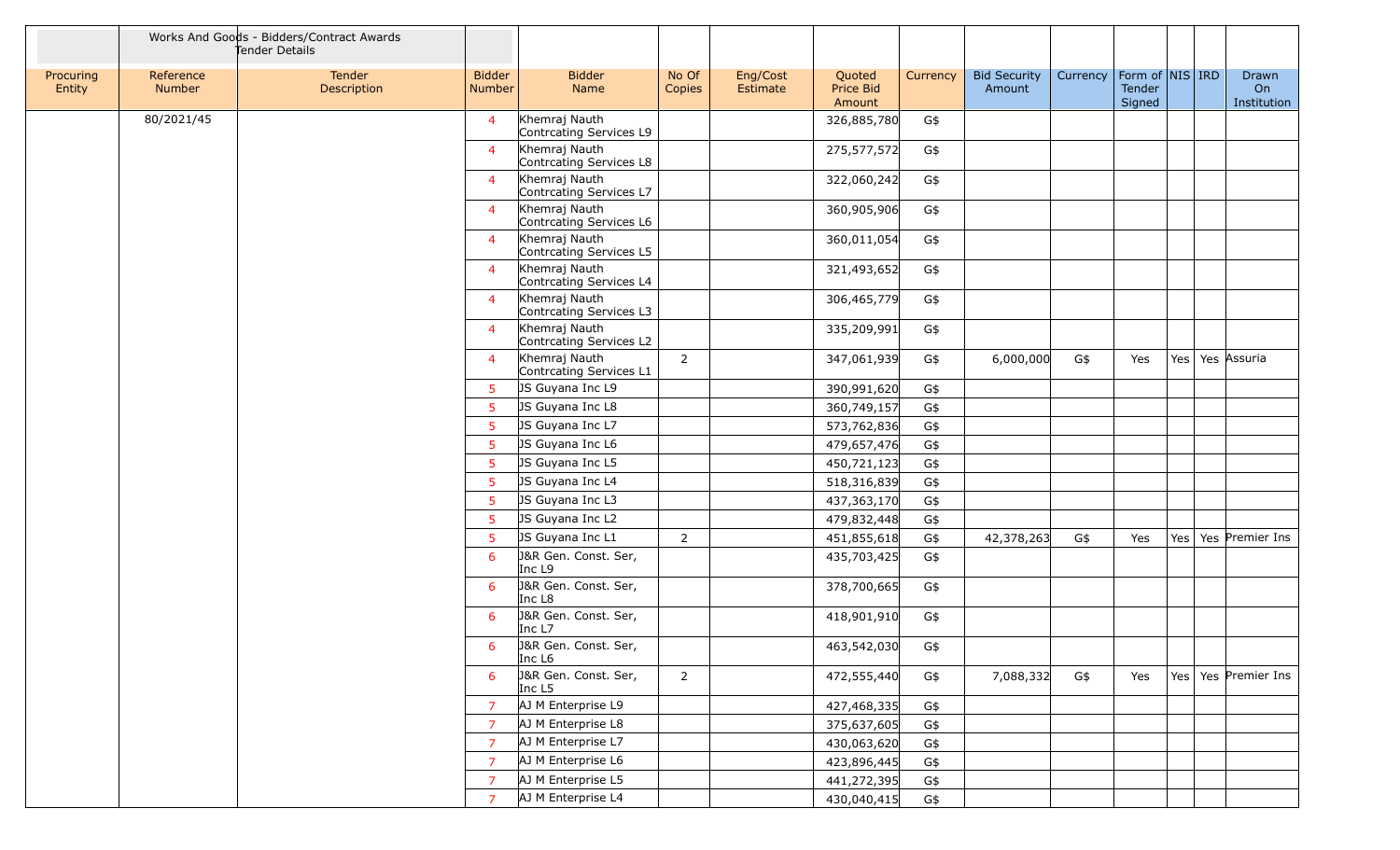|                     |                            | Works And Goods - Bidders/Contract Awards<br>Tender Details        |                         |                                            |                 |                      |                               |          |                               |          |                  |                     |                            |
|---------------------|----------------------------|--------------------------------------------------------------------|-------------------------|--------------------------------------------|-----------------|----------------------|-------------------------------|----------|-------------------------------|----------|------------------|---------------------|----------------------------|
| Procuring<br>Entity | Reference<br><b>Number</b> | Tender<br>Description                                              | <b>Bidder</b><br>Number | <b>Bidder</b><br>Name                      | No Of<br>Copies | Eng/Cost<br>Estimate | Quoted<br>Price Bid<br>Amount | Currency | <b>Bid Security</b><br>Amount | Currency | Tender<br>Signed | Form of   NIS   IRD | Drawn<br>On<br>Institution |
|                     | 80/2021/45                 |                                                                    | $\overline{7}$          | AJ M Enterprise L3                         |                 |                      | 363,233,010                   | G\$      |                               |          |                  |                     |                            |
|                     |                            |                                                                    | $\overline{7}$          | AJ M Enterprise L2                         |                 |                      | 393,521,940                   | G\$      |                               |          |                  |                     |                            |
|                     |                            |                                                                    | $\overline{7}$          | AJ M Enterprise L1                         | $\overline{2}$  |                      | 416,147,990                   | G\$      | 6,622,086                     | G\$      | Yes              | Yes   Yes   Nafico  |                            |
|                     |                            |                                                                    | 8                       | Vals Construction L9                       |                 |                      | 428,203,335                   | G\$      |                               |          |                  |                     |                            |
|                     |                            |                                                                    | 8                       | Vals Construction L8                       |                 |                      | 376,477,605                   | G\$      |                               |          |                  |                     |                            |
|                     |                            |                                                                    | 8                       | Vals Construction L7                       |                 |                      | 431,428,620                   | G\$      |                               |          |                  |                     |                            |
|                     |                            |                                                                    | 8                       | Vals Construction L6                       |                 |                      | 425,261,445                   | $G$ \$   |                               |          |                  |                     |                            |
|                     |                            |                                                                    | 8                       | Vals Construction L5                       |                 |                      | 412,522,395                   | G\$      |                               |          |                  |                     |                            |
|                     |                            |                                                                    | 8                       | Vals Construction L4                       |                 |                      | 431,436,913                   | $G$ \$   |                               |          |                  |                     |                            |
|                     |                            |                                                                    | 8                       | Vals Construction L3                       |                 |                      | 364,283,010                   | G\$      |                               |          |                  |                     |                            |
|                     |                            |                                                                    | 8                       | Vals Construction L2                       |                 |                      | 394,886,940                   | $G$ \$   |                               |          |                  |                     |                            |
|                     |                            |                                                                    | 8                       | Vals Construction L1                       | $\overline{2}$  |                      | 416,987,970                   | G\$      | 6,637,836                     | G\$      | Yes              |                     | Yes   Yes   Premier Ins    |
|                     |                            |                                                                    | -9                      | MF Bacchus Const. &<br>Trans. Services L10 |                 | 72,551,380           | 87,249,580                    | G\$      |                               |          |                  |                     |                            |
|                     |                            |                                                                    | -9                      | MF Bacchus Const. &<br>Trans. Services L9  |                 | 330,791,213          | 334,279,522                   | G\$      |                               |          |                  |                     |                            |
|                     |                            |                                                                    | -9                      | MF Bacchus Const. &<br>Trans. Services L8  |                 | 283,935,435          | 287,821,958                   | G\$      |                               |          |                  |                     |                            |
|                     |                            |                                                                    | -9                      | MF Bacchus Const. &<br>Trans. Services L7  |                 | 330,149,033          | 330,875,108                   | G\$      |                               |          |                  |                     |                            |
|                     |                            |                                                                    | -9                      | MF Bacchus Const. &<br>Trans. Services L6  |                 | 361,676,070          | 364,572,180                   | G\$      |                               |          |                  |                     |                            |
|                     |                            |                                                                    | -9                      | MF Bacchus Const. &<br>Trans. Services L5  |                 | 361,176,848          | 366,712,658                   | G\$      |                               |          |                  |                     |                            |
|                     |                            |                                                                    | -9                      | MF Bacchus Const. &<br>Trans. Services L4  |                 | 327,137,318          | 328,914,863                   | G\$      |                               |          |                  |                     |                            |
|                     |                            |                                                                    | $\mathsf{q}$            | MF Bacchus Const. &<br>Trans. Services L3  |                 | 309,337,350          | 313,605,758                   | G\$      |                               |          |                  |                     |                            |
|                     |                            |                                                                    | -9                      | MF Bacchus Const. &<br>Trans. Services L2  |                 | 339,533,355          | 342,504,698                   | G\$      |                               |          |                  |                     |                            |
|                     |                            |                                                                    | -9                      | MF Bacchus Const. &<br>Trans. Services L1  | $\overline{2}$  |                      | 352,573,565 350,330,799       | G\$      | 6,750,000                     | G\$      | Yes              | Yes   Yes   Nafico  |                            |
|                     |                            |                                                                    |                         | 80                                         |                 |                      | 71,727,700                    |          |                               |          |                  |                     |                            |
|                     | 81/2021/45                 | Infrastructure Development Works- La<br>Reconnaissance ECD Lot 1-7 | $\mathbf{1}$            | Kallco Guyana Inc L7                       | $\overline{2}$  |                      | 650,372,394                   | G\$      | 6,503,724                     | G\$      | Yes              |                     | Yes   Yes   Premier Ins    |
|                     |                            |                                                                    | $\overline{2}$          | H. Nautrh & Sons L7                        |                 |                      | 388,917,800                   | G\$      |                               |          |                  |                     |                            |
|                     |                            |                                                                    | $\overline{2}$          | H. Nautrh & Sons L6                        |                 |                      | 340,598,160                   | G\$      |                               |          |                  |                     |                            |
|                     |                            |                                                                    | $\overline{2}$          | H. Nautrh & Sons L5                        |                 |                      | 315,938,753                   | G\$      |                               |          |                  |                     |                            |
|                     |                            |                                                                    | $\overline{2}$          | H. Nautrh & Sons L4                        |                 |                      | 346,454,850                   | G\$      |                               |          |                  |                     |                            |
|                     |                            |                                                                    | $\overline{2}$          | H. Nautrh & Sons L3                        |                 |                      | 347,433,660                   | G\$      |                               |          |                  |                     |                            |
|                     |                            |                                                                    | $\overline{2}$          | H. Nautrh & Sons L2                        |                 |                      | 341,026,665                   | G\$      |                               |          |                  |                     |                            |
|                     |                            |                                                                    | <b>2</b>                | H. Nautrh & Sons L1                        | $\overline{2}$  |                      | 306,155,745                   | G\$      | 6,000,000                     | G\$      | Yes              | Yes   Yes   Nafico  |                            |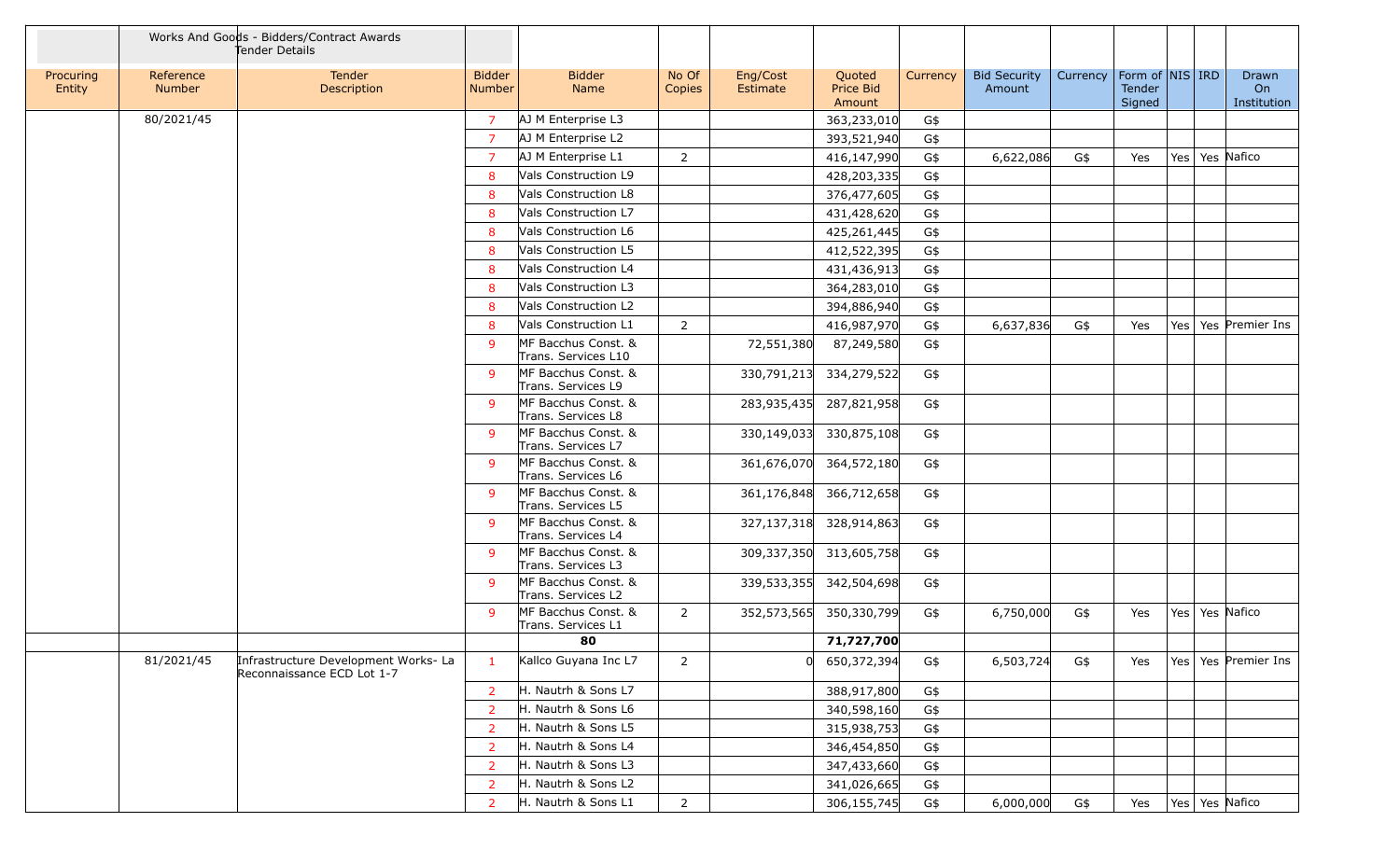|                     |                            | Works And Goods - Bidders/Contract Awards<br>Tender Details |                         |                                                |                 |                      |                               |          |                               |          |                  |                     |                            |
|---------------------|----------------------------|-------------------------------------------------------------|-------------------------|------------------------------------------------|-----------------|----------------------|-------------------------------|----------|-------------------------------|----------|------------------|---------------------|----------------------------|
| Procuring<br>Entity | Reference<br><b>Number</b> | Tender<br>Description                                       | <b>Bidder</b><br>Number | <b>Bidder</b><br>Name                          | No Of<br>Copies | Eng/Cost<br>Estimate | Quoted<br>Price Bid<br>Amount | Currency | <b>Bid Security</b><br>Amount | Currency | Tender<br>Signed | Form of   NIS   IRD | Drawn<br>On<br>Institution |
|                     | 81/2021/45                 |                                                             | 3                       | C. Jorree Farming &<br>Contracting Services L7 |                 |                      | 451,157,637                   | G\$      | 6,842,365                     | G\$      |                  |                     |                            |
|                     |                            |                                                             | $\overline{3}$          | C. Jorree Farming &<br>Contracting Services L6 |                 |                      | 380,663,241                   | G\$      | 5,784,949                     | G\$      |                  |                     |                            |
|                     |                            |                                                             | $\overline{3}$          | C. Jorree Farming &<br>Contracting Services L5 |                 |                      | 353,389,302                   | G\$      | 5,300,840                     |          |                  |                     |                            |
|                     |                            |                                                             | $\overline{3}$          | C. Jorree Farming &<br>Contracting Services L4 |                 |                      | 399,155,400                   | G\$      | 6,062,331                     | G\$      |                  |                     |                            |
|                     |                            |                                                             | 3                       | C. Jorree Farming &<br>Contracting Services L3 |                 |                      | 377,999,785                   | G\$      | 5,749,917                     | G\$      |                  |                     |                            |
|                     |                            |                                                             | 3                       | C. Jorree Farming &<br>Contracting Services L2 |                 |                      | 284,240,696                   | G\$      | 4,338,610                     | G\$      |                  |                     |                            |
|                     |                            |                                                             | 3                       | C. Jorree Farming &<br>Contracting Services L1 | $\overline{2}$  |                      | 294,598,988                   | G\$      | 4,493,985                     | G\$      | Yes              | Yes                 | Yes Caricom                |
|                     |                            |                                                             | $\overline{4}$          | Chung's Global Inc L7                          |                 |                      | 472,783,920                   | G\$      |                               |          |                  |                     |                            |
|                     |                            |                                                             | $\overline{4}$          | Chung's Global Inc L6                          |                 |                      | 417,549,825                   | G\$      |                               |          |                  |                     |                            |
|                     |                            |                                                             | $\overline{4}$          | Chung's Global Inc L5                          |                 |                      | 391,416,218                   | G\$      |                               |          |                  |                     |                            |
|                     |                            |                                                             | $\overline{4}$          | Chung's Global Inc L4                          |                 |                      | 427,833,630                   | G\$      |                               |          |                  |                     |                            |
|                     |                            |                                                             | $\overline{4}$          | Chung's Global Inc L3                          |                 |                      | 433,176,975                   | G\$      |                               |          |                  |                     |                            |
|                     |                            |                                                             | $\overline{4}$          | Chung's Global Inc L2                          |                 |                      | 353,891,990                   | G\$      |                               |          |                  |                     |                            |
|                     |                            |                                                             | $\overline{4}$          | Chung's Global Inc L1                          | $\overline{2}$  |                      | 383,951,138                   | G\$      | 5,010,000                     | G\$      | Yes              | Yes                 | Yes Nafico                 |
|                     |                            |                                                             | 5                       | Navin & Sons<br>Construction L7                |                 |                      | 517,646,745                   | G\$      |                               |          |                  |                     |                            |
|                     |                            |                                                             | $5^{\circ}$             | Navin & Sons<br>Construction L6                |                 |                      | 429,231,431                   | G\$      |                               |          |                  |                     |                            |
|                     |                            |                                                             | 5                       | Navin & Sons<br>Construction L5                |                 |                      | 427,268,468                   | G\$      |                               |          |                  |                     |                            |
|                     |                            |                                                             | 5                       | Navin & Sons<br>Construction L4                |                 |                      | 451,967,775                   | G\$      |                               |          |                  |                     |                            |
|                     |                            |                                                             | 5                       | Navin & Sons<br>Construction L3.               |                 |                      | 446,764,290                   | G\$      |                               |          |                  |                     |                            |
|                     |                            |                                                             | $5^{\circ}$             | Navin & Sons<br>Construction L2                |                 |                      | 387,251,361                   | G\$      |                               |          |                  |                     |                            |
|                     |                            |                                                             | 5                       | Navin & Sons<br>Construction L1                | $\overline{2}$  |                      | 387,844,422                   | G\$      | 5,176,467                     | G\$      | Yes              | Yes   Yes   Assuria |                            |
|                     |                            |                                                             | 6                       | AJM Enterprise L7                              |                 |                      | 492,023,910                   | G\$      |                               |          |                  |                     |                            |
|                     |                            |                                                             | 6                       | AJM Enterprise L6                              |                 |                      | 407,063,790                   | G\$      |                               |          |                  |                     |                            |
|                     |                            |                                                             | 6                       | AJM Enterprise L5                              |                 |                      | 923,244,525                   | G\$      |                               |          |                  |                     |                            |
|                     |                            |                                                             | 6                       | AJM Enterprise L4                              |                 |                      | 415,320,280                   | G\$      |                               |          |                  |                     |                            |
|                     |                            |                                                             | 6                       | AJM Enterprise L3                              |                 |                      | 530,200,230                   | G\$      |                               |          |                  |                     |                            |
|                     |                            |                                                             | 6                       | AJM Enterprise L2                              |                 |                      | 375,529,245                   | G\$      |                               |          |                  |                     |                            |
|                     |                            |                                                             | 6                       | AJM Enterprise L1                              | $\overline{2}$  |                      | 191,784,390                   | G\$      | 9,232,445                     | G\$      | Yes              | Yes   Yes   Nafico  |                            |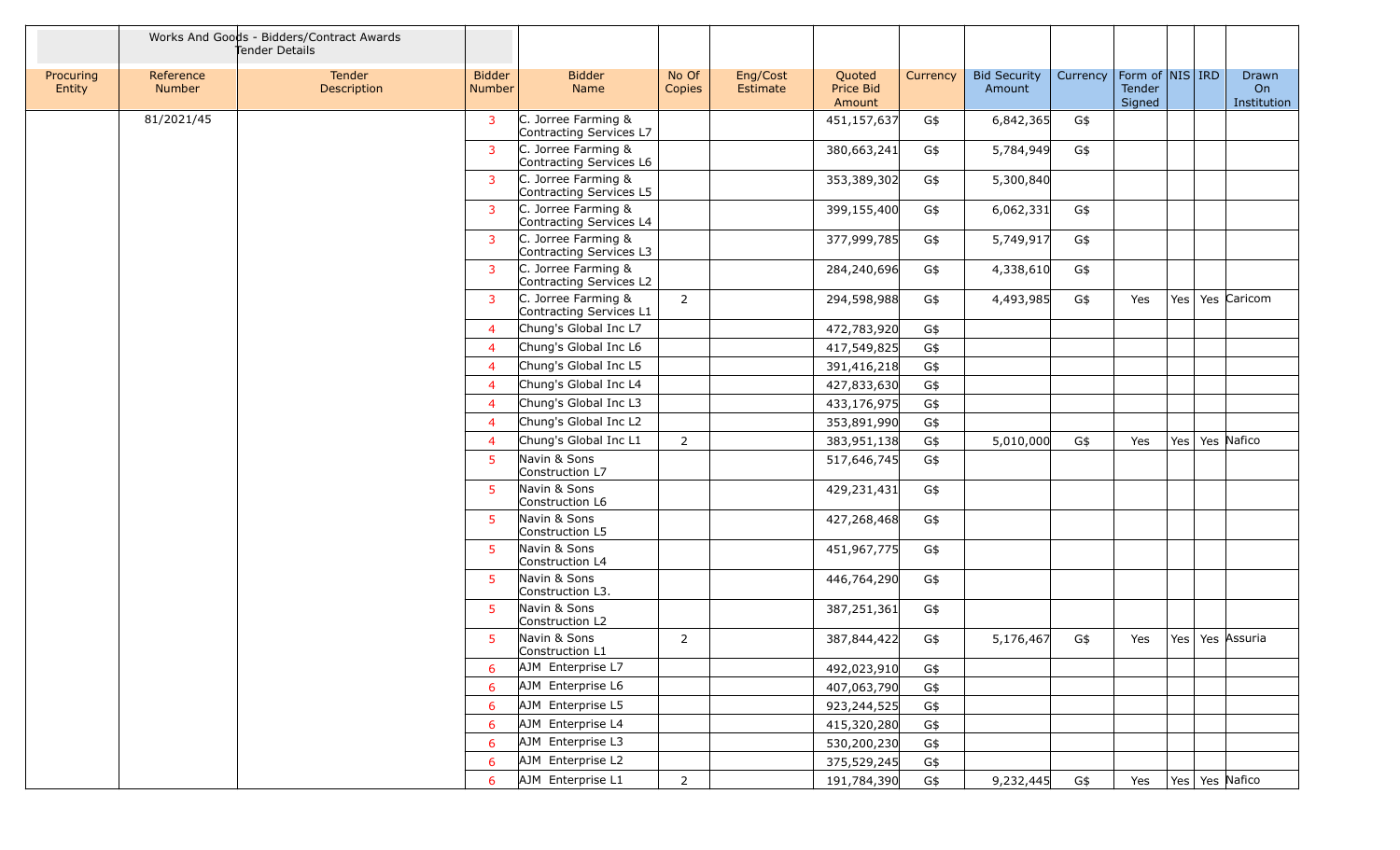|                     |                     | Works And Goods - Bidders/Contract Awards<br>Tender Details |                                |                                                          |                 |                      |                               |          |                               |                                |                  |                            |
|---------------------|---------------------|-------------------------------------------------------------|--------------------------------|----------------------------------------------------------|-----------------|----------------------|-------------------------------|----------|-------------------------------|--------------------------------|------------------|----------------------------|
| Procuring<br>Entity | Reference<br>Number | Tender<br>Description                                       | <b>Bidder</b><br><b>Number</b> | <b>Bidder</b><br>Name                                    | No Of<br>Copies | Eng/Cost<br>Estimate | Quoted<br>Price Bid<br>Amount | Currency | <b>Bid Security</b><br>Amount | Currency   Form of   NIS   IRD | Tender<br>Signed | Drawn<br>On<br>Institution |
|                     | 81/2021/45          |                                                             | $\overline{7}$                 | Doodnauth's<br>Construction & Supplies<br>L7             |                 |                      | 37,272,753                    | G\$      |                               |                                |                  |                            |
|                     |                     |                                                             | $\overline{7}$                 | Doodnauth's<br>Construction & Supplies<br>L6             |                 |                      | 329,495,040                   | G\$      |                               |                                |                  |                            |
|                     |                     |                                                             | $\overline{7}$                 | Doodnauth's<br>Construction & Supplies<br>L5             |                 |                      | 308,937,510                   | G\$      |                               |                                |                  |                            |
|                     |                     |                                                             | $\overline{7}$                 | Doodnauth's<br>Construction & Supplies<br>L4             |                 |                      | 332,254,178                   | G\$      |                               |                                |                  |                            |
|                     |                     |                                                             | $\overline{7}$                 | Doodnauth's<br>Construction & Supplies<br>L3             |                 |                      | 377,845,933                   | G\$      |                               |                                |                  |                            |
|                     |                     |                                                             | $\overline{7}$                 | Doodnauth's<br>Construction & Supplies<br>L <sub>2</sub> |                 |                      | 332,245,280                   | G\$      |                               |                                |                  |                            |
|                     |                     |                                                             | $\overline{7}$                 | Doodnauth's<br>Construction & Supplies<br>L1             | $\overline{2}$  |                      | 294,010,842                   | G\$      | 23,075,163                    | G\$                            | Yes              | Yes   Yes   Premier Ins    |
|                     |                     |                                                             | 8                              | <b>J&amp;R</b> General<br>Construction Inc L7            |                 |                      | 252,341,775                   | G\$      |                               |                                |                  |                            |
|                     |                     |                                                             | 8                              | <b>J&amp;R</b> General<br>Construction Inc L6            |                 |                      | 364,181,790                   | G\$      |                               |                                |                  |                            |
|                     |                     |                                                             | 8                              | <b>J&amp;R</b> General<br>Construction Inc L5            |                 |                      | 363,912,990                   | G\$      |                               |                                |                  |                            |
|                     |                     |                                                             | 8                              | <b>J&amp;R</b> General<br>Construction Inc L4            |                 |                      | 368,145,225                   | G\$      |                               |                                |                  |                            |
|                     |                     |                                                             | 8                              | <b>J&amp;R</b> General<br>Construction Inc L3            |                 |                      | 375,059,160                   | G\$      |                               |                                |                  |                            |
|                     |                     |                                                             | 8                              | <b>J&amp;R</b> General<br>Construction Inc L2            |                 |                      | 387,580,882                   | G\$      |                               |                                |                  |                            |
|                     |                     |                                                             | 8                              | <b>J&amp;R</b> General<br>Construction Inc L1            | $\overline{2}$  |                      | 363,699,630                   | G\$      | 5,813,713                     | G\$                            | Yes              | Yes   Yes   Premier Ins    |
|                     |                     |                                                             | 9                              | Romell Jagroop Gen.<br>Const Services L7                 |                 |                      | 374,134,950                   | G\$      |                               |                                |                  |                            |
|                     |                     |                                                             | 9                              | Romell Jagroop Gen.<br>Const Services L6                 |                 |                      | 319,627,833                   | G\$      |                               |                                |                  |                            |
|                     |                     |                                                             | 9                              | Romell Jagroop Gen.<br>Const Services L5                 |                 |                      | 306,765,385                   | G\$      |                               |                                |                  |                            |
|                     |                     |                                                             | 9                              | Romell Jagroop Gen.<br>Const Services L4                 |                 |                      | 315,576,765                   | G\$      |                               |                                |                  |                            |
|                     |                     |                                                             | $\mathsf{q}$                   | Romell Jagroop Gen.<br>Const Services L3                 |                 |                      | 323,919,624                   | G\$      |                               |                                |                  |                            |
|                     |                     |                                                             | 9                              | Romell Jagroop Gen.<br>Const Services L2                 |                 |                      | 334,119,576                   | G\$      |                               |                                |                  |                            |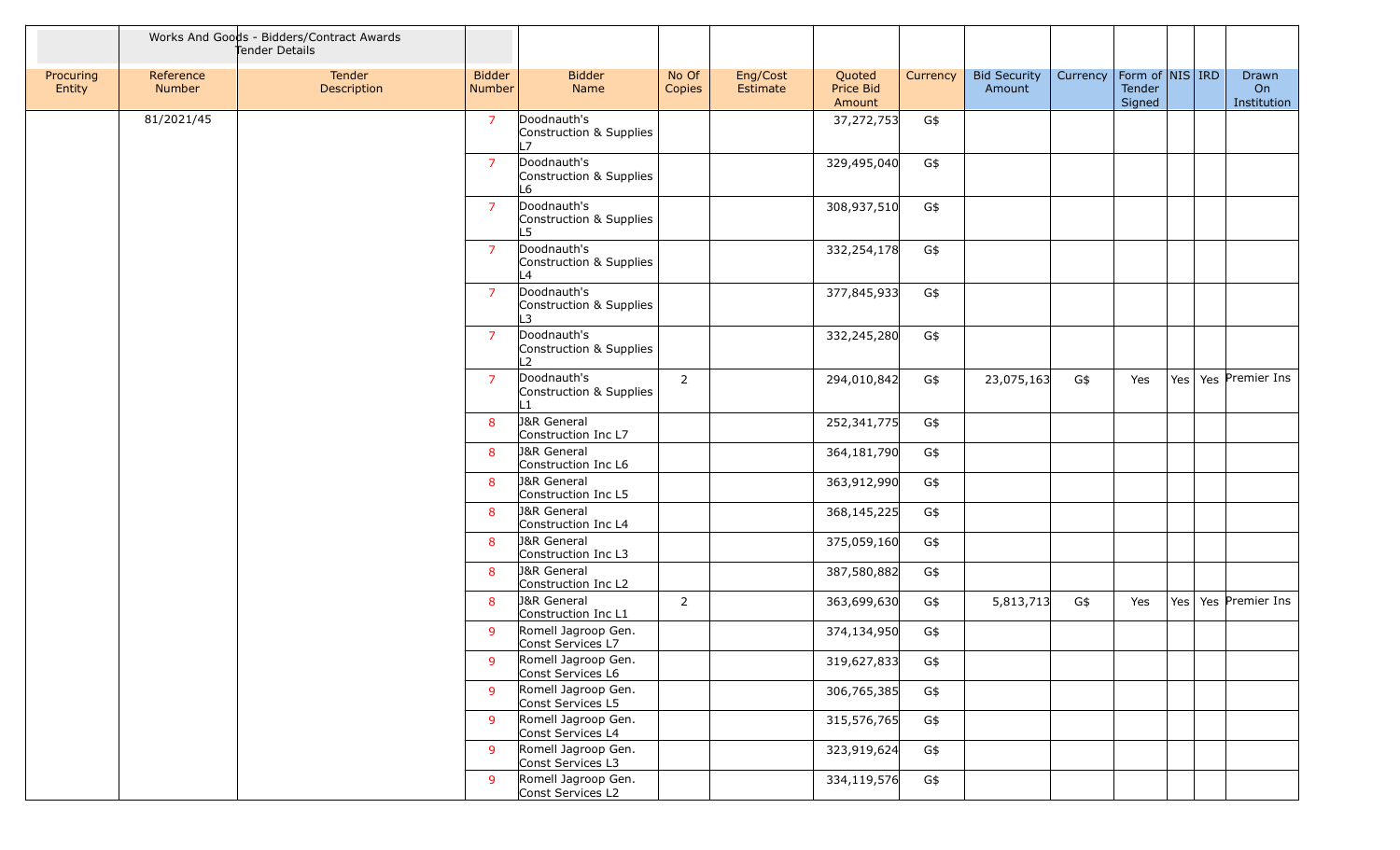|                     |                     | Works And Goods - Bidders/Contract Awards<br>Tender Details                   |                                |                                               |                 |                             |                               |          |                               |          |                                         |                 |                            |
|---------------------|---------------------|-------------------------------------------------------------------------------|--------------------------------|-----------------------------------------------|-----------------|-----------------------------|-------------------------------|----------|-------------------------------|----------|-----------------------------------------|-----------------|----------------------------|
| Procuring<br>Entity | Reference<br>Number | Tender<br>Description                                                         | <b>Bidder</b><br><b>Number</b> | <b>Bidder</b><br><b>Name</b>                  | No Of<br>Copies | Eng/Cost<br><b>Estimate</b> | Quoted<br>Price Bid<br>Amount | Currency | <b>Bid Security</b><br>Amount | Currency | Form of   NIS   IRD<br>Tender<br>Signed |                 | Drawn<br>On<br>Institution |
|                     | 81/2021/45          |                                                                               | 9                              | Romell Jagroop Gen.<br>Const Services L1      | 2               |                             | 303,272,382                   | G\$      | 5,612,030                     | G\$      | Yes                                     |                 | Yes   Yes   Assuria        |
|                     |                     |                                                                               | 10                             | R. Kissoon Contracting<br>Services L7         |                 |                             | 538,283,130                   | G\$      |                               |          |                                         |                 |                            |
|                     |                     |                                                                               | 10                             | R. Kissoon Contracting<br>Services L6         |                 |                             | 441,556,815                   | G\$      |                               |          |                                         |                 |                            |
|                     |                     |                                                                               | 10                             | R. Kissoon Contracting<br>Services L5         |                 |                             | 432,699,195                   | G\$      |                               |          |                                         |                 |                            |
|                     |                     |                                                                               | 10                             | R. Kissoon Contracting<br>Services L4         |                 |                             | 458,635,905                   | G\$      |                               |          |                                         |                 |                            |
|                     |                     |                                                                               | 10                             | R. Kissoon Contracting<br>Services L3         |                 |                             | 469,771,470                   | G\$      |                               |          |                                         |                 |                            |
|                     |                     |                                                                               | 10                             | R. Kissoon Contracting<br>Services L2         |                 |                             | 416,263,680                   | G\$      |                               |          |                                         |                 |                            |
|                     |                     |                                                                               | 10                             | R. Kissoon Contracting<br>Services L1         | $\overline{2}$  |                             | 434,345,835                   | G\$      | 7,050,000                     | G\$      | Yes                                     | Yes   Yes   FTM |                            |
|                     |                     |                                                                               | 11                             | <b>Vals Construction L7</b>                   |                 |                             | 492,128,910                   | G\$      |                               |          |                                         |                 |                            |
|                     |                     |                                                                               | 11                             | Vals Construction L6                          |                 |                             | 407,693,690                   | G\$      |                               |          |                                         |                 |                            |
|                     |                     |                                                                               | -11                            | Vals Construction L5                          |                 |                             | 923,874,525                   | G\$      |                               |          |                                         |                 |                            |
|                     |                     |                                                                               | -11                            | Vals Construction L4                          |                 |                             | 415,950,780                   | G\$      |                               |          |                                         |                 |                            |
|                     |                     |                                                                               | 11                             | Vals Construction L3                          | 2               |                             | 530,829,705                   | G\$      | 9,238,745                     | G\$      | Yes                                     |                 | Yes   Yes   Premier Ins    |
|                     |                     |                                                                               | 12                             | STP Investments Inc L7                        |                 | 346,991,085                 | 343,656,390                   | G\$      |                               |          |                                         |                 |                            |
|                     |                     |                                                                               | 12                             | STP Investments Inc L6                        |                 | 307,300,980                 | 306,372,822                   | G\$      |                               |          |                                         |                 |                            |
|                     |                     |                                                                               | 12                             | STP Investments Inc L5                        |                 | 309,628,830                 | 308,723,615                   | G\$      |                               |          |                                         |                 |                            |
|                     |                     |                                                                               | 12                             | STP Investments Inc L4                        |                 |                             | 318,043,845 317,759,715       | G\$      |                               |          |                                         |                 |                            |
|                     |                     |                                                                               | 12                             | STP Investments Inc L3                        | 2               | 313,507,163                 | 308,723,331                   | G\$      |                               |          |                                         |                 |                            |
|                     |                     |                                                                               | 12                             | STP Investments Inc L2                        |                 |                             | 295,722,315 292,371,062       | G\$      |                               |          |                                         |                 |                            |
|                     |                     |                                                                               | 12                             | <b>STP Investments IInc</b><br>$\parallel$ 1  | 2               | 315,130,463                 | 313,628,480                   | G\$      | 21,920,000                    | G\$      | Yes                                     |                 | Yes   Yes   Premier Ins    |
|                     |                     |                                                                               |                                | 76                                            |                 |                             | 37,272,753                    |          |                               |          |                                         |                 |                            |
|                     | 82/2021/45          | Infrastructure Development Works- La<br>Bonne Intention Phase 11, ECD Lot 1-6 | $\mathbf{1}$                   | Colin TGalbot<br>Contrcating Services L6      |                 |                             | 250,449,444                   | G\$      |                               |          |                                         |                 |                            |
|                     |                     |                                                                               |                                | Colin TGalbot<br>Contrcating Services L5      |                 |                             | 252,226,044                   | G\$      |                               |          |                                         |                 |                            |
|                     |                     |                                                                               | $\mathbf{1}$                   | Colin TGalbot<br>Contrcating Services L4      |                 |                             | 304,661,322                   | G\$      |                               |          |                                         |                 |                            |
|                     |                     |                                                                               | $\mathbf{1}$                   | Colin TGalbot<br>Contrcating Services L3      |                 |                             | 218,123,771                   | G\$      |                               |          |                                         |                 |                            |
|                     |                     |                                                                               | -1                             | Colin TGalbot<br>Contrcating Services L2      |                 |                             | 212,935,396                   | G\$      |                               |          |                                         |                 |                            |
|                     |                     |                                                                               | $\mathbf{1}$                   | Colin TGalbot<br>Contrcating Services L1      | $\overline{2}$  | 0l                          | 219,225,095                   | G\$      | 4,950,000                     | G\$      | Yes                                     |                 | Yes   Yes   Assuria        |
|                     |                     |                                                                               | $\overline{2}$                 | Premium Contrcating<br>Services & Supplies L6 | $\mathbf 0$     |                             | 319,903,605                   |          |                               |          |                                         |                 |                            |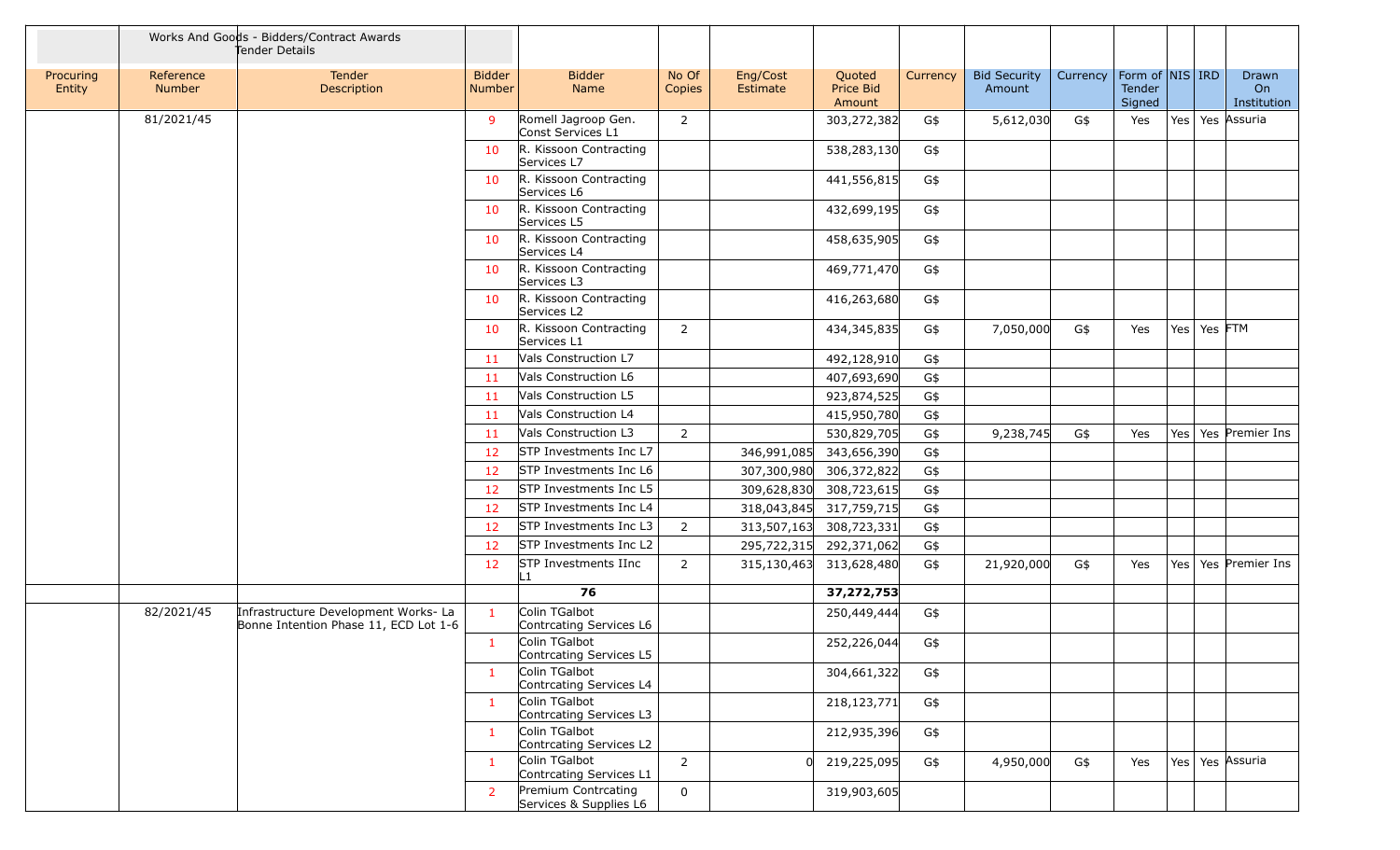|                     |                            | Works And Goods - Bidders/Contract Awards<br>Tender Details |                         |                                                                       |                 |                      |                               |          |                               |          |                                       |     |                            |
|---------------------|----------------------------|-------------------------------------------------------------|-------------------------|-----------------------------------------------------------------------|-----------------|----------------------|-------------------------------|----------|-------------------------------|----------|---------------------------------------|-----|----------------------------|
| Procuring<br>Entity | Reference<br><b>Number</b> | Tender<br>Description                                       | <b>Bidder</b><br>Number | <b>Bidder</b><br>Name                                                 | No Of<br>Copies | Eng/Cost<br>Estimate | Quoted<br>Price Bid<br>Amount | Currency | <b>Bid Security</b><br>Amount | Currency | Form of $NIS$ IRD<br>Tender<br>Signed |     | Drawn<br>On<br>Institution |
|                     | 82/2021/45                 |                                                             | $\overline{2}$          | Premium Contrcating<br>Services & Supplies L5                         |                 |                      | 321,591,165                   | G\$      |                               |          |                                       |     |                            |
|                     |                            |                                                             | $\overline{2}$          | Premium Contrcating<br>Services & Supplies L3                         |                 |                      | 257,979,435                   | G\$      |                               |          |                                       |     |                            |
|                     |                            |                                                             | $\overline{2}$          | Premium Contrcating<br>Services & Supplies L2                         |                 |                      | 273,832,020                   | G\$      |                               |          |                                       |     |                            |
|                     |                            |                                                             | $\overline{2}$          | Premium Contrcating<br>Services & Supplies L1                         | 2               |                      | 266,916,695                   | G\$      | 44,556,190                    | G\$      | Yes                                   | Yes | Premier Ins                |
|                     |                            |                                                             | 3                       | STP Investments Inc L6                                                |                 |                      | 206,446,846                   | G\$      |                               |          |                                       |     |                            |
|                     |                            |                                                             | 3                       | STP Investments Inc L5                                                |                 |                      | 226,447,746                   | G\$      |                               |          |                                       |     |                            |
|                     |                            |                                                             | 3                       | STP Investments Inc L4                                                |                 |                      | 254,042,775                   | G\$      |                               |          |                                       |     |                            |
|                     |                            |                                                             | 3                       | STP Investments Inc L3                                                |                 |                      | 244,009,605                   | $G$ \$   |                               |          |                                       |     |                            |
|                     |                            |                                                             | 3                       | STP Investments Inc L2                                                |                 |                      | 226,472,715                   | G\$      |                               |          |                                       |     |                            |
|                     |                            |                                                             | 3                       | STP Investments Inc L1                                                | $\overline{2}$  |                      | 230,268,255                   | G\$      | 13,880,000                    | G\$      | Yes                                   | Yes | Yes Premier Ins            |
|                     |                            |                                                             | $\overline{4}$          | Navin's & Sons<br>Construction L6                                     |                 |                      | 291,336,255                   | G\$      |                               |          |                                       |     |                            |
|                     |                            |                                                             | $\overline{4}$          | Navin's & Sons<br>Construction L5                                     |                 |                      | 292,682,775                   | G\$      |                               |          |                                       |     |                            |
|                     |                            |                                                             | $\overline{4}$          | Navin's & Sons<br>Construction L4                                     |                 |                      | 202,526,100                   | G\$      |                               |          |                                       |     |                            |
|                     |                            |                                                             | $\overline{4}$          | Navin's & Sons<br>Construction L3                                     |                 |                      | 220,120,268                   | G\$      |                               |          |                                       |     |                            |
|                     |                            |                                                             | $\overline{4}$          | Navin's & Sons<br>Construction L2                                     |                 |                      | 216,074,922                   | G\$      |                               |          |                                       |     |                            |
|                     |                            |                                                             | $\overline{4}$          | Navin's & Sons<br>Construction L1                                     | $\overline{2}$  |                      | 218,060,850                   | G\$      | 4,390,242                     | G\$      | Yes                                   |     | Yes   Yes   Assuria        |
|                     |                            |                                                             | 5                       | <b>J&amp;R General</b><br>Construction Services<br>Inc L <sub>6</sub> |                 |                      | 245,272,545                   | G\$      |                               |          |                                       |     |                            |
|                     |                            |                                                             | 5                       | <b>J&amp;R</b> General<br>Construction Services<br>Inc L5             |                 |                      | 249,154,345                   | G\$      |                               |          |                                       |     |                            |
|                     |                            |                                                             | 5                       | <b>J&amp;R</b> General<br>Construction Services<br>Inc $L3$           |                 |                      | 234,067,050                   | G\$      |                               |          |                                       |     |                            |
|                     |                            |                                                             | 5                       | <b>J&amp;R</b> General<br>Construction Services<br>Inc L <sub>2</sub> |                 |                      | 241,242,750                   | G\$      |                               |          |                                       |     |                            |
|                     |                            |                                                             | 5                       | <b>J&amp;R</b> General<br>Construction Services<br>Inc L1             | $\overline{2}$  |                      | 229,786,410                   | G\$      | 3,737,315                     | G\$      | Yes                                   | Yes | Yes Premioer<br>Ins        |
|                     |                            |                                                             | 6                       | Aztec Paver Inc L6                                                    |                 |                      | 264,234,038                   | G\$      |                               |          |                                       |     |                            |
|                     |                            |                                                             | 6                       | Aztec Paver Inc L5                                                    |                 |                      | 282,820,561                   | G\$      |                               |          |                                       |     |                            |
|                     |                            |                                                             | 6                       | Aztec Paver Inc L4                                                    |                 |                      | 299,588,520                   | G\$      |                               |          |                                       |     |                            |
|                     |                            |                                                             | 6                       | Aztec Paver Inc L3                                                    |                 |                      | 237,974,405                   | G\$      |                               |          |                                       |     |                            |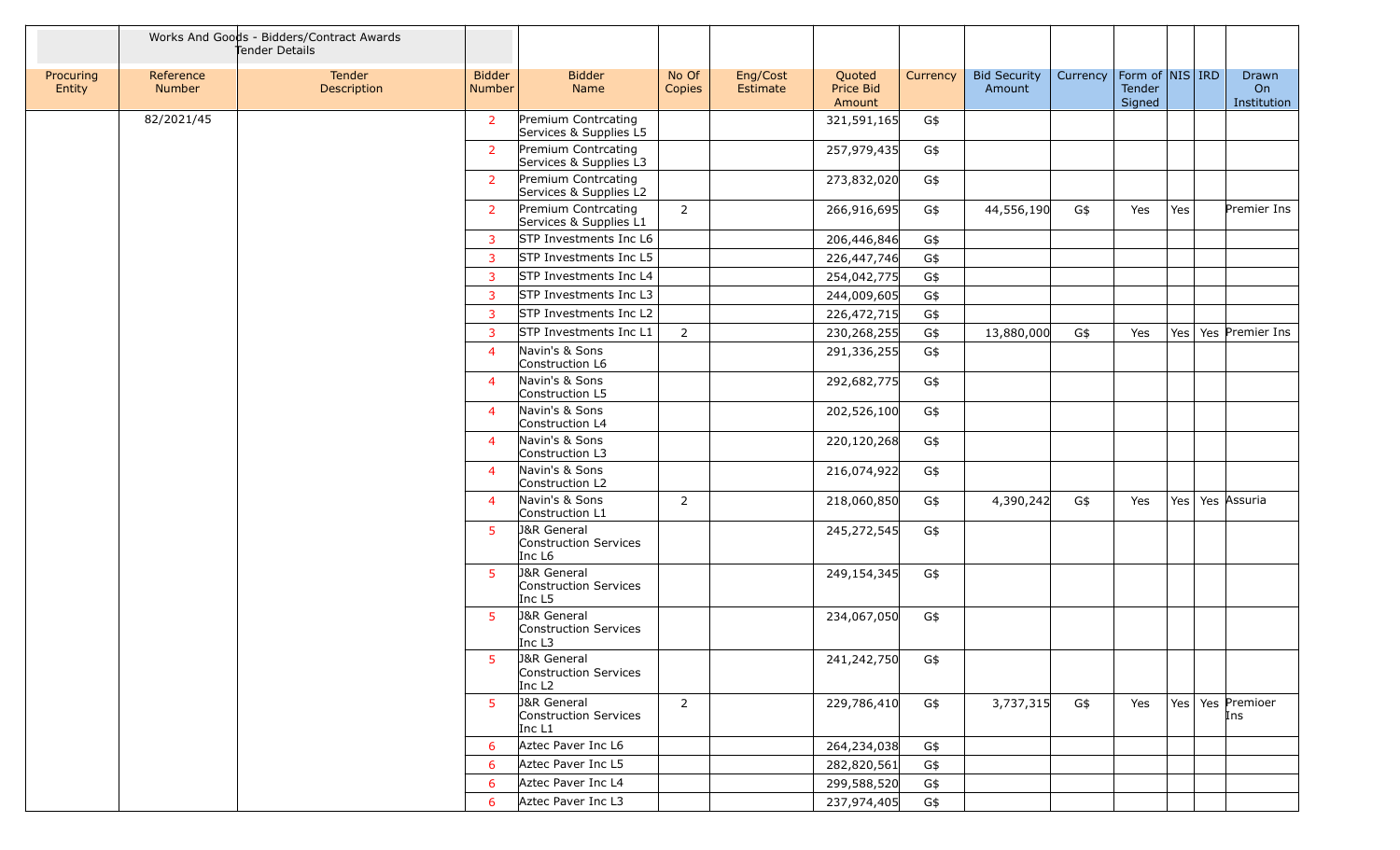|                     |                            | Works And Goods - Bidders/Contract Awards<br>Tender Details |                         |                                        |                 |                      |                               |          |                               |          |                                         |     |                  |                                                   |
|---------------------|----------------------------|-------------------------------------------------------------|-------------------------|----------------------------------------|-----------------|----------------------|-------------------------------|----------|-------------------------------|----------|-----------------------------------------|-----|------------------|---------------------------------------------------|
| Procuring<br>Entity | Reference<br><b>Number</b> | Tender<br>Description                                       | <b>Bidder</b><br>Number | <b>Bidder</b><br>Name                  | No Of<br>Copies | Eng/Cost<br>Estimate | Quoted<br>Price Bid<br>Amount | Currency | <b>Bid Security</b><br>Amount | Currency | Form of $ NIS $ IRD<br>Tender<br>Signed |     |                  | Drawn<br>On<br>Institution                        |
|                     | 82/2021/45                 |                                                             | 6                       | Aztec Paver Inc L2                     |                 |                      | 246,960,872                   | G\$      |                               |          |                                         |     |                  |                                                   |
|                     |                            |                                                             | 6                       | Aztec Paver Inc L1                     | 3               |                      | 221,818,065                   | G\$      | 15,533,965                    | G\$      | Yes                                     | Yes |                  | Yes Premier Ins                                   |
|                     |                            |                                                             | $\overline{7}$          | VR Construction Inc                    | $\overline{2}$  |                      |                               | G\$      | 14,316,304                    | G\$      | No                                      | Yes |                  | Yes Premier<br>Ins., FTP not<br>com nor<br>signed |
|                     |                            |                                                             | 8                       | Mohamed Rahim & Son<br>L5              |                 |                      | 238,229,198                   | G\$      |                               |          |                                         |     |                  |                                                   |
|                     |                            |                                                             | 8                       | Mohamed Rahim & Son<br>L2              |                 |                      | 248,279,543                   | G\$      |                               |          |                                         |     |                  |                                                   |
|                     |                            |                                                             | 8                       | Mohamed Rahim & Son                    | $\overline{2}$  |                      | 207,599,574                   | G\$      | 7,000,000                     | G\$      | Yes                                     |     | Yes   Yes   GBTI |                                                   |
|                     |                            |                                                             | 9                       | H. Nauth & Sons L6                     |                 |                      | 146,838,300                   | G\$      |                               |          |                                         |     |                  |                                                   |
|                     |                            |                                                             | 9                       | H. Nauth & Sons L5                     |                 |                      | 149,510,550                   | G\$      |                               |          |                                         |     |                  |                                                   |
|                     |                            |                                                             | 9                       | H. Nauth & Sons L4                     |                 |                      | 197,136,450                   | G\$      |                               |          |                                         |     |                  |                                                   |
|                     |                            |                                                             | 9                       | H. Nauth & Sons L3                     |                 |                      | 209,855,153                   | G\$      |                               |          |                                         |     |                  |                                                   |
|                     |                            |                                                             | 9                       | H. Nauth & Sons L2                     |                 |                      | 213,250,060                   | G\$      |                               |          |                                         |     |                  |                                                   |
|                     |                            |                                                             | 9                       | H. Nauth & Sons L1                     | $\overline{2}$  |                      | 221,201,820                   | G\$      | 4,500,000                     | G\$      | Yes                                     | Yes |                  | Yes Nafico                                        |
|                     |                            |                                                             | 10                      | B&J Civil Works L6                     |                 |                      | 245,734,265                   | G\$      |                               |          |                                         |     |                  |                                                   |
|                     |                            |                                                             | 10                      | B&J Civil Works L5                     |                 |                      | 209,459,182                   | G\$      |                               |          |                                         |     |                  |                                                   |
|                     |                            |                                                             | 10                      | B&J Civil Works L3                     |                 |                      | 152,260,185                   | G\$      |                               |          |                                         |     |                  |                                                   |
|                     |                            |                                                             | 10                      | B&J Civil Works L2                     |                 |                      | 146,006,228                   | G\$      |                               |          |                                         |     |                  |                                                   |
|                     |                            |                                                             | 10                      | B&J Civil Works L1                     | $\overline{2}$  |                      | 187,511,881                   | G\$      | 2,400,000                     | G\$      | Yes                                     | Yes |                  | Yes Caricom                                       |
|                     |                            |                                                             | 11                      | XL Engineering L6                      |                 |                      | 319,903,605                   | G\$      |                               |          |                                         |     |                  |                                                   |
|                     |                            |                                                             | 11                      | XL Engineering L5                      |                 |                      | 321,591,165                   | G\$      |                               |          |                                         |     |                  |                                                   |
|                     |                            |                                                             | 11                      | XL Engineering L3                      |                 |                      | 257,979,435                   | G\$      | 15,556,190                    | G\$      | Yes                                     |     |                  | Yes   Yes   Premier Ins                           |
|                     |                            |                                                             | 11                      | XL Engineering L2                      |                 |                      | 273,832,020                   | G\$      |                               |          |                                         |     |                  |                                                   |
|                     |                            |                                                             | 11                      | XL Engineering L1                      | $\overline{2}$  |                      | 266,916,615                   | G\$      | 14,556,190                    | G\$      | Yes                                     |     |                  | Yes   Yes   Premier Ins                           |
|                     |                            |                                                             | 12                      | R. Kissoon Contyrcating<br>Services L6 |                 |                      | 331,439,745                   | G\$      |                               |          |                                         |     |                  |                                                   |
|                     |                            |                                                             | 12                      | R. Kissoon Contyrcating<br>Services L5 |                 |                      | 341,602,065                   | G\$      |                               |          |                                         |     |                  |                                                   |
|                     |                            |                                                             | 12                      | R. Kissoon Contyrcating<br>Services L4 |                 |                      | 381,823,575                   | G\$      |                               |          |                                         |     |                  |                                                   |
|                     |                            |                                                             | 12                      | R. Kissoon Contyrcating<br>Services L3 |                 |                      | 270,328,590                   | G\$      |                               |          |                                         |     |                  |                                                   |
|                     |                            |                                                             | 12                      | R. Kissoon Contyrcating<br>Services L2 |                 |                      | 277,552,065                   | G\$      |                               |          |                                         |     |                  |                                                   |
|                     |                            |                                                             | 12                      | R. Kissoon Contyrcating<br>Services L1 | $\overline{2}$  |                      | 276,498,495                   | G\$      | 5,730,000                     | G\$      | Yes                                     |     | Yes   Yes   GTM  |                                                   |
|                     |                            |                                                             | 13                      | Chung's Global Inc L6                  |                 |                      | 266,839,650                   | G\$      |                               |          |                                         |     |                  |                                                   |
|                     |                            |                                                             | 13                      | Chung's Global Inc L5                  |                 |                      | 275,688,150                   | G\$      |                               |          |                                         |     |                  |                                                   |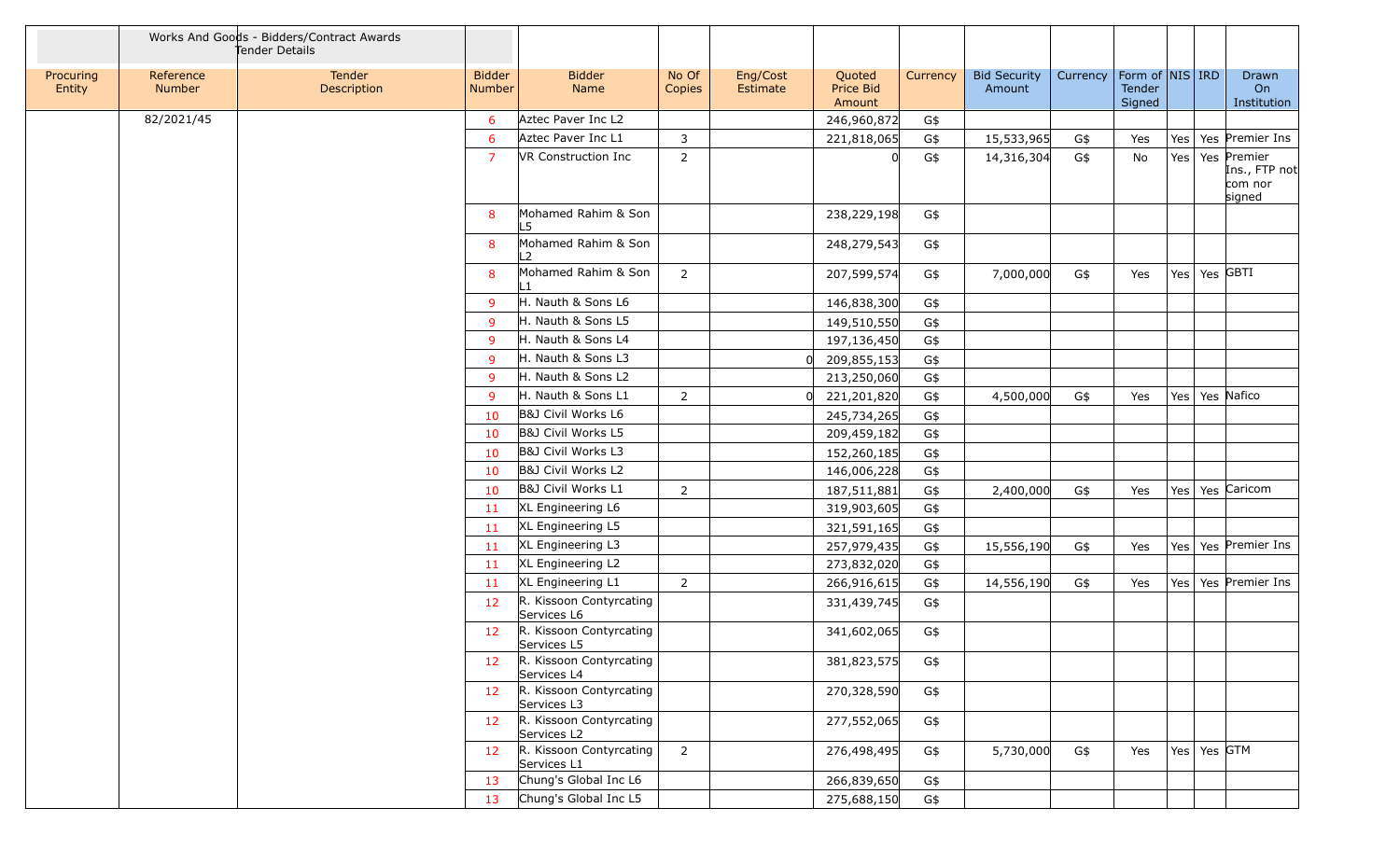|                     |                     | Works And Goods - Bidders/Contract Awards<br>Tender Details  |                                |                                                |                 |                             |                               |          |                               |              |                                         |     |                                   |
|---------------------|---------------------|--------------------------------------------------------------|--------------------------------|------------------------------------------------|-----------------|-----------------------------|-------------------------------|----------|-------------------------------|--------------|-----------------------------------------|-----|-----------------------------------|
| Procuring<br>Entity | Reference<br>Number | Tender<br>Description                                        | <b>Bidder</b><br><b>Number</b> | <b>Bidder</b><br>Name                          | No Of<br>Copies | Eng/Cost<br><b>Estimate</b> | Quoted<br>Price Bid<br>Amount | Currency | <b>Bid Security</b><br>Amount | Currency     | Form of   NIS   IRD<br>Tender<br>Signed |     | <b>Drawn</b><br>On<br>Institution |
|                     | 82/2021/45          |                                                              | 13                             | Chung's Global Inc L4                          |                 |                             | 298,732,455                   | G\$      |                               |              |                                         |     |                                   |
|                     |                     |                                                              | 13                             | Chung's Global Inc L3                          |                 |                             | 233,916,375                   | G\$      |                               |              |                                         |     |                                   |
|                     |                     |                                                              | 13                             | Chung's Global Inc L2                          |                 |                             | 233,048,340                   | G\$      |                               |              |                                         |     |                                   |
|                     |                     |                                                              | 13                             | Chung's Global Inc L1                          | $\overline{2}$  |                             | 240,546,075                   | G\$      | 5,010,000                     | G\$          | Yes                                     |     | Yes   Yes   Nafico                |
|                     |                     |                                                              | 14                             | Yunas Civil & Building<br>Const. Services. L 6 |                 |                             | 219,908,010                   | G\$      |                               |              |                                         |     |                                   |
|                     |                     |                                                              | 14                             | Yunas Civil & Building<br>Const. Services. L 5 |                 |                             | 222,804,051                   | G\$      |                               |              |                                         |     |                                   |
|                     |                     |                                                              | -14                            | Yunas Civil & Building<br>Const. Services. L 4 |                 |                             | 295,320,900                   | G\$      |                               |              |                                         |     |                                   |
|                     |                     |                                                              | 14                             | Yunas Civil & Building<br>Const. Services. L 3 |                 |                             | 207,456,375                   | G\$      |                               |              |                                         |     |                                   |
|                     |                     |                                                              | 14                             | Yunas Civil & Building<br>Const. Services. L 2 |                 |                             | 214,773,720                   | G\$      |                               |              |                                         |     |                                   |
|                     |                     |                                                              | 14                             | Yunas Civil & Building<br>Const. Services. L 1 | $\overline{2}$  |                             | 218,184,075                   | G\$      | 4,500,000                     | G\$          | Yes                                     | Yes | Yes Caricom                       |
|                     |                     |                                                              | 15                             | Romell Jagroop Gen.<br>Const. Services. L6     |                 |                             | 266,839,650                   | G\$      |                               |              |                                         |     |                                   |
|                     |                     |                                                              | 15                             | Romell Jagroop Gen.<br>Const. Services. L5     |                 |                             | 235,407,245                   | G\$      |                               |              |                                         |     |                                   |
|                     |                     |                                                              | 15                             | Romell Jagroop Gen.<br>Const. Services. L3     |                 |                             | 201,355,403                   | G\$      |                               |              |                                         |     |                                   |
|                     |                     |                                                              | 15                             | Romell Jagroop Gen.<br>Const. Services. L2     |                 |                             | 201,652,154                   | G\$      |                               |              |                                         |     |                                   |
|                     |                     |                                                              | 15                             | Romell Jagroop Gen.<br>Const. Services. L1     | $\overline{2}$  |                             | 211,094,982                   | G\$      | 3,531,110                     | G\$          | Yes                                     | Yes | Yes Assuria                       |
|                     |                     |                                                              | 16                             | Annirud Ramcharitar<br>Const. Firm. L6         |                 |                             | 207,127,148 239,213,426       | G\$      |                               |              |                                         |     |                                   |
|                     |                     |                                                              | 16                             | Annirud Ramcharitar<br>Const. Firm. L5         |                 |                             | 209,212,448 240,156,700       | G\$      |                               |              |                                         |     |                                   |
|                     |                     |                                                              | 16                             | Annirud Ramcharitar<br>Const. Firm. L4         |                 |                             | 233,106,563 213,545,509       | G\$      |                               |              |                                         |     |                                   |
|                     |                     |                                                              | 16                             | Annirud Ramcharitar<br>Const. Firm. L3         |                 |                             | 207,035,430 276,620,137       | G\$      |                               |              |                                         |     |                                   |
|                     |                     |                                                              | 16                             | Annirud Ramcharitar<br>Const. Firm. L2         |                 |                             | 205,190,580 260,507,605       | G\$      |                               |              |                                         |     |                                   |
|                     |                     |                                                              | 16                             | Annirud Ramcharitar<br>Const. Firm. L1         | $\overline{2}$  |                             | 212,217,495 275,728,719       | G\$      | 3,495,000                     | G\$          | Yes                                     |     | Yes   Yes   Premier Ins           |
|                     |                     |                                                              |                                | 83                                             |                 |                             | $\mathbf{o}$                  |          |                               |              |                                         |     |                                   |
|                     | 83/2021/45          | Infrastructure Development Works-<br>Peters Hall EBD Lot 1-2 | $\mathbf{1}$                   | JS & R Int'l Const. Com.<br>L <sub>2</sub>     |                 |                             | 121,747,838                   | G\$      |                               |              |                                         |     |                                   |
|                     |                     |                                                              | 1                              | JS & R Int'l Const. Com.<br>L1                 | 2               |                             | 129,166,401                   | G\$      |                               | $\mathbf{0}$ | Yes                                     |     | Yes   Yes   No Bid<br>Security    |
|                     |                     |                                                              | 2                              | Aztec Pavers Inc L2                            |                 |                             | 102,129,259                   | G\$      |                               |              |                                         |     |                                   |
|                     |                     |                                                              | $\overline{2}$                 | Aztec Pavers Inc L1                            | $\overline{2}$  |                             | 152,429,979                   | G\$      | 3,819,139                     | G\$          | Yes                                     |     | Yes   Yes   Premier Ins           |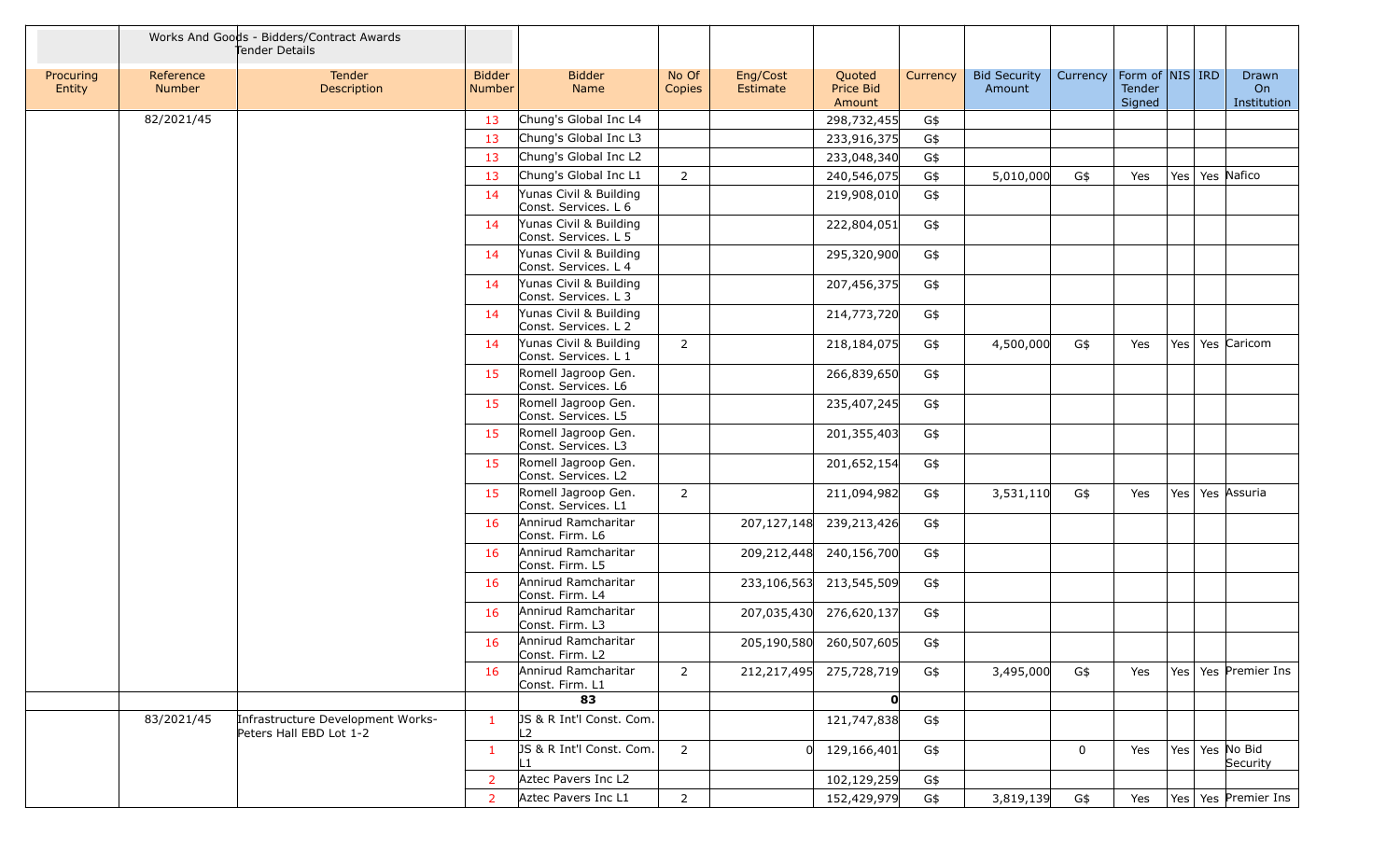|                     |                     | Works And Goods - Bidders/Contract Awards<br>Tender Details             |                                |                                             |                 |                      |                               |          |                               |          |                  |                     |                              |
|---------------------|---------------------|-------------------------------------------------------------------------|--------------------------------|---------------------------------------------|-----------------|----------------------|-------------------------------|----------|-------------------------------|----------|------------------|---------------------|------------------------------|
| Procuring<br>Entity | Reference<br>Number | Tender<br>Description                                                   | <b>Bidder</b><br><b>Number</b> | <b>Bidder</b><br>Name                       | No Of<br>Copies | Eng/Cost<br>Estimate | Quoted<br>Price Bid<br>Amount | Currency | <b>Bid Security</b><br>Amount | Currency | Tender<br>Signed | Form of NIS IRD     | Drawn<br>On<br>Institution   |
|                     | 83/2021/45          |                                                                         | $\mathbf{3}$                   | Kallco Guyana Inc L2                        |                 |                      | 140,821,806                   | G\$      |                               |          |                  |                     |                              |
|                     |                     |                                                                         | 3                              | Kallco Guyana Inc L1                        | $\overline{2}$  |                      | 136,626,745                   | G\$      | 2,112,433                     | G\$      | Yes              |                     | Yes   Yes   Premier Iins     |
|                     |                     |                                                                         | $\overline{4}$                 | AIKA Gen. Consst L2                         |                 |                      | 96,098,835                    | G\$      |                               |          |                  |                     |                              |
|                     |                     |                                                                         | $\overline{4}$                 | AIKA Gen. Consst L1                         | $\overline{2}$  |                      | 109,807,058                   | G\$      | 1,921,977                     | G\$      | Yes              | Yes   Yes   Assuria |                              |
|                     |                     |                                                                         | 5                              | Builders HW Gen. Sup.<br>& Const. L2        |                 |                      | 100,896,096                   | G\$      |                               |          |                  |                     |                              |
|                     |                     |                                                                         | 5                              | Builders HW Gen. Sup.<br>& Const. L1        | $\overline{2}$  |                      | 105,432,492                   | G\$      | 1,581,502                     | G\$      | Yes              | Yes   Yes   Assuria |                              |
|                     |                     |                                                                         | 6                              | K&P Project Managment<br>Inc L <sub>2</sub> |                 |                      | 96,840,975                    | G\$      |                               |          |                  |                     |                              |
|                     |                     |                                                                         | 6                              | K&P Project Managment<br>Inc L1             | 2               |                      | 102,829,965                   | G\$      | 1,542,449                     | G\$      | Yes              |                     | Yes   Yes   Premier Ins      |
|                     |                     |                                                                         | $\overline{7}$                 | Romell Jagroop Gen.<br>Const. Services L2   |                 |                      | 94,376,289                    | G\$      |                               |          |                  |                     |                              |
|                     |                     |                                                                         | $\overline{7}$                 | Romell Jagroop Gen.<br>Const. Services L1   |                 |                      | 99,309,955                    | G\$      | 1,986,800                     | G\$      | Yes              | Yes   Yes   Assuria |                              |
|                     |                     |                                                                         | 8                              | Platinum Investments<br>Inc L <sub>2</sub>  |                 |                      | 110,680,605                   | G\$      |                               |          |                  |                     |                              |
|                     |                     |                                                                         | 8                              | Platinum Investments<br>Inc L1              |                 |                      | 153,485,745                   | G\$      | 1,660,209                     | G\$      |                  |                     |                              |
|                     |                     |                                                                         | 9                              | Aranco Services L2                          |                 |                      | 106,551,701                   | G\$      |                               |          |                  |                     |                              |
|                     |                     |                                                                         | 9                              | Aranco Services L1                          | $\overline{2}$  |                      | 137,818,760                   | G\$      | 2,037,281                     | G\$      | Yes              |                     | Yes   Yes   Premier Ins      |
|                     |                     |                                                                         | 10                             | Premium Contract. Ser.<br>& Suppl. Inc L1   | $\overline{2}$  |                      | 139,131,570                   | G\$      | 2,100,000                     | G\$      | Yes              |                     | Yes   Yes   Premier Ins      |
|                     |                     |                                                                         | 11                             | N&S General Eng. &<br>Contract. Ser, L2     |                 |                      | 83,625,436                    | G\$      |                               |          |                  |                     |                              |
|                     |                     |                                                                         | 11                             | N&S General Eng. &<br>Contract. Ser, L1     | $\overline{2}$  |                      | 92,524,740                    | G\$      | 1,850,495                     | G\$      | Yes              |                     | Yes   Yes   Caricom          |
|                     |                     |                                                                         | 12                             | Guyamerica Const. Inc.<br>$\overline{2}$    |                 | 80,935,575           | 138,615,141                   | G\$      |                               |          |                  |                     |                              |
|                     |                     |                                                                         | 12                             | Guvamerica Const. Inc.                      |                 | 94,497,008           | 145,391,568                   | G\$      | 12,180,874                    | G\$      | Yes              | Yes   Yes   Nafico  |                              |
|                     |                     |                                                                         | 13                             | XL Engineering L1                           |                 |                      | 139,131,510                   | G\$      | 15,000,000                    | G\$      | Yes              | Yes                 | Yes Premier Ins              |
|                     |                     |                                                                         |                                | 24                                          |                 |                      | 83,625,436                    |          |                               |          |                  |                     |                              |
|                     | 84/2021/45          | Infrastructure Development Works- La<br>Bonne Intention Phase 4 Lot 1-8 | $\mathbf{1}$                   | krishna Ramdeen &<br>Sons Constr Lot 8      |                 | 219,901,920          | 229,030,463                   | G\$      | 3,084,928                     | G\$      | Yes              |                     | Yes   Yes   Republic<br>Bank |
|                     |                     |                                                                         | -1                             | krishna Ramdeen &<br>Sons Constr Lot 4      |                 | 254,609,565          | 272,889,687                   | G\$      | 4,039,729                     | G\$      | Yes              |                     | Yes   Yes   Republic<br>bank |
|                     |                     |                                                                         | -1                             | krishna Ramdeen &<br>Sons Constr Lot 2      |                 | 254,229,402          | 292,235,546                   | G\$      | 4,093,346                     | G\$      | Yes              |                     | Yes   Yes   Republic<br>bank |
|                     |                     |                                                                         | -1                             | krishna Ramdeen &<br>Sons Constr Lot 1      | $\overline{2}$  | 254,869,272          | 205,582,377                   | G\$      | 3,674,823                     | G\$      | Yes              |                     | Yes   Yes   Republic<br>Bank |
|                     |                     |                                                                         | 2                              | Chungs Global Lot 8                         |                 |                      | 259,422,055                   | G\$      |                               |          | Yes              | Yes   Yes   Nafico  |                              |
|                     |                     |                                                                         | 2                              | Chungs Global Lot 7                         |                 | 279,379,170          | 329,364,315                   | G\$      |                               |          | Yes              | Yes                 | Yes nafico                   |
|                     |                     |                                                                         | $\overline{2}$                 | Chungs Global Lot 6                         |                 | 335,673,230          | 410,340,315                   | G\$      |                               |          | Yes              | Yes   Yes   Nafico  |                              |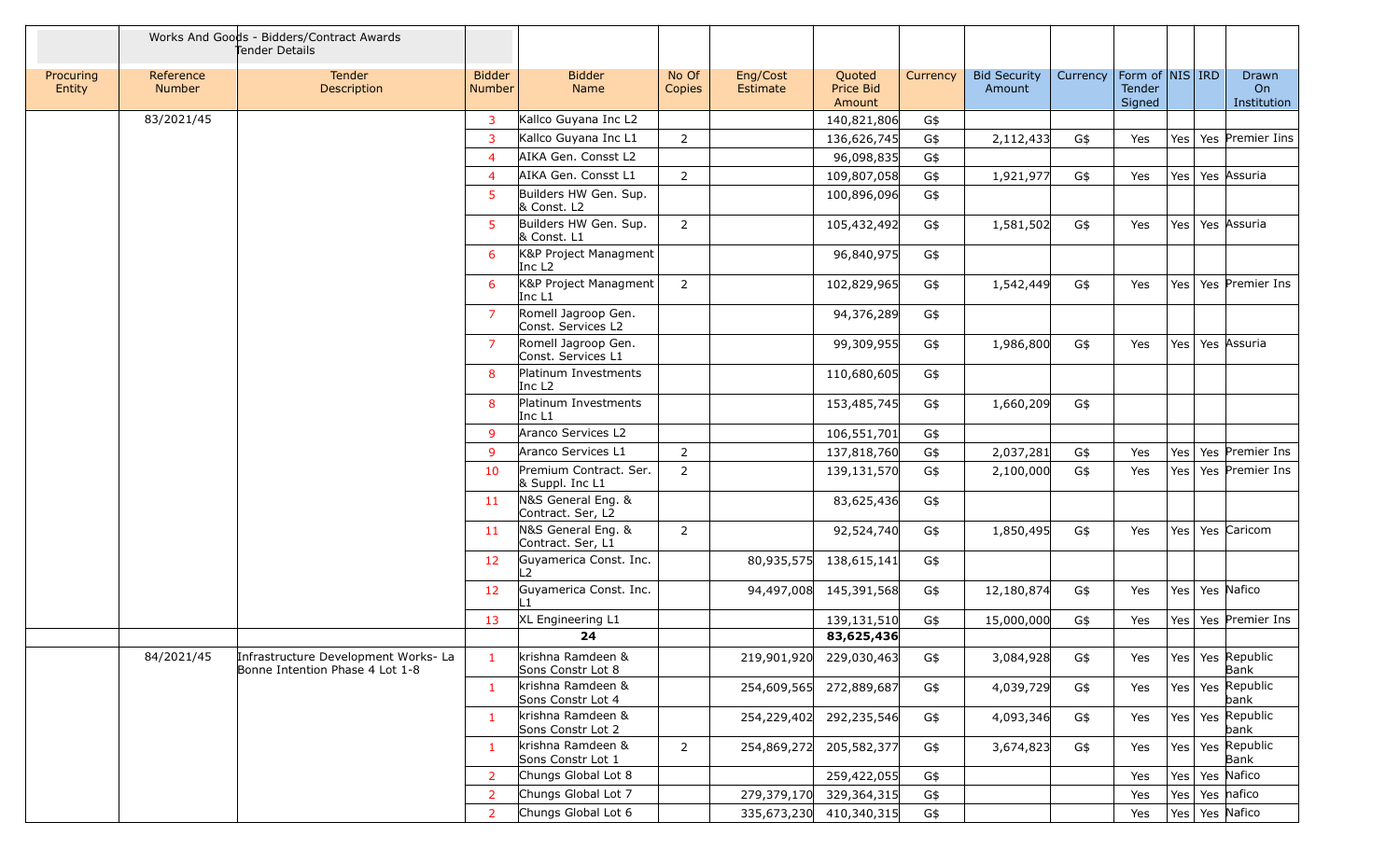|                     |                            | Works And Goods - Bidders/Contract Awards<br>Tender Details |                         |                                                    |                 |                      |                               |          |                               |          |                                       |     |                   |                            |
|---------------------|----------------------------|-------------------------------------------------------------|-------------------------|----------------------------------------------------|-----------------|----------------------|-------------------------------|----------|-------------------------------|----------|---------------------------------------|-----|-------------------|----------------------------|
| Procuring<br>Entity | Reference<br><b>Number</b> | Tender<br>Description                                       | <b>Bidder</b><br>Number | <b>Bidder</b><br>Name                              | No Of<br>Copies | Eng/Cost<br>Estimate | Quoted<br>Price Bid<br>Amount | Currency | <b>Bid Security</b><br>Amount | Currency | Form of $NIS$ IRD<br>Tender<br>Signed |     |                   | Drawn<br>On<br>Institution |
|                     | 84/2021/45                 |                                                             | $\overline{2}$          | Chungs Global Lot 5                                |                 | 384,581,975          | 383,192,513                   | G\$      |                               |          | Yes                                   |     |                   | Yes   Yes   Nafico         |
|                     |                            |                                                             | $\overline{2}$          | Chungs Global Lot 4                                |                 |                      | 288,891,966                   | G\$      |                               |          | Yes                                   | Yes |                   | Yes Nafico                 |
|                     |                            |                                                             | $\overline{2}$          | Chungs Global Lot 3                                |                 | 229,344,935          | 248,487,435                   | G\$      |                               |          | Yes                                   | Yes |                   | Yes nafico                 |
|                     |                            |                                                             | $\overline{2}$          | Chungs Global Lot 2                                |                 |                      | 322,711,410                   | G\$      |                               |          | Yes                                   | Yes |                   | Yes Nafico                 |
|                     |                            |                                                             | $\overline{2}$          | Chungs Global Lot 1                                |                 |                      | 296,304,828                   | G\$      | 5,010,000                     | G\$      | Yes                                   | Yes |                   | Yes Nafico                 |
|                     |                            |                                                             | 3                       | Romell jagroop General<br>Lot <sub>8</sub>         |                 |                      | 280,577,859                   | G\$      |                               |          | Yes                                   | Yes |                   | Yes Assuria                |
|                     |                            |                                                             | 3                       | Romell jagroop General<br>Lot 7                    |                 |                      | 273,094,090                   | G\$      |                               |          | Yes                                   | Yes |                   | Yes Assuria                |
|                     |                            |                                                             | 3                       | Romell jagroop General<br>Lot6                     |                 |                      | 390,506,202                   | G\$      |                               |          | Yes                                   | Yes |                   | Yes Assuria                |
|                     |                            |                                                             | $\overline{3}$          | Romell jagroop General<br>Lot 5                    |                 |                      | 332,154,627                   | G\$      |                               |          | Yes                                   | Yes |                   | Yes Assuria                |
|                     |                            |                                                             | $\overline{3}$          | Romell jagroop General<br>Lot $4$                  |                 |                      | 253,694,815                   | G\$      |                               |          | Yes                                   |     |                   | Yes   Yes   Assuria        |
|                     |                            |                                                             | 3                       | Romell jagroop General<br>$\lfloor \cot 3 \rfloor$ |                 |                      | 221,233,855                   | G\$      |                               |          | Yes                                   | Yes |                   | Yes Assuria                |
|                     |                            |                                                             | 3                       | Romell jagroop General<br>$\lfloor \cot 2 \rfloor$ |                 |                      | 281,515,405                   | G\$      |                               |          | Yes                                   | Yes |                   | Yes Assuria                |
|                     |                            |                                                             | 3                       | Romell jagroop General<br>Lot 1                    |                 |                      | 254,359,150                   | G\$      | 5,557,601                     | G\$      | Yes                                   | Yes |                   | Yes Assuria                |
|                     |                            |                                                             | $\overline{4}$          | Doodnauth Construction<br>& Supplies Lot 8         |                 |                      | 235,847,656                   | G\$      |                               |          | Yes                                   | Yes |                   | Yes Premier                |
|                     |                            |                                                             | $\overline{4}$          | Doodnauth Construction<br>& Supplies Lot 7         |                 |                      | 307,418,134                   | G\$      |                               |          | Yes                                   | Yes |                   | Yes Premier                |
|                     |                            |                                                             | $\overline{4}$          | Doodnauth Construction<br>& Supplies Lot 6         |                 |                      | 319,687,822                   | G\$      |                               |          | Yes                                   |     |                   | Yes   Yes   Premier        |
|                     |                            |                                                             | $\overline{4}$          | Doodnauth Construction<br>& Supplies Lot 5         |                 |                      | 363,017,692                   | G\$      |                               |          | Yes                                   | Yes |                   | Yes Premier                |
|                     |                            |                                                             | $\overline{a}$          | Doodnauth Construction<br>& Supplies Lot 4         |                 |                      | 278,996,660                   | G\$      |                               |          | Yes                                   | Yes |                   | Yes Premier                |
|                     |                            |                                                             | $\overline{4}$          | Doodnauth Construction<br>& Supplies Lot 3         |                 |                      | 273,114,723                   | G\$      |                               |          | Yes                                   | Yes |                   | Yes Premier                |
|                     |                            |                                                             | 4                       | Doodnauth Construction<br>& Supplies Lot 2         |                 |                      | 296,874,307                   | G\$      |                               |          | Yes                                   | Yes |                   | Yes Premier                |
|                     |                            |                                                             | 4                       | Doodnauth Construction<br>& Supplies Lot 1         |                 |                      | 277,264,250                   | G\$      | 24, 232, 213                  | G\$      | Yes                                   |     |                   | Yes   Yes   Premier        |
|                     |                            |                                                             | 5                       | VR Construction Inc                                |                 |                      |                               |          | 5,512,292                     | G\$      |                                       |     |                   | Yes   Yes   Premier        |
|                     |                            |                                                             | 6                       | R. Kisson Contracting<br>Service lot 8             |                 |                      | 282,678,055                   | G\$      |                               |          | Yes                                   |     | Yes   Yes $GTM$   |                            |
|                     |                            |                                                             | 6                       | R. Kisson Contracting<br>Service lot 7             |                 |                      | 369, 347, 475                 | G\$      |                               |          | Yes                                   |     | Yes   Yes   GTM   |                            |
|                     |                            |                                                             | 6                       | R. Kisson Contracting<br>Service lot 6             |                 |                      | 468,226,920                   | G\$      |                               |          | Yes                                   |     | Yes   Yes   GTM   |                            |
|                     |                            |                                                             | 6                       | R. Kisson Contracting<br>Service lot 5             |                 |                      | 442,660,995                   | G\$      |                               |          | Yes                                   |     | Yes   Yes $ GTM $ |                            |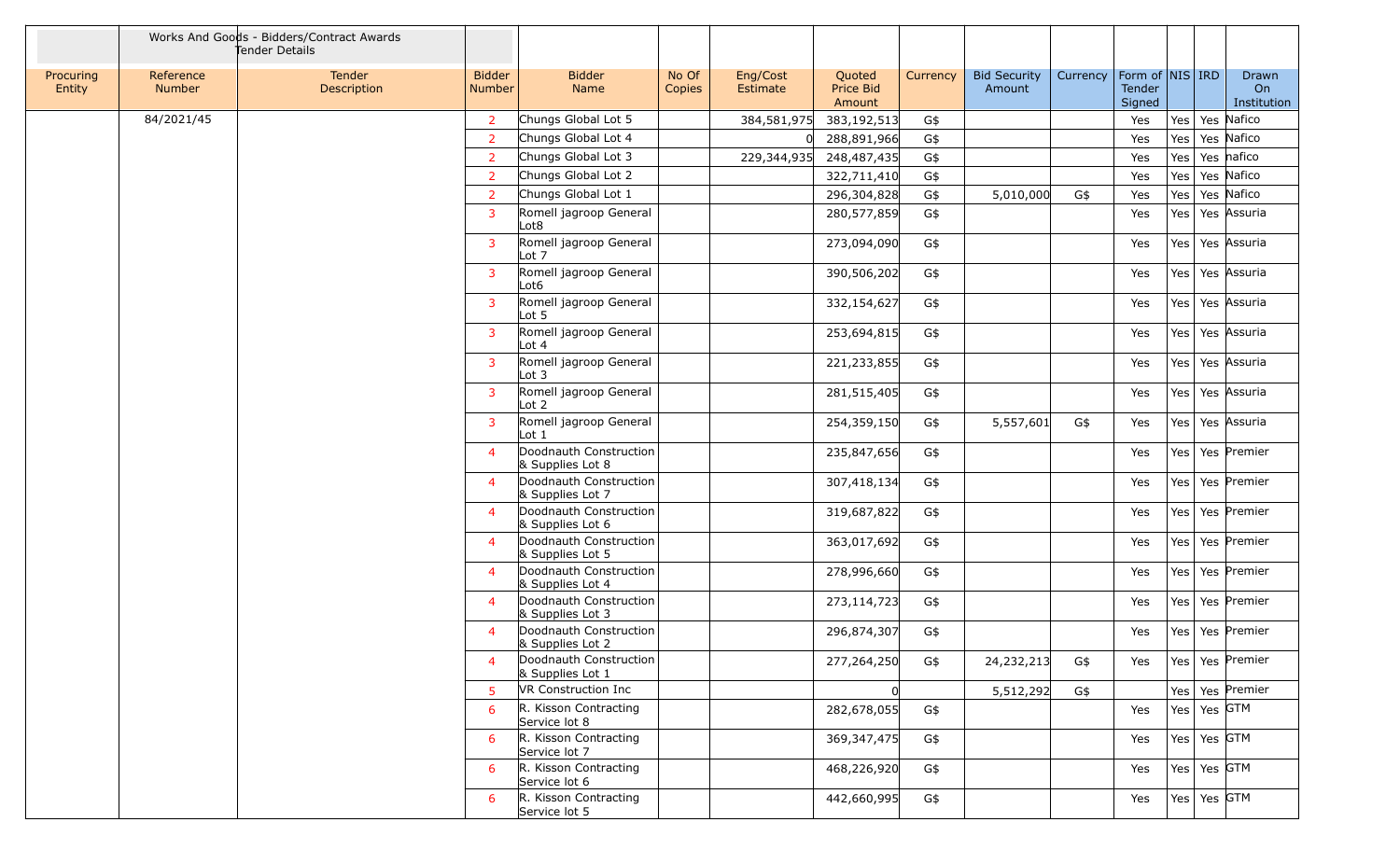|                     |                     | Works And Goods - Bidders/Contract Awards<br>Tender Details |                                  |                                                                              |                 |                      |                               |            |                               |          |                                         |     |                 |                                            |
|---------------------|---------------------|-------------------------------------------------------------|----------------------------------|------------------------------------------------------------------------------|-----------------|----------------------|-------------------------------|------------|-------------------------------|----------|-----------------------------------------|-----|-----------------|--------------------------------------------|
| Procuring<br>Entity | Reference<br>Number | Tender<br>Description                                       | <b>Bidder</b><br>Number          | <b>Bidder</b><br>Name                                                        | No Of<br>Copies | Eng/Cost<br>Estimate | Quoted<br>Price Bid<br>Amount | Currency   | <b>Bid Security</b><br>Amount | Currency | Form of   NIS   IRD<br>Tender<br>Signed |     |                 | Drawn<br>On<br>Institution                 |
|                     | 84/2021/45          |                                                             | 6                                | R. Kisson Contracting<br>Service lot 4                                       |                 |                      | 326,345,145                   | G\$        |                               |          | Yes                                     |     | Yes   Yes   GTM |                                            |
|                     |                     |                                                             | 6                                | R. Kisson Contracting<br>Service lot 3                                       |                 |                      | 317,959,740                   | G\$        |                               |          | Yes                                     |     | Yes   Yes GTM   |                                            |
|                     |                     |                                                             | 6                                | R. Kisson Contracting<br>Service lot 2                                       |                 |                      | 360,159,935                   | G\$        |                               |          | Yes                                     |     | Yes   Yes   GTM |                                            |
|                     |                     |                                                             | 6                                | R. Kisson Contracting<br>Service lot 1                                       |                 |                      | 340,515,315                   | G\$        | 7,035,000                     | G\$      | Yes                                     |     | Yes   Yes   GTM |                                            |
|                     |                     |                                                             | $\overline{7}$                   | Yunas Civil & Building<br>$\lfloor \cot 8 \rfloor$                           |                 |                      | 190,039,500                   | G\$        |                               |          | Yes                                     | Yes |                 | Yes Caricom                                |
|                     |                     |                                                             | $\overline{7}$                   | Yunas Civil & Building<br>Lot 7                                              |                 |                      | 245,540,400                   | G\$        |                               |          | Yes                                     |     |                 | Yes   Yes   Caricom                        |
|                     |                     |                                                             | $\overline{7}$                   | Yunas Civil & Building<br>Lot 6                                              |                 |                      | 346,840,830                   | G\$        |                               |          | Yes                                     |     |                 | Yes   Yes   Caricom                        |
|                     |                     |                                                             | $\overline{7}$<br>$\overline{7}$ | Yunas Civil & Building<br>$\lfloor \cot 5 \rfloor$<br>Yunas Civil & Building |                 |                      | 356,275,710                   | G\$        |                               |          | Yes                                     |     |                 | Yes   Yes   Caricom<br>Yes   Yes   Caricom |
|                     |                     |                                                             | $\overline{7}$                   | Lot 4<br>Yunas Civil & Building                                              |                 |                      | 225,525,300                   | G\$        |                               |          | Yes                                     |     |                 | Yes   Yes   Caricom                        |
|                     |                     |                                                             | $\overline{7}$                   | $\lfloor \cot 3 \rfloor$<br>Yunas Civil & Building                           |                 |                      | 219,416,615<br>268,362,990    | G\$<br>G\$ |                               |          | Yes                                     | Yes |                 | Yes Caricom                                |
|                     |                     |                                                             | $\overline{7}$                   | $\lfloor \cot 2 \rfloor$<br>Yunas Civil & Building                           |                 |                      | 300,419,175                   | G\$        | 4,500,000                     | G\$      | Yes<br>Yes                              |     |                 | Yes   Yes   Caricom                        |
|                     |                     |                                                             | 8                                | Lot 1<br>Premium Contracting                                                 |                 |                      | 319,826,130                   | G\$        |                               |          | Yes                                     |     |                 | Yes   Yes   Premier                        |
|                     |                     |                                                             |                                  | Services & Supplies Lot                                                      |                 |                      |                               |            |                               |          |                                         |     |                 |                                            |
|                     |                     |                                                             | 8                                | Premium Contracting<br>Services & Supplies Lot                               |                 |                      | 388,826,130                   | G\$        |                               |          | Yes                                     |     |                 | Yes   Yes   Premier                        |
|                     |                     |                                                             | 8                                | Premium Contracting<br>Services & Supplies Lot                               |                 |                      | 498,355,620                   | G\$        |                               |          | Yes                                     |     |                 | Yes   Yes   Premier                        |
|                     |                     |                                                             | 8                                | Premium Contracting<br>Services & Supplies Lot<br>15                         |                 |                      | 425,086,410                   | G\$        |                               |          | Yes                                     |     |                 | Yes   Yes   Premier                        |
|                     |                     |                                                             | 8                                | Premium Contracting<br>Services & Supplies Lot                               |                 |                      | 373,561,020                   | G\$        |                               |          | Yes                                     |     |                 | Yes Yes Premier                            |
|                     |                     |                                                             | 8                                | Premium Contracting<br>Services & Supplies Lot                               |                 |                      | 359,365,440                   | G\$        |                               |          | Yes                                     |     |                 | Yes   Yes   Premier                        |
|                     |                     |                                                             | 8                                | Premium Contracting<br>Services & Supplies Lot                               |                 |                      | 376,827,366                   | G\$        | 23,635,420                    | G\$      | Yes                                     |     |                 | Yes   Yes   Premier                        |
|                     |                     |                                                             | 9                                | Colin Talbot Contracting<br>$\lfloor \cot 8 \rfloor$                         |                 |                      | 240,688,923                   | G\$        |                               |          | Yes                                     |     |                 | Yes   Yes   assuria                        |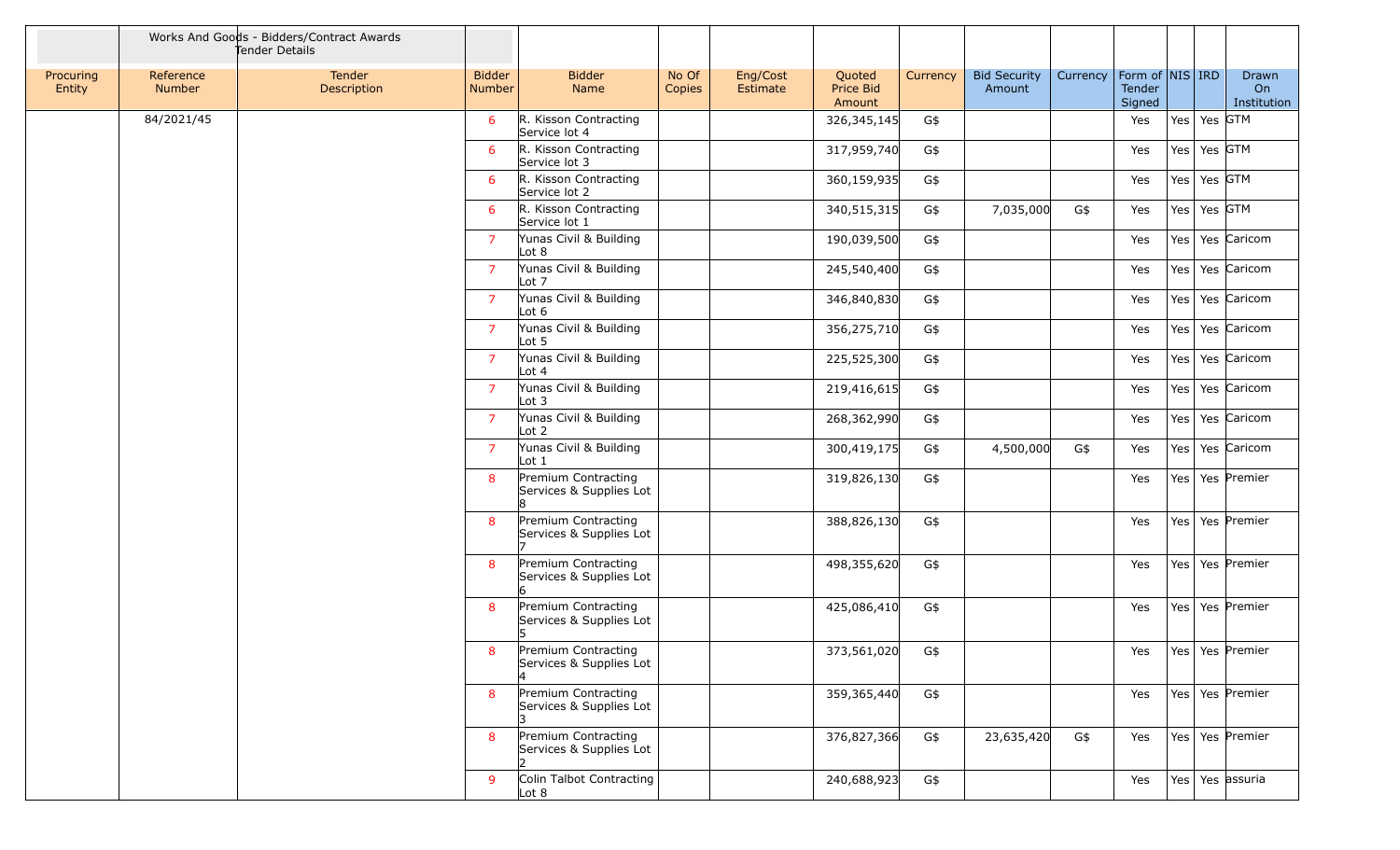|                     |                            | Works And Goods - Bidders/Contract Awards<br>Tender Details |                         |                                              |                 |                      |                               |          |                               |          |                                         |     |                            |
|---------------------|----------------------------|-------------------------------------------------------------|-------------------------|----------------------------------------------|-----------------|----------------------|-------------------------------|----------|-------------------------------|----------|-----------------------------------------|-----|----------------------------|
| Procuring<br>Entity | Reference<br><b>Number</b> | Tender<br>Description                                       | <b>Bidder</b><br>Number | <b>Bidder</b><br>Name                        | No Of<br>Copies | Eng/Cost<br>Estimate | Quoted<br>Price Bid<br>Amount | Currency | <b>Bid Security</b><br>Amount | Currency | Form of   NIS   IRD<br>Tender<br>Signed |     | Drawn<br>On<br>Institution |
|                     | 84/2021/45                 |                                                             | 9                       | Colin Talbot Contracting<br>Lot 7            |                 |                      | 304,629,182                   | G\$      |                               |          | Yes                                     |     | Yes   Yes   Assuria        |
|                     |                            |                                                             | 9                       | Colin Talbot Contracting<br>Lot $6$          |                 |                      | 400,515,223                   | G\$      |                               |          | Yes                                     |     | Yes   Yes   Assuria        |
|                     |                            |                                                             | 9                       | Colin Talbot Contracting<br>Lot 5            |                 |                      | 392,379,220                   | G\$      |                               |          | Yes                                     | Yes | Yes Assuria                |
|                     |                            |                                                             | 9                       | Colin Talbot Contracting<br>Lot $4$          |                 |                      | 276,076,691                   | G\$      |                               |          | Yes                                     | Yes | Yes Assuria                |
|                     |                            |                                                             | 9                       | Colin Talbot Contracting<br>Lot $3$          |                 |                      | 266,264,786                   | G\$      |                               |          | Yes                                     | Yes | Yes Assuria                |
|                     |                            |                                                             | 9                       | Colin Talbot Contracting<br>Lot <sub>2</sub> |                 |                      | 297,905,601                   | G\$      |                               |          | Yes                                     |     | Yes   Yes   Assuria        |
|                     |                            |                                                             | 9                       | Colin Talbot Contracting<br>Lot <sub>1</sub> |                 |                      | 307,530,421                   | G\$      | 6,450,000                     | G\$      | Yes                                     | Yes | Yes Assuria                |
|                     |                            |                                                             | 10                      | Skytech Enterprise Int'l<br>Inc Lot 8        |                 |                      | 293,260,012                   | G\$      |                               |          | Yes                                     | Yes | Yes Nafico                 |
|                     |                            |                                                             | 10                      | Skytech Enterprise Int'l<br>Inc Lot 7        |                 |                      | 368,496,439                   | G\$      |                               |          | Yes                                     | Yes | Yes nafico                 |
|                     |                            |                                                             | 10                      | Skytech Enterprise Int'l<br>Inc Lot 6        |                 |                      | 468,012,935                   | G\$      |                               |          | Yes                                     | Yes | Yes Nafico                 |
|                     |                            |                                                             | 10                      | Skytech Enterprise Int'l<br>Inc Lot 5        |                 |                      | 347,186,731                   | G\$      |                               |          | Yes                                     |     | Yes   Yes   nafico         |
|                     |                            |                                                             | 10                      | Skytech Enterprise Int'l<br>Inc Lot 4        |                 |                      | 315,113,836                   | G\$      |                               |          | Yes                                     |     | Yes   Yes   nafico         |
|                     |                            |                                                             | 10                      | Skytech Enterprise Int'l<br>Inc Lot 3        |                 |                      | 303,668,277                   | G\$      |                               |          | Yes                                     | Yes | Yes Nafico                 |
|                     |                            |                                                             | 10                      | Skytech Enterprise Int'l<br>Inc Lot 2        |                 |                      | 336,196,759                   | G\$      |                               |          | Yes                                     | Yes | Yes Nafico                 |
|                     |                            |                                                             | 10                      | Skytech Enterprise Int'l<br>Inc Lot 1        |                 |                      | 222,819,003                   | G\$      | 3,342,285                     | G\$      | Yes                                     |     | Yes   Yes   Nafico         |
|                     |                            |                                                             | 11                      | Mohamed Rahm & Son<br>Lot 8                  |                 |                      | 225,246,830                   | G\$      |                               |          | Yes                                     | Yes | $\vert$ Yes GBTI           |
|                     |                            |                                                             | 11                      | Mohamed Rahm & Son<br>Lot 7                  |                 |                      | 292,464,218                   | G\$      |                               |          | Yes                                     |     | Yes   Yes   GBTI           |
|                     |                            |                                                             | 11                      | Mohamed Rahm & Son<br>Lot 6                  |                 |                      | 345,273,044                   | G\$      |                               |          | Yes                                     |     | Yes   Yes   GBTI           |
|                     |                            |                                                             | 11                      | Mohamed Rahm & Son<br>Lot <sub>5</sub>       |                 |                      | 342,827,310                   | G\$      |                               |          | Yes                                     |     | Yes   Yes $ GBTI $         |
|                     |                            |                                                             | 11                      | Mohamed Rahm & Son<br>Lot $4$                |                 |                      | 249,338,849                   | G\$      |                               |          | Yes                                     |     | Yes   Yes GBTI             |
|                     |                            |                                                             | 11                      | Mohamed Rahm & Son<br>Lot <sub>3</sub>       |                 |                      | 262,103,268                   | G\$      |                               |          | Yes                                     |     | Yes $\sqrt{9}$ Yes GBTI    |
|                     |                            |                                                             | 11                      | Mohamed Rahm & Son<br>Lot <sub>2</sub>       |                 |                      | 269,677,706                   | G\$      |                               |          | Yes                                     |     | Yes   Yes $ GBTI $         |
|                     |                            |                                                             | 11                      | Mohamed Rahm & Son<br>Lot 1                  |                 |                      | 251,898,974                   | G\$      | 22,288,301                    | G\$      | Yes                                     |     | Yes   Yes GBTI             |
|                     |                            |                                                             | 12 <sub>2</sub>         | XL Engineering Lot 8                         |                 |                      | 319,638,900                   | G\$      |                               |          | Yes                                     |     | Yes   Yes   Premier        |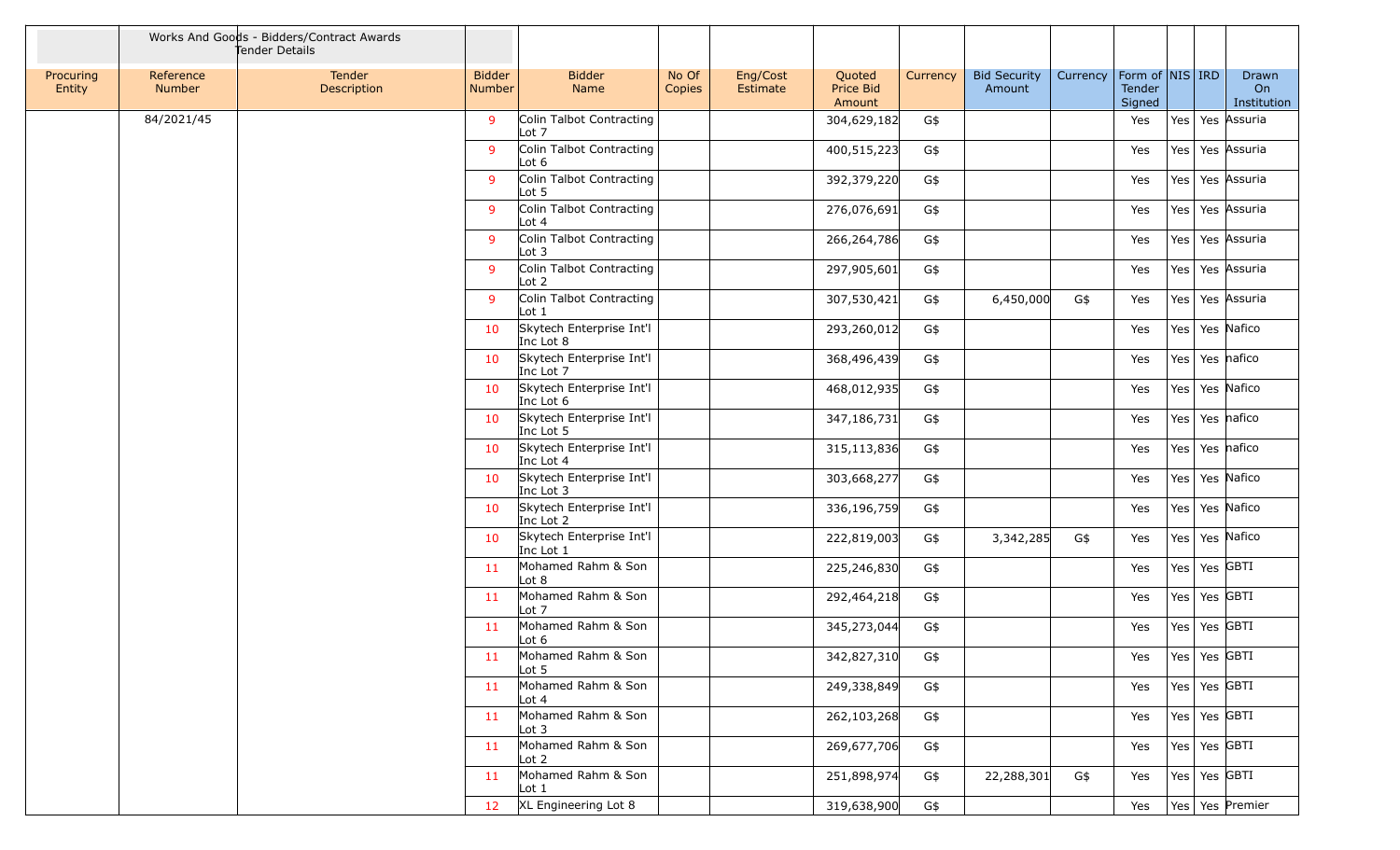|                     |                            | Works And Goods - Bidders/Contract Awards<br>Tender Details |                                |                                                   |                 |                      |                               |            |                               |          |                                     |            |                            |
|---------------------|----------------------------|-------------------------------------------------------------|--------------------------------|---------------------------------------------------|-----------------|----------------------|-------------------------------|------------|-------------------------------|----------|-------------------------------------|------------|----------------------------|
| Procuring<br>Entity | Reference<br><b>Number</b> | Tender<br>Description                                       | <b>Bidder</b><br><b>Number</b> | <b>Bidder</b><br>Name                             | No Of<br>Copies | Eng/Cost<br>Estimate | Quoted<br>Price Bid<br>Amount | Currency   | <b>Bid Security</b><br>Amount | Currency | Form of NIS IRD<br>Tender<br>Signed |            | Drawn<br>On<br>Institution |
|                     | 84/2021/45                 |                                                             | 12                             | XL Engineering Lot 7                              |                 |                      | 388,326,130                   | G\$        |                               |          | Yes                                 | Yes        | Yes Premier                |
|                     |                            |                                                             | 12                             | XL Engineering Lot 6                              |                 |                      | 498,355,620                   | G\$        |                               |          | Yes                                 | Yes        | Yes Premier                |
|                     |                            |                                                             | 12                             | XL Engineering Lot 5                              |                 |                      | 425,086,410                   | G\$        |                               |          | Yes                                 | Yes        | Yes Premier                |
|                     |                            |                                                             | 12                             | XL Engineering Lot 4                              |                 |                      | 373,561,020                   | G\$        |                               |          | Yes                                 | Yes        | Yes Premier                |
|                     |                            |                                                             | 12                             | XL Engineering Lot 3                              |                 |                      | 359,365,440                   | G\$        |                               |          | Yes                                 | Yes        | Yes Premier                |
|                     |                            |                                                             | 12                             | XL Engineering Lot 2                              |                 |                      | 376,827,360                   | G\$        | 23,635,420                    | G\$      | Yes                                 | Yes        | Yes Premier                |
|                     |                            |                                                             | 13                             | <b>J&amp;R</b> General<br>Construction Serv Lot 8 |                 |                      | 233,483,670                   | G\$        |                               |          | Yes                                 | Yes        | Yes Premier                |
|                     |                            |                                                             | 13                             | <b>J&amp;R</b> General<br>Construction Serv Lot7  |                 |                      | 280,979,790                   | G\$        |                               |          | Yes                                 |            | Yes   Yes   Premier        |
|                     |                            |                                                             | 13                             | <b>J&amp;R</b> General<br>Construction Serv Lot 6 |                 |                      | 383,489,925                   | G\$        |                               |          | Yes                                 |            | Yes   Yes   Premier        |
|                     |                            |                                                             | 13                             | <b>J&amp;R</b> General<br>Construction Serv Lot5  |                 |                      | 366,072,525                   | G\$        |                               |          | Yes                                 | Yes        | Premier                    |
|                     |                            |                                                             | 13                             | <b>J&amp;R</b> General<br>Construction Serv Lot 4 |                 |                      | 284,347,665                   | G\$        |                               |          | Yes                                 |            | Yes   Yes   Premier        |
|                     |                            |                                                             | 13                             | <b>J&amp;R</b> General<br>Construction Serv Lot3  |                 |                      | 276,739,890                   | G\$        |                               |          | Yes                                 |            | Yes   Yes   Premier        |
|                     |                            |                                                             | 13                             | <b>J&amp;R</b> General<br>Construction Serv Lot 2 |                 |                      | 288,214,710                   | G\$        |                               |          | Yes                                 |            | Yes   Yes   Premier        |
|                     |                            |                                                             | 13                             | <b>J&amp;R</b> General<br>Construction Serv Lot 1 |                 |                      | 283,449,265                   | G\$        | 5,752,349                     | G\$      | Yes                                 |            | Yes   Yes   Premier        |
|                     |                            |                                                             | 14                             | Kallco Guyana Inc Lot 7                           |                 |                      | 513,981,573                   | G\$        | 5,139,816                     | G\$      | Yes                                 | Yes        | Yes Premier                |
|                     |                            |                                                             | 15                             | H. Nauth & sons Lot 8                             |                 |                      | 219,878,610                   | G\$        |                               |          | Yes                                 | Yes        | Yes Nafico                 |
|                     |                            |                                                             | 15                             | H. Nauth & sons Lot 7<br>H. Nauth & sons Lot 6    |                 |                      | 283,085,303                   | G\$        |                               |          | Yes                                 | Yes        | Yes Nafico<br>Yes Nafico   |
|                     |                            |                                                             | 15<br>15                       | H. Nauth & sons Lot 5                             |                 |                      | 366,972,533<br>326,664,135    | G\$<br>G\$ |                               |          | Yes<br>Yes                          | Yes<br>Yes | Yes nafico                 |
|                     |                            |                                                             | 15                             | H. Nauth & sons Lot 4                             |                 |                      | 254,373,578                   | G\$        |                               |          | Yes                                 | Yes        | Yes Nafico                 |
|                     |                            |                                                             | 15                             | H. Nauth & sons Lot 3                             |                 |                      | 242,964,908                   | G\$        |                               |          | Yes                                 | Yes        | Yes Nafico                 |
|                     |                            |                                                             | 15                             | H. Nauth & sons Lot 2                             |                 |                      | 276,451,193                   | G\$        |                               |          | Yes                                 | Yes        | Yes Nafico                 |
|                     |                            |                                                             | 15                             | H. Nauth & sons Lot 1                             |                 |                      | 243,149,918                   | G\$        | 6,000,000                     | G\$      | Yes                                 | Yes        | Yes Nafico                 |
|                     |                            |                                                             | 16                             | Aztec Parers Inc Lot 8                            |                 |                      | 279,873,258                   | G\$        |                               |          | Yes                                 | Yes        | Yes Nafico                 |
|                     |                            |                                                             | 16                             | Aztec Parers Inc Lot 7                            |                 |                      | 363,095,733                   | G\$        |                               |          | Yes                                 |            | Yes   Yes   Nafico         |
|                     |                            |                                                             | 16                             | Aztec Parers Inc Lot 6                            |                 |                      | 423,886,155                   | G\$        |                               |          | Yes                                 |            | Yes   Yes   Nafico         |
|                     |                            |                                                             | 16                             | Aztec Parers Inc Lot 5                            |                 |                      | 340,545,229                   | G\$        |                               |          | Yes                                 | Yes        | Yes Nafico                 |
|                     |                            |                                                             | -16                            | Aztec Parers Inc Lot 4                            |                 |                      | 369,558,325                   | G\$        |                               |          | Yes                                 | Yes        | Yes nafico                 |
|                     |                            |                                                             | 16                             | Aztec Parers Inc Lot 3                            |                 |                      | 360,502,203                   | G\$        |                               |          | Yes                                 | Yes        | Yes Nafico                 |
|                     |                            |                                                             | 16                             | Aztec Parers Inc Lot 2                            |                 |                      | 299,207,837                   | G\$        |                               |          | Yes                                 | Yes        | Yes Nafico                 |
|                     |                            |                                                             | 16                             | Aztec Parers Inc Lot 1                            |                 |                      | 238,090,130                   | G\$        | 15,533,965                    | G\$      | Yes                                 | Yes        | Yes Nafico                 |
|                     |                            |                                                             | 17                             | STP Investments Inc Lot<br>18                     |                 |                      | 220,010,175                   | G\$        |                               |          | Yes                                 |            | Yes   Yes   Premier        |